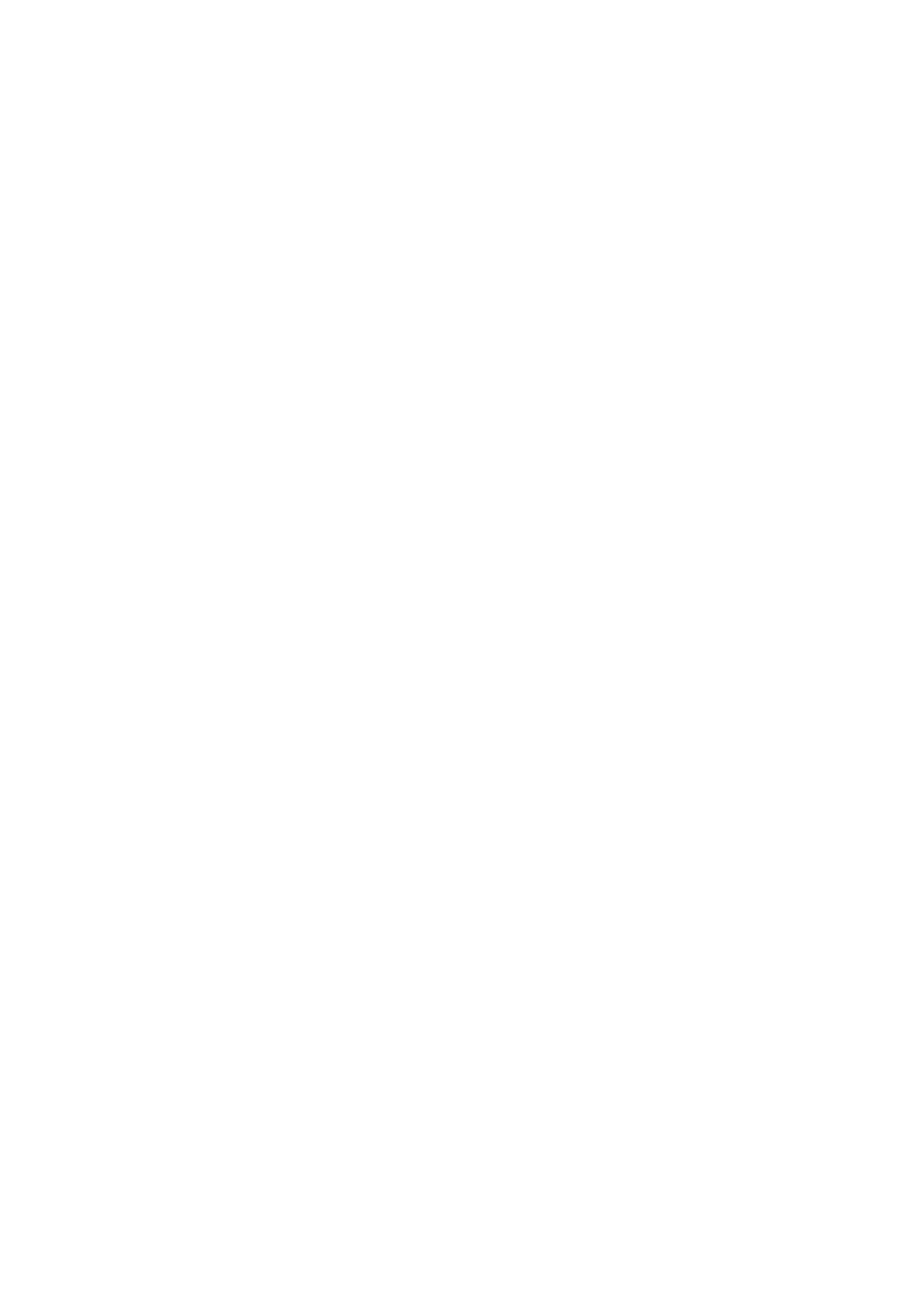Genetically modified trees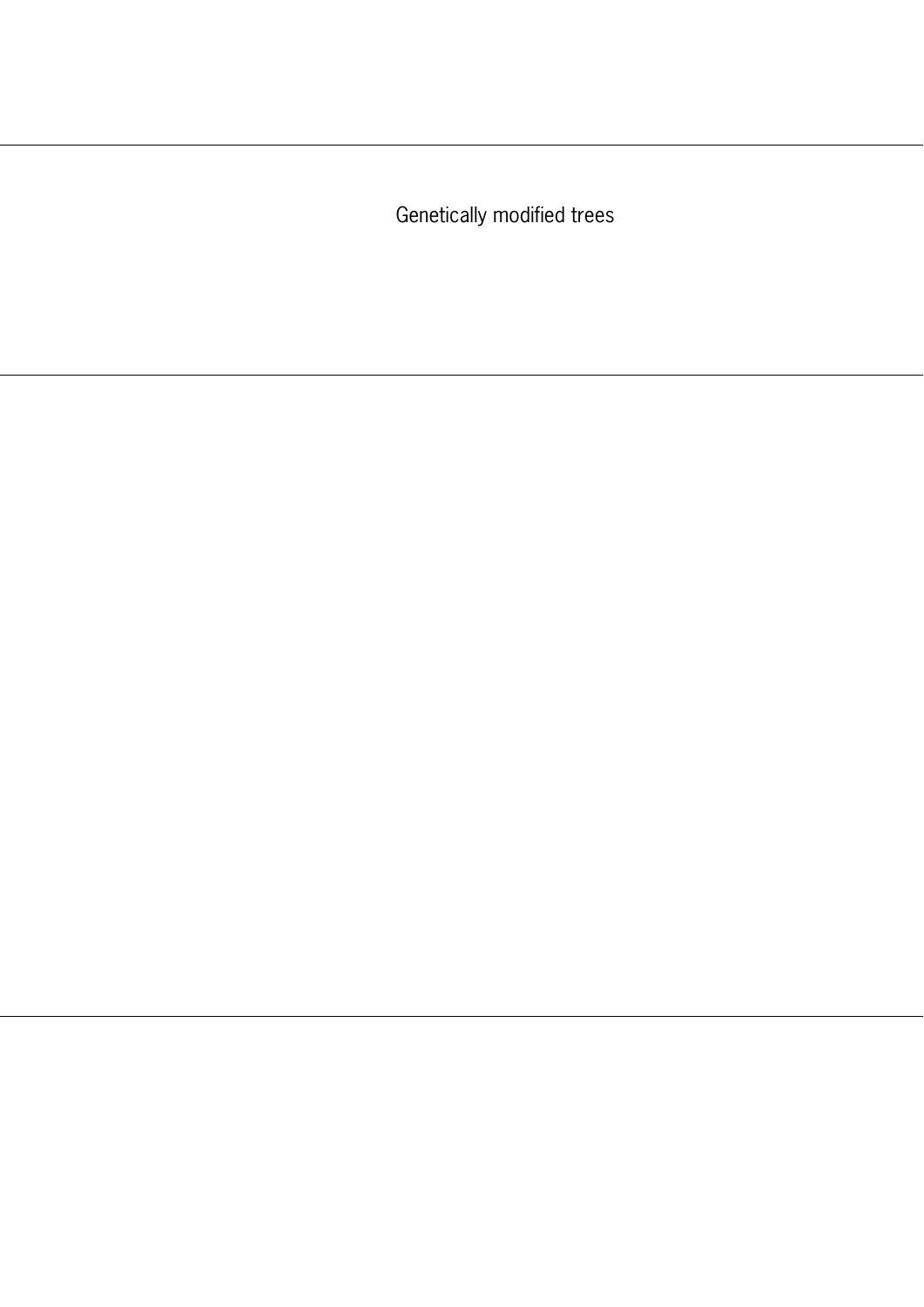This project was financed jointly by the Netherlands Commission on Genetic Modification (COGEM) and the Ministry of Housing, Spatial planning and the Environment (VROM).

This work was supported by an advisory board of experts consisting of the following persons: Boet Glandorf (RIVM/Bureau GGO) Clemens van de Wiel (PRI) Hans Bergmans (RIVM/Bureau GGO) Hans den Nijs (COGEM) Marjan Bovers (COGEM) Patrick Jansen (Probos) Patrick Meirmans (UVA) Petra Hogervorst (VROM)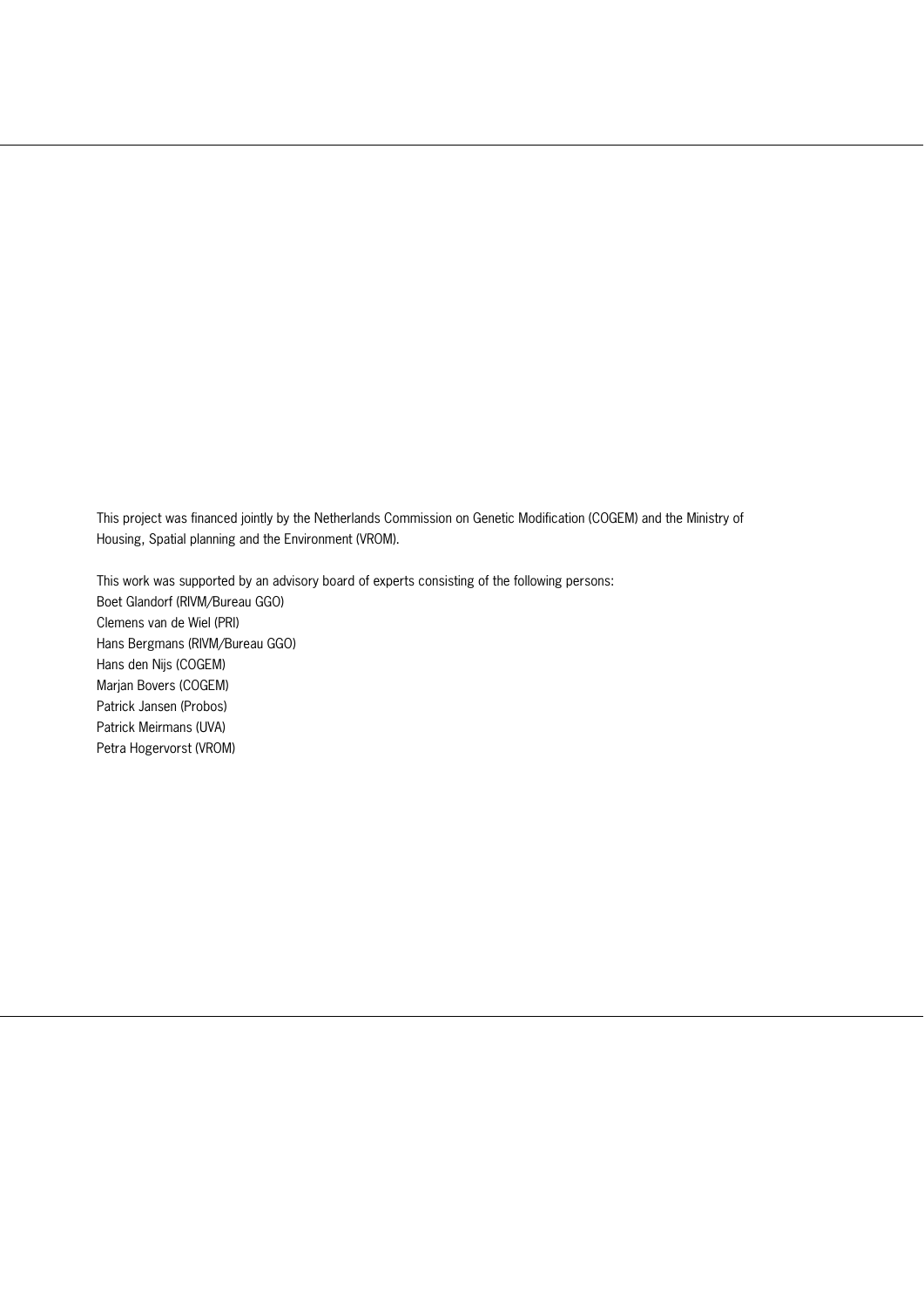# Genetically modified trees

Status, trends and potential environmental risks

C.C. Verwer, J. Buiteveld, H.P Koelewijn, W. Tolkamp, S.M.G. de Vries en P.J. van der Meer

#### **Alterra-report 2039**

Alterra Wageningen UR Wageningen, 2010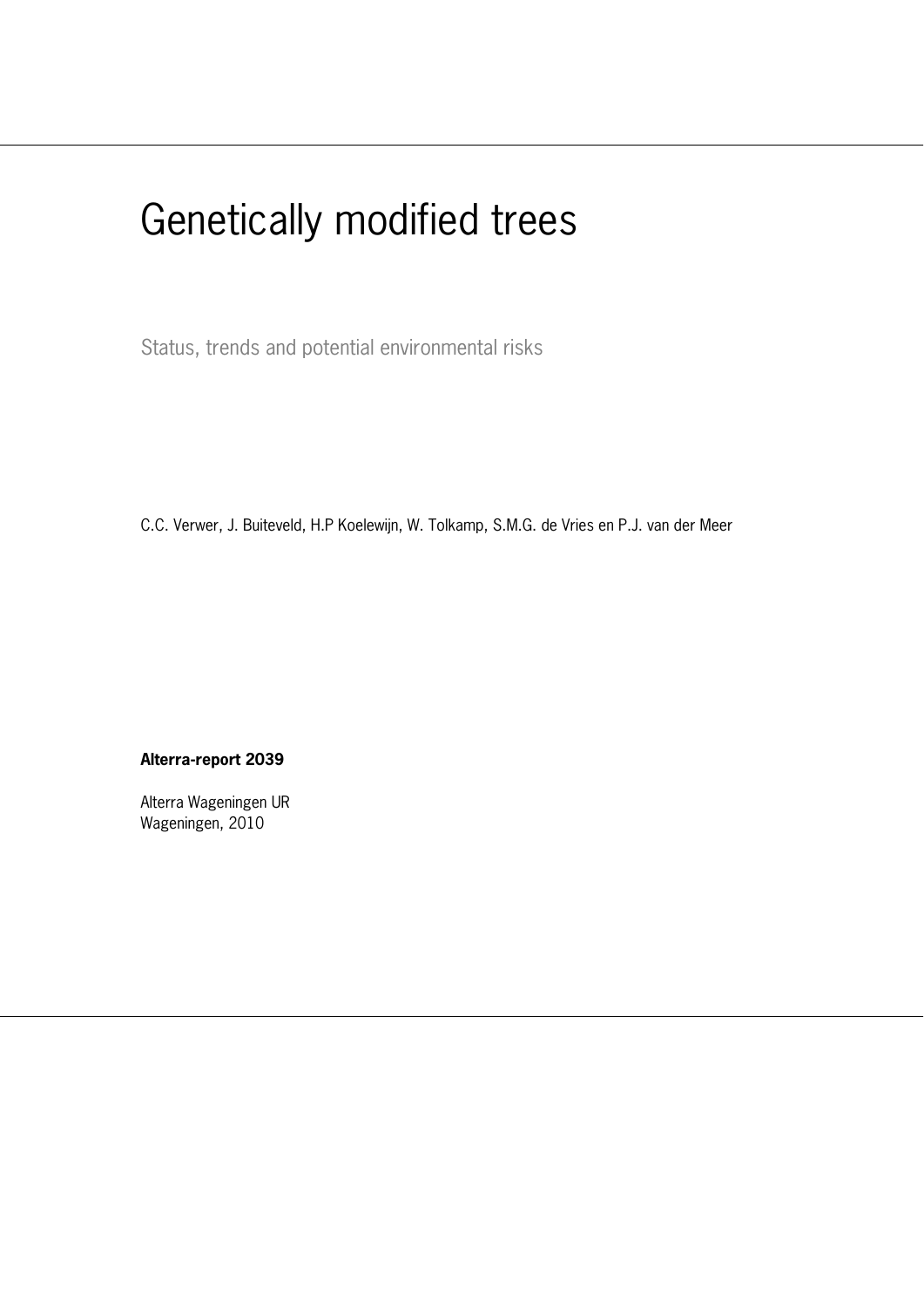#### Abstract

C.C. Verwer, J. Buiteveld, H.P Koelewijn, W. Tolkamp, S.M.G. de Vries and P.J. van der Meer, 2010. Genetically modified trees, Status trends and potential environmental risks. Wageningen, Alterra, Alterra-report 2039, 62 pages.; 3 figs.; 8 tables; 100 refs.

This report provides a review on the current status and trends observed in the field of genetic modification of trees. Based on a literature review and the consultation of relevant researchers, it further provides an overview of potential environmental risks related to the deliberate release of transgenic trees into the environment. The report focuses on differences between crops and trees and identifies the potential risks of introducing transgenic trees in the Netherlands.

Keywords: genetic modification, transgenic tree, environmental risks

Cover photo: Field trial with genetically modified trees in Bejing District, China. Sven de Vries, 2001

ISSN 1566-7197

The pdf file is free of charge and can be downloaded via the website www.alterra.wur.nl (go to Alterra reports). Alterra does not deliver printed versions of the Alterra reports. Printed versions can be ordered via the external distributor. For ordering have a look at www.boomblad.nl/rapportenservice

2010 Alterra Wageningen UR, P.O. Box 47; 6700 AA Wageningen; the Netherlands Phone: + 31 317 480700; fax: +31 317 419000; e-mail: info.alterra@wur.nl

Alterra assumes no liability for any losses resulting from the use of the research results or recommendations in this report.

**Alterra-report 2039**  Wageningen, May 2010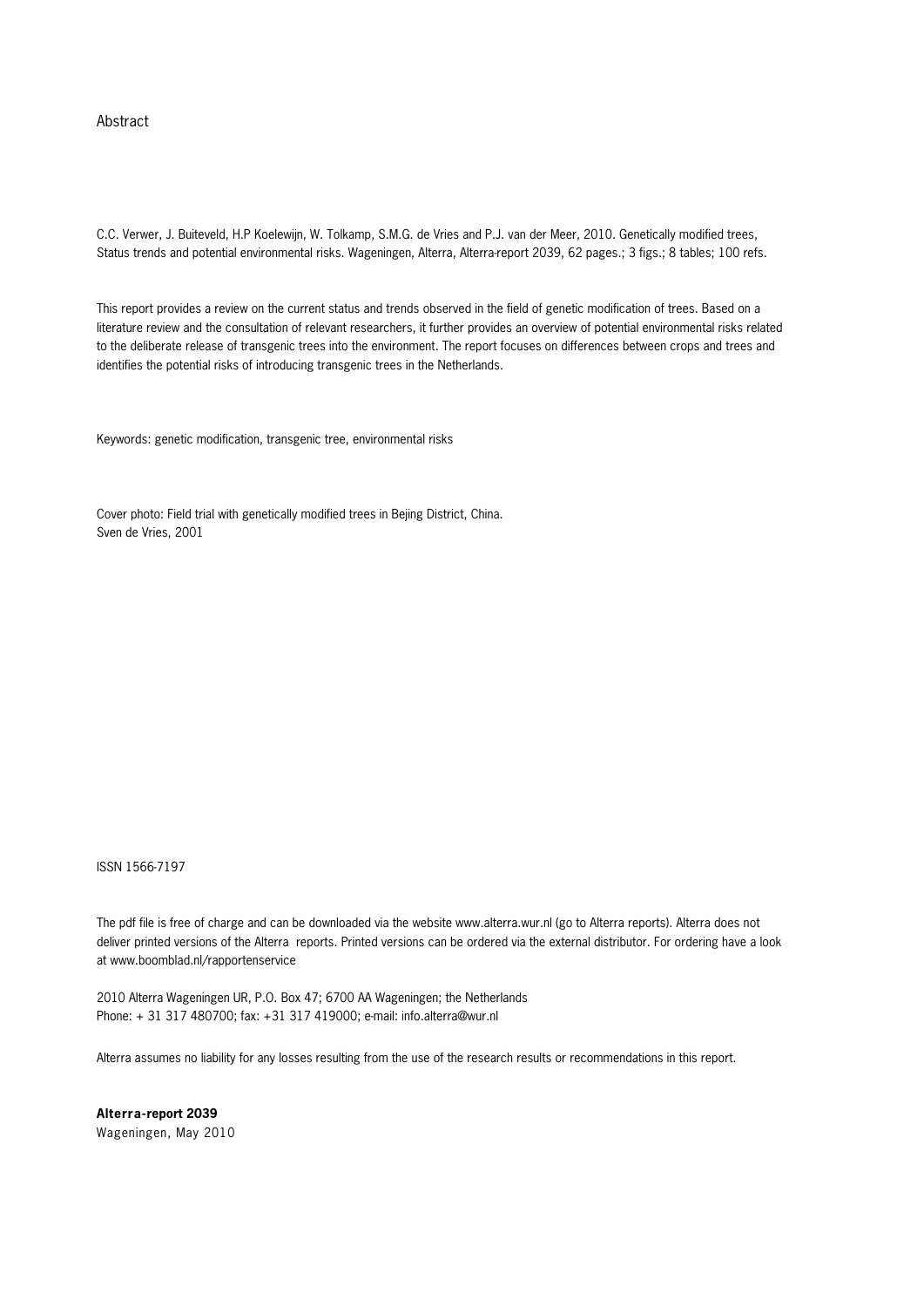## **Contents**

|                | Summary            |                                                                                                     | 7  |  |  |  |
|----------------|--------------------|-----------------------------------------------------------------------------------------------------|----|--|--|--|
|                | Samenvatting       |                                                                                                     | 9  |  |  |  |
| 1              |                    | Introduction                                                                                        |    |  |  |  |
|                | 1.1                | Aim and approach of this study                                                                      | 11 |  |  |  |
|                | 1.2                | Structure of the report                                                                             | 12 |  |  |  |
| $\overline{2}$ |                    | Status and trends of genetically modified trees                                                     | 13 |  |  |  |
|                | 2.1                | Status of genetic modification in trees                                                             | 13 |  |  |  |
|                | 2.2                | Global trends in the development of transgenic trees                                                | 14 |  |  |  |
|                | 2.3                | Countries active in genetic modification of trees                                                   | 15 |  |  |  |
|                | 2.4                | Species used for genetic modification                                                               | 16 |  |  |  |
|                | 2.5                | Traits subject to genetic modification                                                              | 16 |  |  |  |
|                |                    | 2.5.1 Herbicide tolerance                                                                           | 17 |  |  |  |
|                |                    | 2.5.2 Insect resistance                                                                             | 17 |  |  |  |
|                |                    | 2.5.3 Resistance to viral, fungal and bacterial pathogens                                           | 17 |  |  |  |
|                |                    | 2.5.4 Increased resistance to abiotic stresses                                                      | 18 |  |  |  |
|                |                    | 2.5.5 Wood and growth characteristics                                                               | 18 |  |  |  |
|                |                    | 2.5.6 Flowering modification                                                                        | 18 |  |  |  |
|                |                    | 2.5.7 Phytoremediation                                                                              | 18 |  |  |  |
|                | 2.6                | <b>Field trials</b>                                                                                 | 19 |  |  |  |
|                | 2.7                | Commercial releases of GM trees                                                                     | 21 |  |  |  |
|                | 2.8                | Possible field release of GM trees in the Netherlands                                               | 22 |  |  |  |
| 3              |                    | Potential environmental risks specific for GM trees, with special emphasis for the situation in the | 25 |  |  |  |
|                | <b>Netherlands</b> |                                                                                                     |    |  |  |  |
|                | 3.1                | Environmental risk assessment                                                                       | 25 |  |  |  |
|                |                    | 3.1.1 Persistence and invasiveness                                                                  | 26 |  |  |  |
|                |                    | 3.1.2 Selective advantages                                                                          | 27 |  |  |  |
|                |                    | 3.1.3 Outcrossing (and horizontal gene transfer)                                                    | 28 |  |  |  |
|                |                    | 3.1.4 Impact on target organisms                                                                    | 29 |  |  |  |
|                |                    | 3.1.5 Impact on non-target organisms                                                                | 31 |  |  |  |
|                |                    | 3.1.6 Effects on human health                                                                       | 31 |  |  |  |
|                |                    | 3.1.7 Effects on the feed chain                                                                     | 32 |  |  |  |
|                |                    | 3.1.8 Effects on biogeochemical cycles                                                              | 32 |  |  |  |
|                |                    | 3.1.9 Effects of cultivation and management                                                         | 34 |  |  |  |
|                |                    | 3.1.10 Summarizing overview                                                                         | 35 |  |  |  |
|                | 3.2                | General concerns related to genetic modification                                                    | 35 |  |  |  |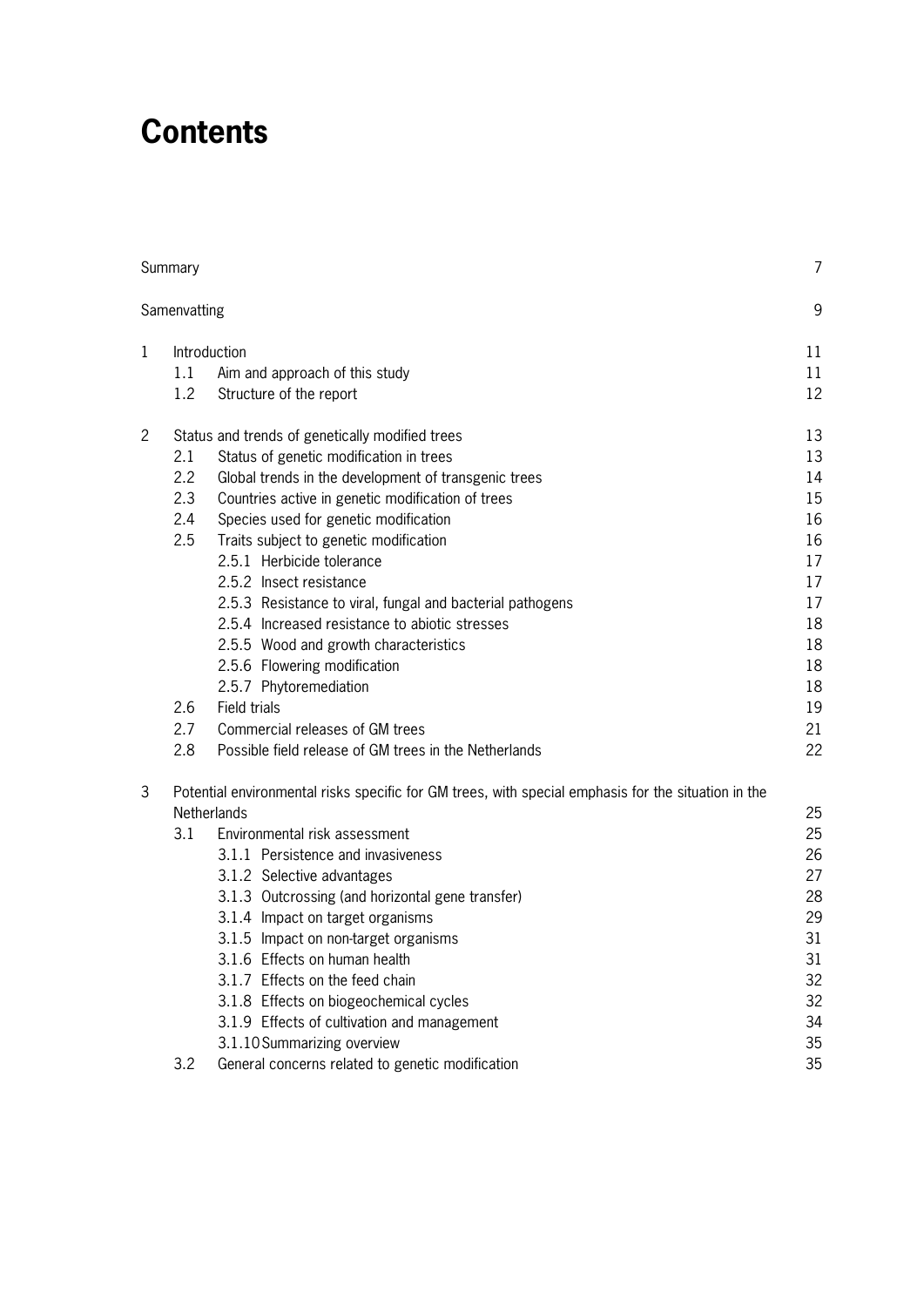| Conclusion<br>4 |                 |                                                                                                                                                              | 39 |
|-----------------|-----------------|--------------------------------------------------------------------------------------------------------------------------------------------------------------|----|
|                 | 4.1             | Status                                                                                                                                                       | 39 |
|                 | 4.2             | Trends                                                                                                                                                       | 39 |
|                 | 4.3             | Environmental risk assessment                                                                                                                                | 39 |
|                 | Acknowledgments |                                                                                                                                                              | 41 |
| Literature      |                 |                                                                                                                                                              | 43 |
|                 |                 | Appendix 1 List of GM <i>forest</i> tree species per country, per traits with the number of trial fields and<br>their source in EU member states and the USA | 51 |
|                 |                 | Appendix 2 List of GM <i>fruit</i> tree species per country, per traits with the number of trial fields and<br>their source in EU member states and the USA  | 55 |
|                 |                 | Appendix 3. Traits subject to GM in crops and trees in EU field trials in the period 1992-2008.                                                              | 59 |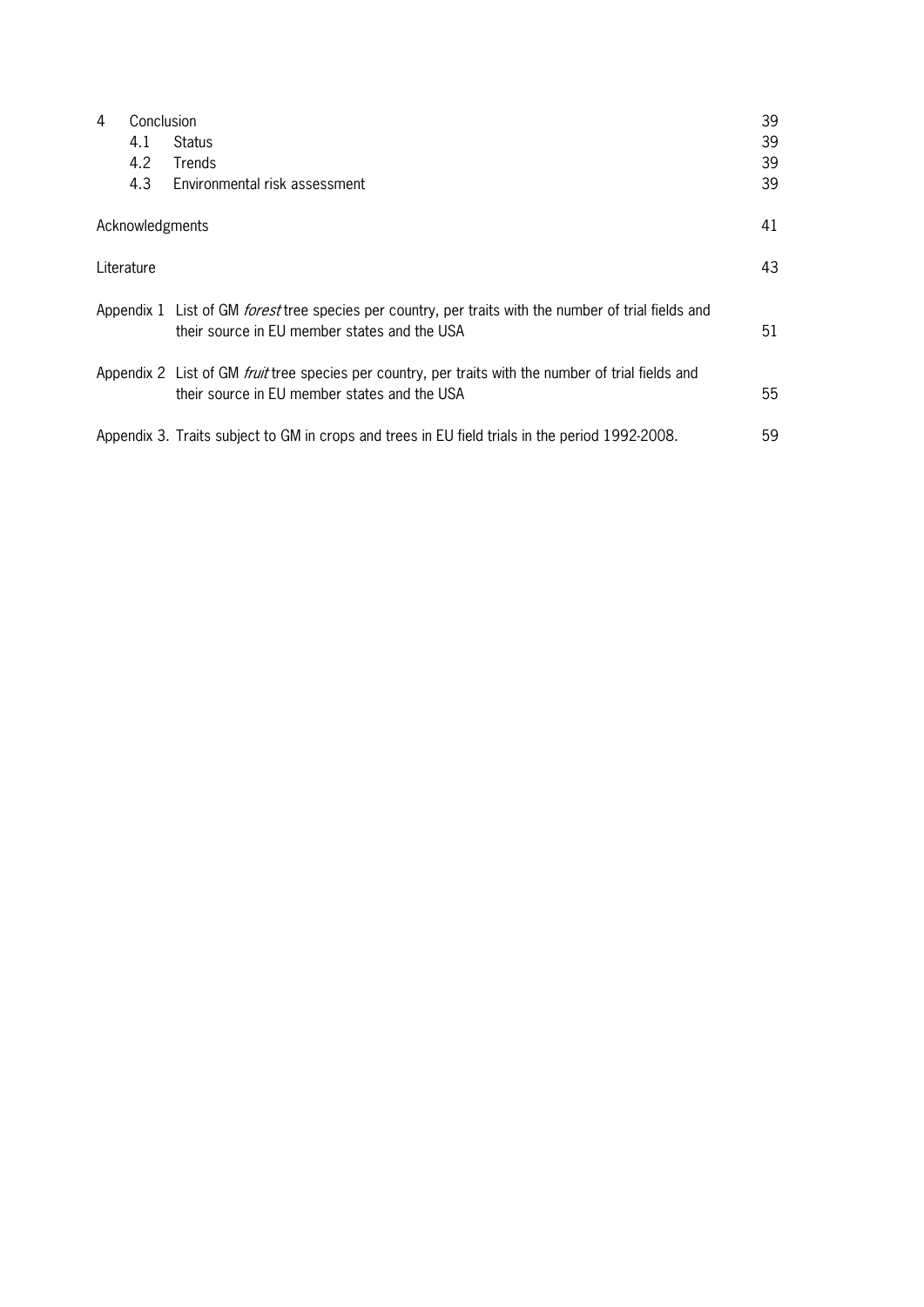## **Summary**

Genetic modification (here defined as 'the alteration of genetic material in an organism in a way that does not occur naturally by mating and/or natural recombination') of trees is expected to achieve important economic and environmental benefits. Currently, *Populus* is by far the most studied tree genus for genetic modification (GM) purposes, and the number of transgenic tree species is increasing in genera like *Populus, Pinus and Eucalvotus*. The main traits subject to genetic modification in tree breeding include herbicide tolerance, resistance to pathogens and abiotic stress, wood composition and growth rates, and phenology (mainly flowering and fruiting).

#### **Trends**

There is a global shift in the forestry sector towards timber production in tree plantations, where the use of GM trees might be considered. Volume increase, faster growth, size and stem characteristics are among the traits subject to GM research in forest trees. A clear trend is the increased interest in breeding new varieties of fast-growing short rotation trees such as pines or *Eucalyptus* for wood and fibre production. Both in forest as well as in fruit trees genetic modification research has a growing focus on traits such as tolerance to biological (plant pathogens or pests) and chemical stresses (use of pesticides) and adaptability to various soils and climate. Controlling pollen and gene flow of long-lived species is important, especially stimulated by concerns of spread and outcrossing of transgenes. Recently the transfer of *Rhizobium*- or *Cyanobacterium* N-fixation strategies to trees has become focus of genetic modification in trees.

We expect that especially fruit trees will be increasingly researched for GM deployment in the Netherlands: pesticide tolerance, fungal resistance (like apple scab) and male sterility genes are commercially interesting traits in fruit trees. Among forest trees, fast growing or low-lignin poplar trees seem interesting for the Netherlands. Conifers with increased growth or delayed shedding of needles, could also be interesting for the Netherlands, though this research is still in its infancy.

Empirical data regarding the behaviour of transgenic trees in the environment are largely lacking. General concerns about genetic modification of crops, such as the instability of transgenes, pleiotropic effects, resistance development and effects on non-targeted characteristics seem also to be relevant for trees. However, some of the potential environmental risks may be different for trees compared to annual crops as trees are important drivers of terrestrial biodiversity, due to their long lifespan and the high number of organisms associated with them.

#### **Environmental risk assessment**

Aspects that seem to be specific for the environmental risk analysis<sup>1</sup> of GM trees (in comparison to transgenic crops) are:

- Potential environmental impacts may increase or be longer lasting (due to the longevity of trees);
- The impacts on large groups of tree-associated organisms that are potentially exposed to transgenic trees (e.g. insects, birds, litter biota, symbiotic fungi);
- 1 Following the EU directive 2001/18/EC on the deliberate release of GM organisms in the environment.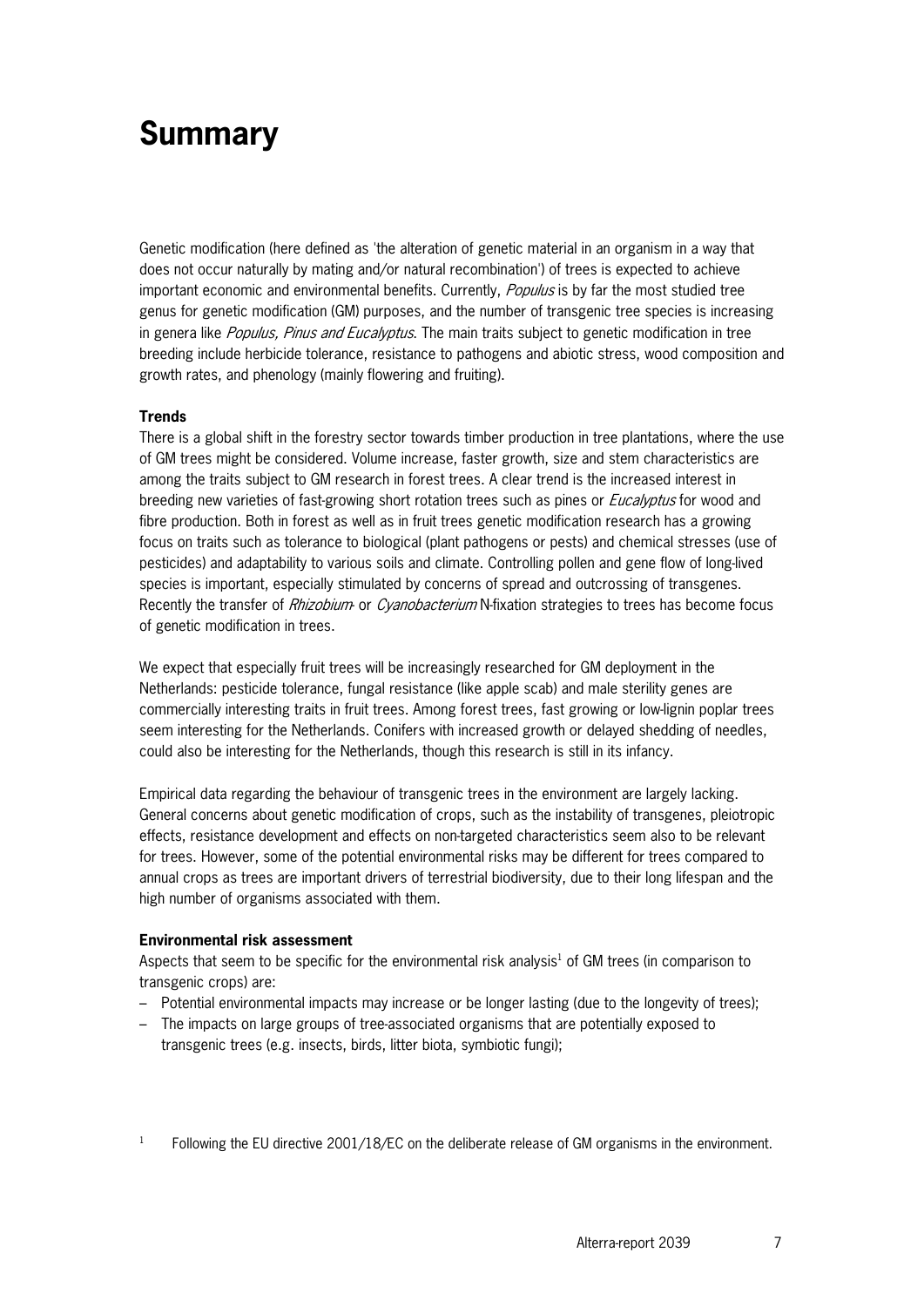- The potential environmental impact as a result of outcrossing of transgenes among trees (considering the ease with which some species hybridize, and the long distance dispersal of pollen, and the high number of wild relatives);
- The potential impact that GM trees may have on long-term biogeochemical processes like the decomposition of organic material (due to the long rotation time and the use of traits that alter the wood composition).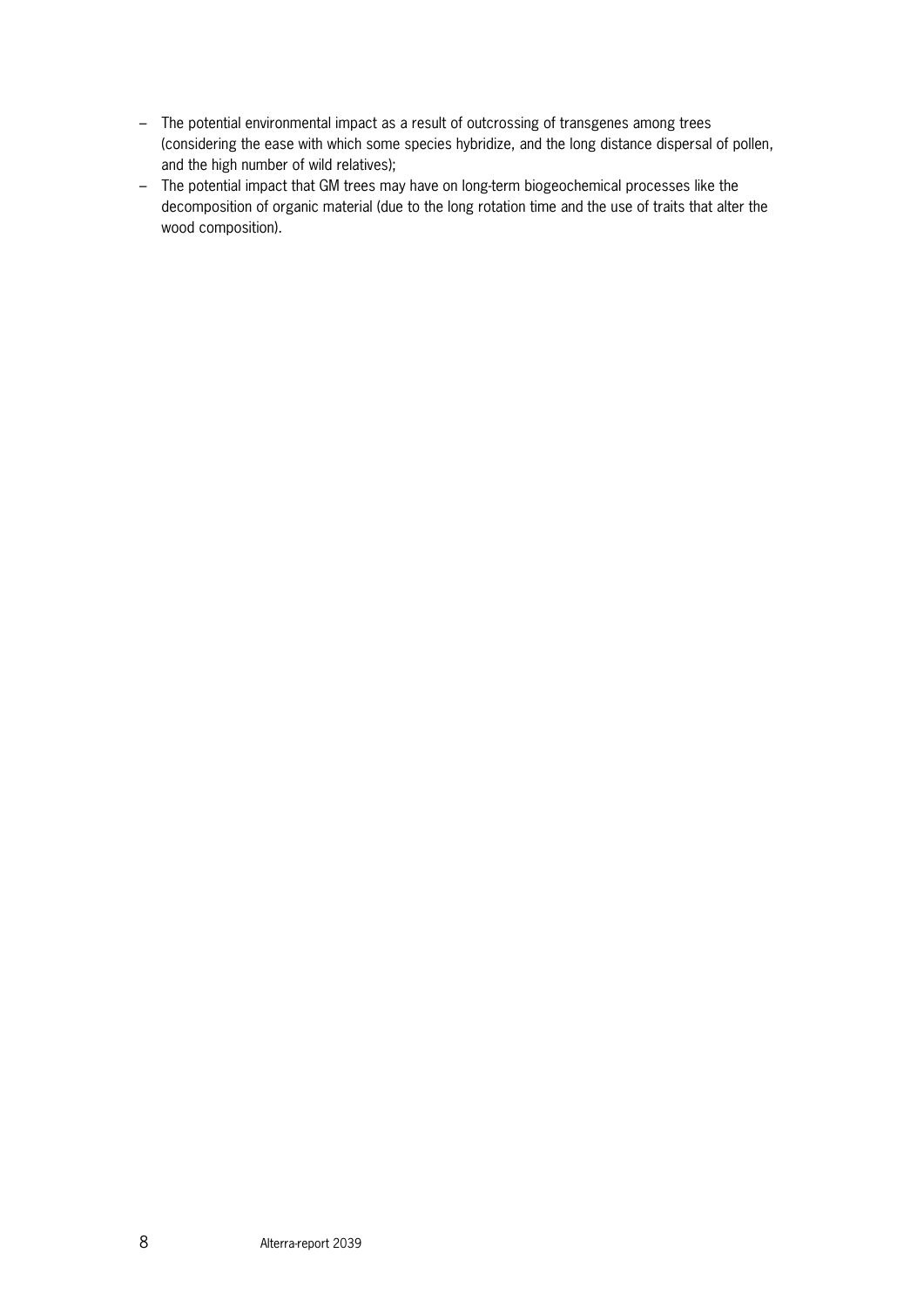## **Samenvatting**

#### **Status**

Genetische modificatie (hier gedefinieerd als de 'verandering van genetisch materiaal in een organisme op een manier die niet onder natuurlijke omstandigheden geschiedt door voortplanting en/of natuurlijke recombinatie') van bomen zal naar verwachting leiden tot belangrijke economische en milieuvoordelen. Momenteel is *Populus* onder de bomen veruit het meest bestudeerde genus voor genetische modificatie (GM)-doeleinden, en het aantal transgene boomsoorten in genera als *Populus, Pinus* en *Eucalyptus* blijft verder toenemen. De belangrijkste eigenschappen waarop de genetische modificatie van bomen gericht is zijn onder meer herbicide-tolerantie, resistentie tegen ziekten en abiotische stress, houtsamenstelling en groeisnelheid, en fenologie (vooral bloei en vruchtzetting).

#### **Trends**

Er is een wereldwijde verschuiving in de bosbouwsecter in de richting van productie uit plantages, waar de toepassing van GG-bomen kan worden overwogen. Volumetoename, versnelde groei en stamvorm behoren tot de eigenschappen voor genetische modificatie in bosbomen. Een duidelijke trend is de toenemende interesse voor het kweken van nieuwe variëteiten van snel groeiende, korte rotatie bomen zoals dennen of *Eucalyptus* voor pulphout of bio-brandstof, in tropische en subtropische regio's. Zowel in bos- als in fruitbomen richt genetische modificatie zich in toenemende mate op het verkrijgen van tolerantie tegen biologische (pathogenen of plagen) en chemische stress (gebruik van pesticiden) en de aanpassing aan veranderde bodems en klimaatomstandigheden. Regulering van pollen- en genverspreiding bij lang levende soorten is van toenemend belang, voornamelijk gestimuleerd door bestaande zorgen over verspreiding en uitkruising van transgenen. Sinds kort vormt ook het overbrengen van N-fixatie strategieën uit *Rhizobium* of *Cyanobacterium* naar bomen een belangrijke focus van het onderzoek naar GG-bomen.

We verwachten dat het GM onderzoek naar met name fruitbomen in Nederland de komende tijd zal toenemen: pesticidetolerantie, schimmelresistentie (zoals appelschurft) en mannelijke steriliteit zijn commercieel interessant bij fruitbomen. Onder de bosbomen lijken populieren met versnelde groei of een verminderde lignine-aanmaak interessant voor Nederland. Coniferen met versnelde groei of vertraagde naaldval zijn mogelijk ook interessant voor Nederland, maar onderzoek hiernaar staat nog in de kinderschoenen.

Empirische data over het gedrag van transgene bomen in het milieu ontbreken veelal. Algemene zorgen over genetische modificatie van gewassen, zoals de instabiliteit van transgenen, pleiotropische effecten, resistentieontwikkeling en effecten op niet beoogde eigenschappen lijken ook te gelden voor bomen. Niettemin zal een aantal mogelijke milieurisico's van bomen verschillen ten opzichte van eenjarige gewassen omdat bomen door hun lange levensduur en het grote aantal organismen dat ermee is geässocieerd, belangrijke dragers zijn van terrestrische biodiversiteit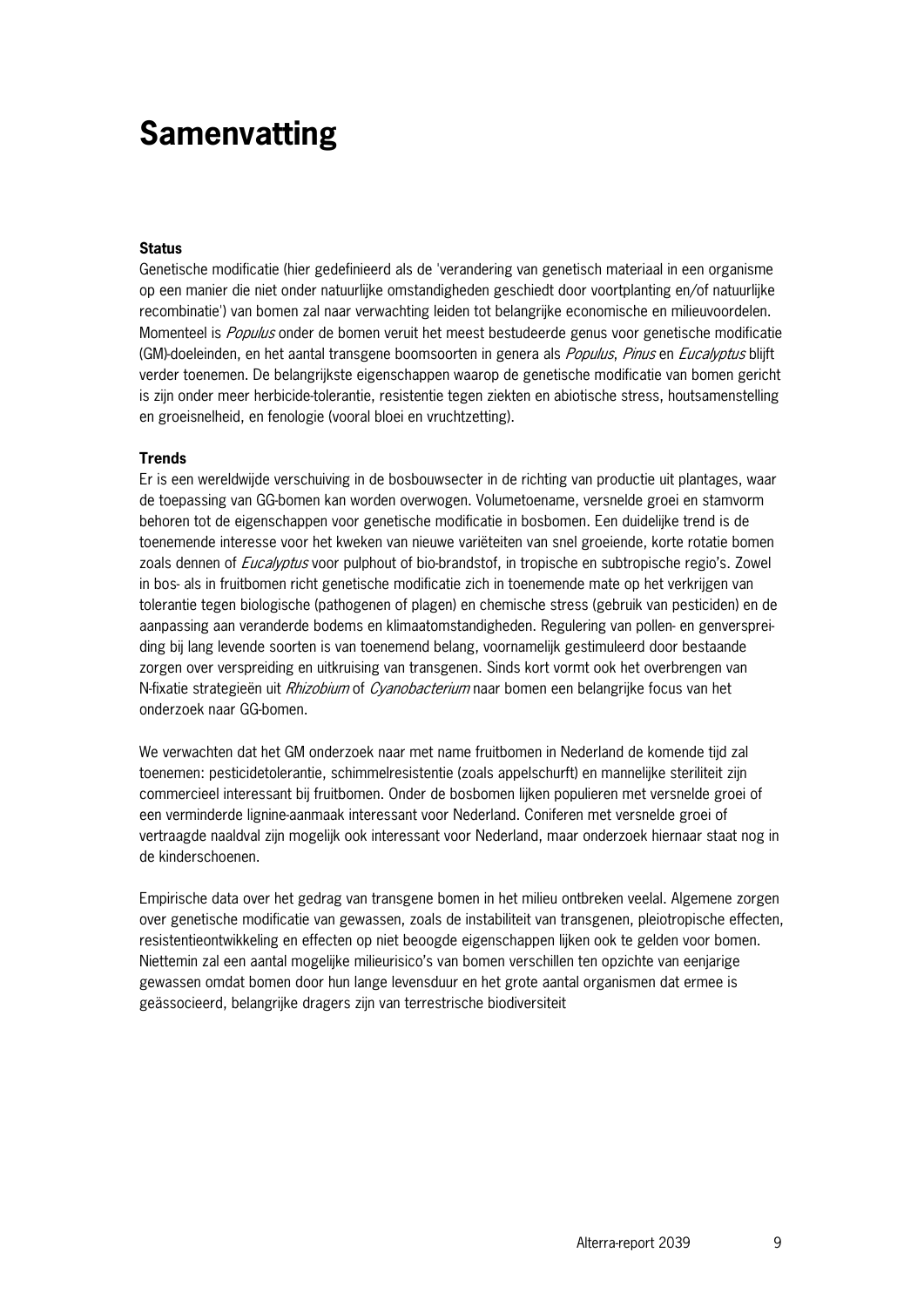#### **Milieurisicoanalyse**

Aspecten die specifiek gelden voor de milieurisicoanalyse<sup>2</sup> van GM-bomen (ten opzichte van transgene gewassen) zijn:

- Potentiële milieuinvloeden kunnen toenemen of langer duren (door de lange levensduur van bomen);
- De invloed van grote groepen aan bomen geassocieerde organismen die mogelijk worden
- blootgesteld aan transgene bomen (b.v. insecten, vogels, strooiselfauna, symbiotische schimmels); – De mogelijke milieuinvloeden als gevolg van uitkruising van transgenen (aangezien veel soorten gemakkelijk kruisen, het pollen een lange weg kan afleggen en een groot aantal verwante soorten in het wild voorkomt);
- Het effect dat GG-bomen kunnen hebben op biogeochemische processen zoals de decompositie van organisch materiaal (met name door de lange rotatietijd en de toepassing van eigenschappen die de houtsamenstelling wijzigen).

2 In lijn met de EU richtlijn 2001/18/EC over het vrijlaten van GG-organismen in het milieu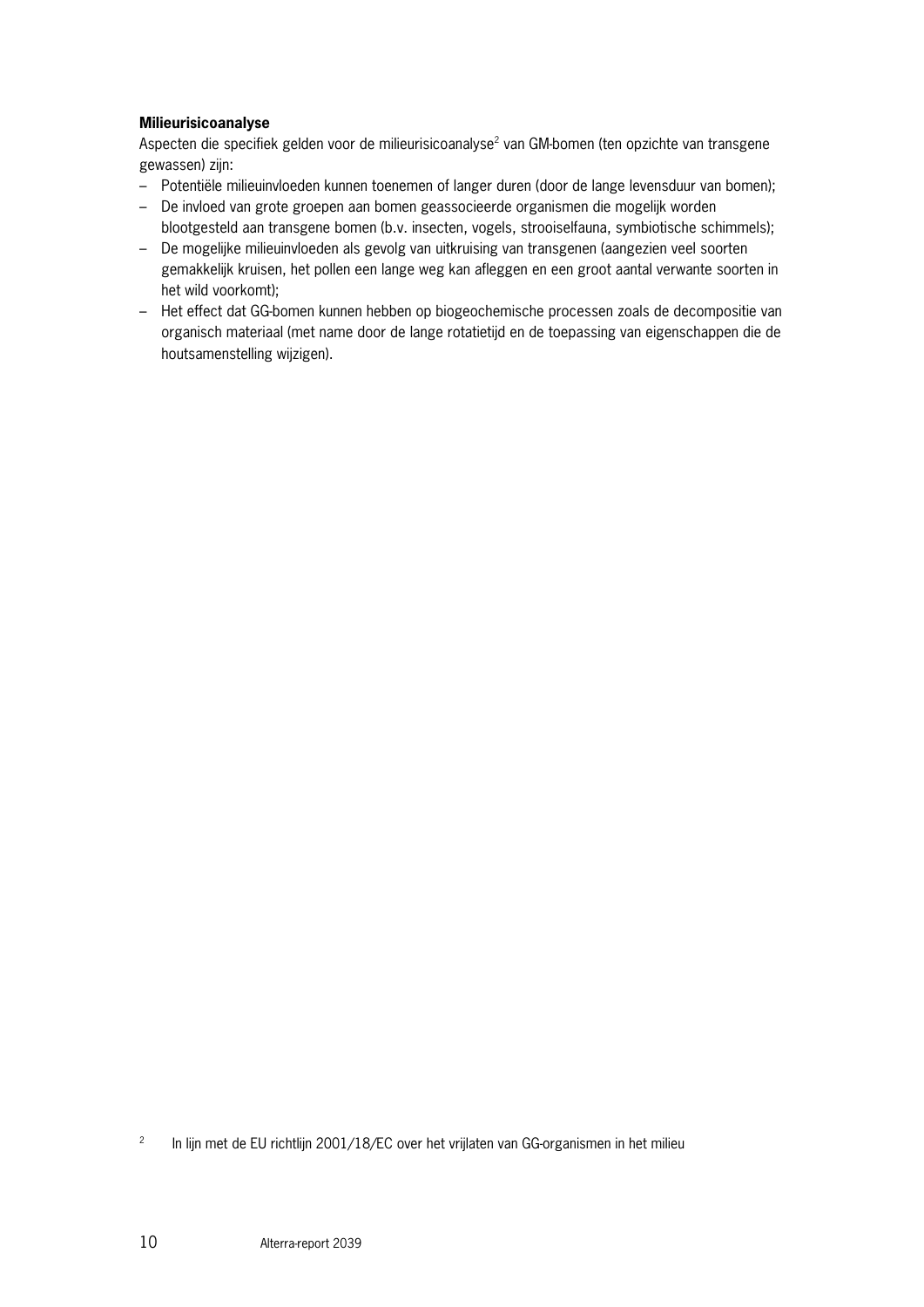## **1 Introduction**

Genetic modification is defined as 'the alteration of genetic material in an organism in a way that does not occur naturally by mating and/or natural recombination' (European Commission, 2001). Where traditional breeding programmes involve the crossing of plants of the same species or of closely related species, genetic modification allows scientists to insert genetic material (DNA or RNA) from one species into a completely different species or modify their genetic material. Insertion of a genetic sequence into the genome of the host plant can be done by microinjection (direct transformation), or using vectors such as *Agrobacterium tumefaciens* (indirect transformation).

The number of genetically modified (GM) plant species has been growing rapidly, and has resulted in the commercial deployment of transgenic crops in agriculture (e.g. Bt maize, HT rapeseed). Trees have become subject to genetic modification already in the late 1980s, but GM trees have gained significant interest only recently and they are expected to achieve important economic and environmental benefits. For example, enhancing tree productivity and clonal propagation are activities that are claimed to bear the potential to reduce pressure on native forests because less land would be needed for timber production. Furthermore, genetic modification may reduce environmental pollution by chemicals caused by a change in processing raw material to end products. For instance, improved pulping quality of GM trees will reduce the need of chemicals for bleaching and will cut down waste from pulp factories. However, public concerns on the potential negative environmental effects related to the release of transgenic trees have been increasing. Specific characteristics of trees, such as long distance pollen dispersal, may make it easier for transgenes to spread into the environment. Their longevity may increase the impact of the GM tree on its surroundings which may lead to unintended environmental effects. So far, there is little experience with GM trees in the field.

### **1.1 Aim and approach of this study**

The aim of this project is to review the latest global developments in GM trees and to assess the potential environmental risks related to the release of GM trees in the field. In doing so, we focus on the most important tree species that are being targeted by GM techniques, as well as on the traits most commonly introduced by genetic modification.

There are two main questions we would like to answer: 1) Based on current trends, which development of GM tree species and traits can be expected in the Netherlands in the near future and 2) What are the specific environmental consequences related to the use of transgenic trees compared to transgenic crops, and how should these consequences be addressed in risk assessments?

We have addressed these questions by reviewing scientific literature and relevant policy papers. In addition, several key-players in the field of GM trees have been contacted and asked for the latest developments and new trends in the area of GM trees and risks. Our findings were used to make an overview of the risks that various GM-tree species might pose in the Netherlands. GM-traits that could potentially affect the environment were listed, and potential environmental risks were described according to the structure of the EU directive 2001/18/EC (European Commission, 2001).

This report focuses on both fruit and forest trees, which are here defined as woody perennials which are either being used for fruit production or as forest plantation trees. We compare the GM developments in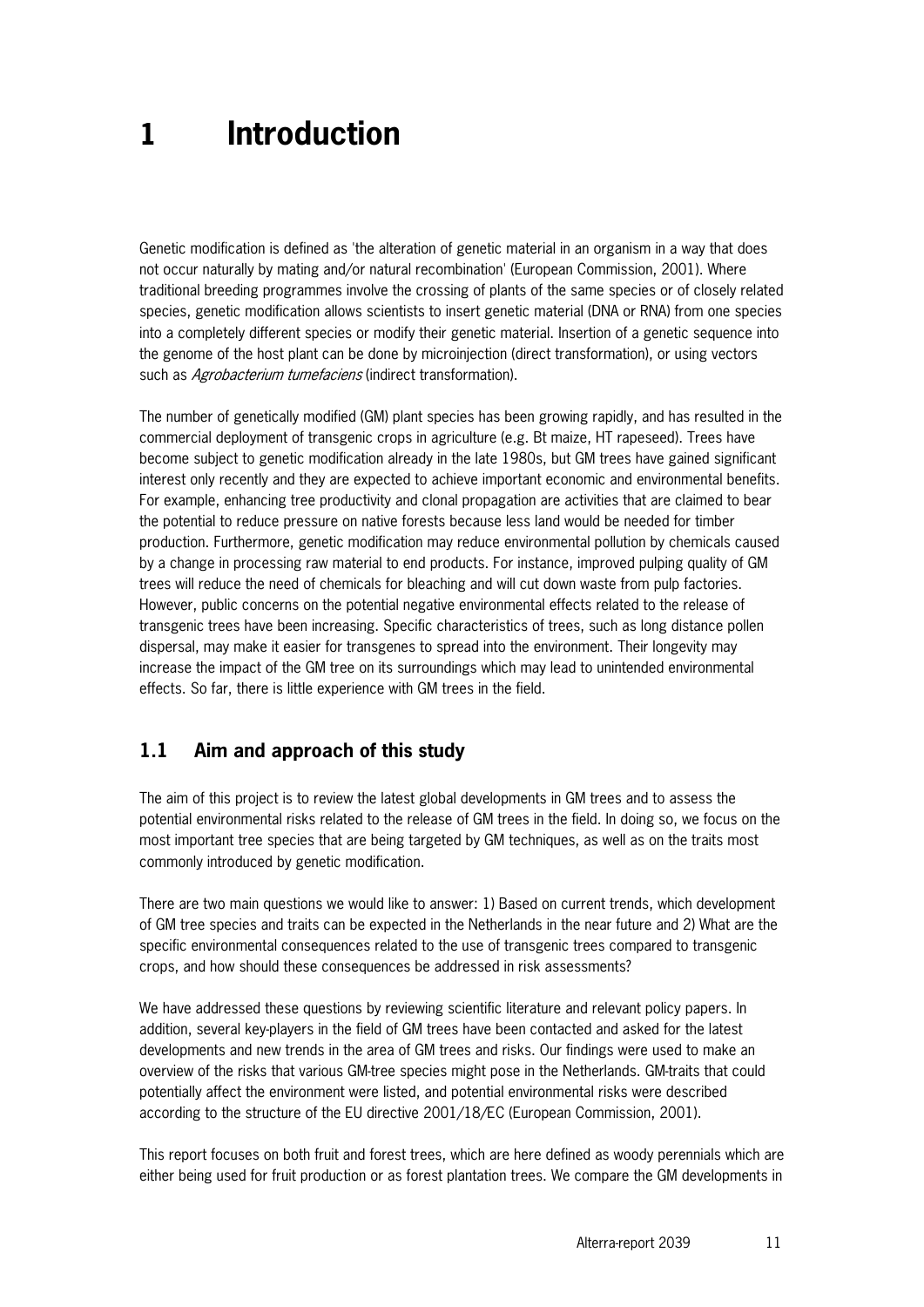trees with those in agricultural crops like corn and soy. In this study, the term 'crop' is used for crop plants that are cultivated as annual plants, in a crop rotation system, irrespective of their natural growth cycle (which may be annual, biannual or perennial). Ethical and economic issues are not regarded as part of this review.

## **1.2 Structure of the report**

In chapter 2 an overview is given of the status and trends of GM trees worldwide, in Europe and the Netherlands. Chapter 3 deals with the potential environmental risks associated with field trials and commercial releases of transgenic trees. Special attention is given to the enviromental risks related to transgenic tree species or traits that may be expected in the Netherlands in the near future. Finally, in chapter 4 the conclusions and recommendations of this study are given.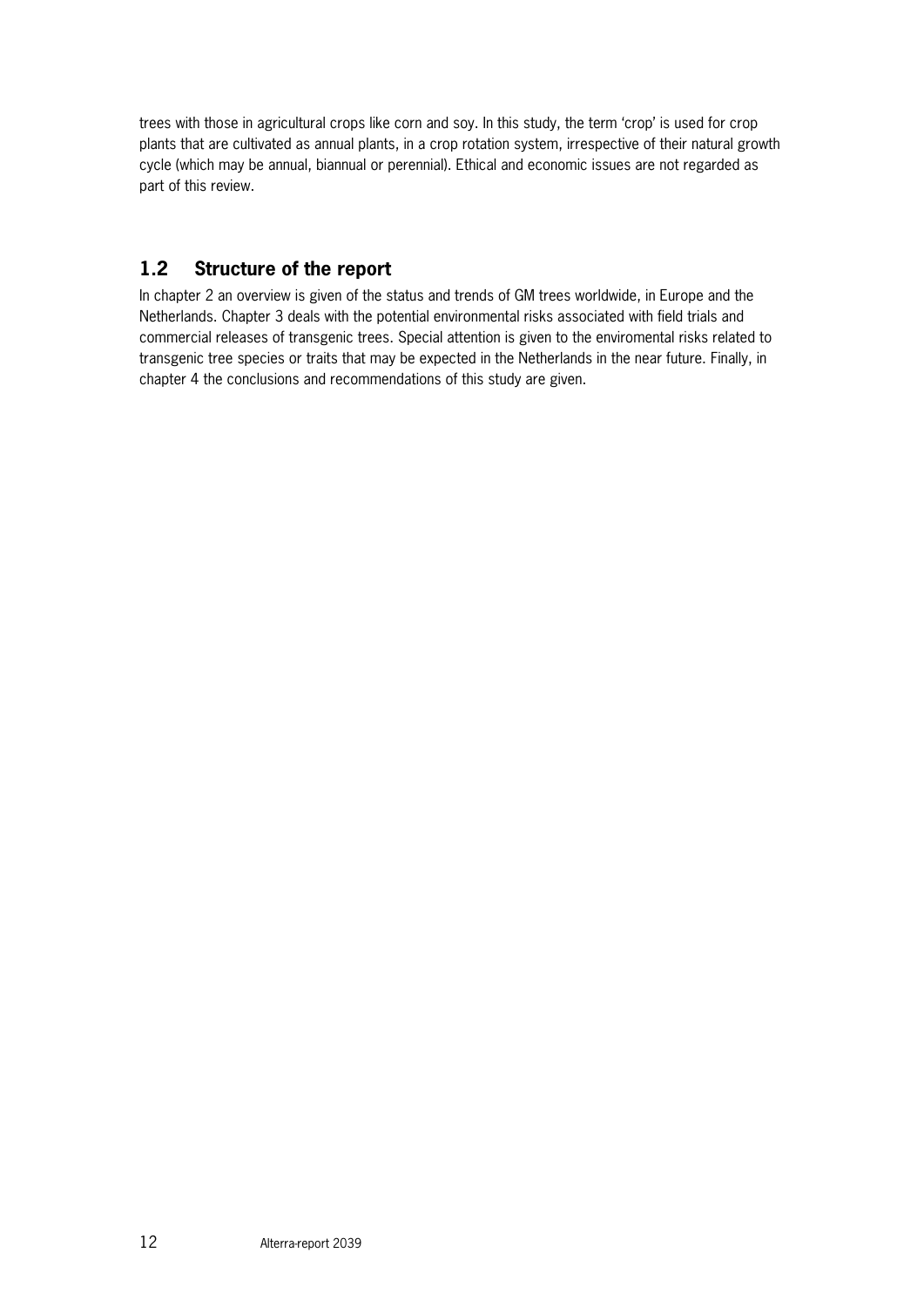## **2 Status and trends of genetically modified trees**

### **2.1 Status of genetic modification in trees**

Developments in tree genetic modification have been relatively slow compared with those in crop genetic modification, particularly where it concerns GM trees designed for the production of industrial wood (Sedjo, 2005a and 2006). The first regeneration of a genetically modified forest tree was achieved in 1986 in the genus *Populus*. Since then, this genus has become a model for genetic modification and related biotechnology studies in trees. The first attempt to genetically modify a conifer  $(Lari)$  was reported in 1991 (Huang et al., 1991). Since the publication of the complete genetic sequence of black cottonwood (Populus trichocarpa) in September 2004, researchers have discovered that Populus trees basically have the same set of genes as herbaceous plants, but that these genes are regulated in different ways in trees (Cseke and Podila, 2004). In particular, the regulation of genes for wood formation and longevity are different. The development of GM trees has been accelerating over the last two decades, which resulted in the first commercial releases (CSL, 2007).

The Food and Agriculture Organisation of the United Nations (FAO) published an extensive review of the availability of genetic modification technology, based on a dataset covering over 2.700 major biotechnology activities in the period 1994-2004 (FAO, 2004). This publication by the FAO is the most recent review currently available containing quantitative and qualitative data<sup>3</sup>. According to their estimate, genetic modification is available for about thirty tree species, mostly species that are important for clonal propagation in plantation forestry (FAO, 2004).

Genetic modification is often considered to be a tool for improving knowledge of tree biology and gene function, for example for studying cell wall properties and wood formation. Research on the genetic basis of wood quality in forest trees has significantly increased, triggered by the discovery of genes regulating secondary tissue and lignin formation in the annual plant Arabidopsis thaliana (Goujon et al., 2003). The most significant breakthroughs in biotechnology are coming from research into the structure of genomes and the genetic mechanisms underlying economically and adaptively important traits (FAO, 2004). The recent completion of a genome sequence for *Populus trichocarpa* (in 2004) is perhaps the most notable accomplishment in forest tree genomics.

Traditionally, tree breeding programmes merely involved the selection of the best individuals of the economically most valuable tree species. Development of horticultural techniques such as propagation by cuttings, controlled pollination, grafting, as well as development of information technology, lead to the implementation of sophisticated tree improvement activities (e.g. Fladung and Ewald, 2006). Conventional long-term tree breeding programmes and large-scale clonal propagation techniques have resulted in, and will continue to provide, significant productivity gains, especially for fast-growing species such as *Eucalyptus* and *Populus*. However, the development of conventional tree breeding has been relatively slow for reasons related to the biology of forest tree species such as their longevity and

3 Several other qualitative reviews have been conducted since than, but these do not provide new quantitative data (e.g. Fladung and Ewald, 2006; Strauss et al., 2009).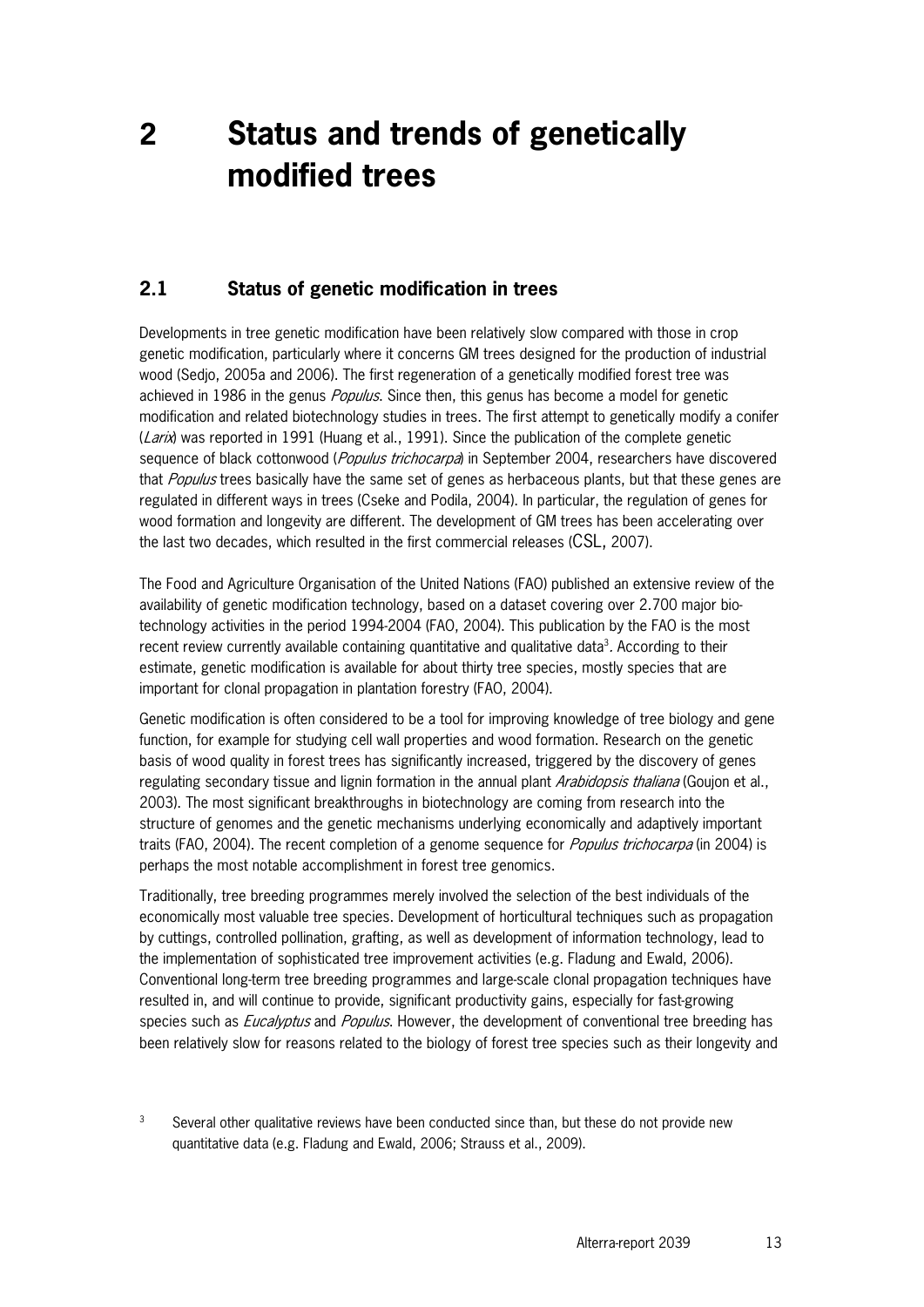outcrossing requirements (Campbell et al., 2003). Many commercial forest trees are outcrossing species with a high level of heterozygosity (Geburek and Turok, 2005). They therefore suffer from a high genetic load, meaning that many recessive deleterious alleles are retained within populations leading to inbreeding depression, which restricts conventional breeding efforts like selfing and backcrossing (Williams and Savolainen, 1996). This means that selecting for a naturally rare recessive allele of commercial interest is very difficult and time consuming with conventional breeding. To avoid this, many efforts to improve tree breeding use clonal (i.e. vegetative) propagation of selected superior individuals. However, this method still requires the selection of superior genotypes, which is often difficult and highly time consuming. Genetic modification offers a means of circumventing this problem as it allows the insertion of a novel trait in any genotype in a single generation, with modest or no modification of its other genetic properties (Campbell et al., 2003). Through genetic modification breeding of forest tree species can therefore be greatly accelerated. This is particularly important because tree breeding has long been hindered by the time trees require to become reproductively mature (Hoenicka et al., 2006). Further potential benefits of GM trees are summarized in Table 2.1.

#### **Table 2.1**

|  | Benefits of GM trees (FAO 2004, modified). |  |
|--|--------------------------------------------|--|
|--|--------------------------------------------|--|

| Category      | Potential benefits                                                                                                                                                                                                                      |
|---------------|-----------------------------------------------------------------------------------------------------------------------------------------------------------------------------------------------------------------------------------------|
| Commercial    | increased wood production; improved wood quality; resistance to insects and disease;<br>reduced production and processing costs of wood or chips; and reduced chemical<br>costs for pulping                                             |
| Environmental | reduced pressure on natural forests; reduced use of chemicals in forests and in<br>processing; phytoremediation and carbon sequestration; increased productivity,<br>adaptation to stresses; reduced erosion; renewable energy          |
| Human health  | reduction in pollen and allergy problems; reduced environmental pollution;<br>environmental protection and restoration                                                                                                                  |
| Other         | potential economic benefits for developing countries and countries in transition;<br>significant acceleration of conventional breeding programmes. Genetic modification<br>could also provide basic biological knowledge and employment |

#### **2.2 Global trends in the development of transgenic trees**

Modern biotechnology has potentially outstanding applications in the forestry and fruit-tree sector because of the possible genetic gains it could confer, such as new genetic pools and significant reduction in tree selection time (e.g. Frankenhuyzen and Beardmore, 2004; Fladung and Ewald, 2006). It is however difficult to predict the role of GM trees in the future. It has been argued that GM trees will be needed to find solutions for the increased pressure on trees and forests as a result of population growth, climatic change, and fossil fuel shortage (e.g. Strauss et al., 2009). One of the potentials of genetic modification technology might indeed be to reduce pressure on the world's natural forests by creating rapidly growing trees that fulfil the global demand for high quality timber and timber products. Consequently, GM is often considered as the most efficient long-term strategy for increasing forest productivity. In addition, genetic modification may also facilitate tree breeding and could potentially reduce pesticide and fossil fuel use. Genotypes exhibiting resistance to fungal or bacterial diseases could be generated through genetic modification, thereby offering an approach to save endangered species, such as the American chestnut (*Castanea dentata*). At this stage, however, the advantages of GM trees still need to be proved (Sedjo, 2005a).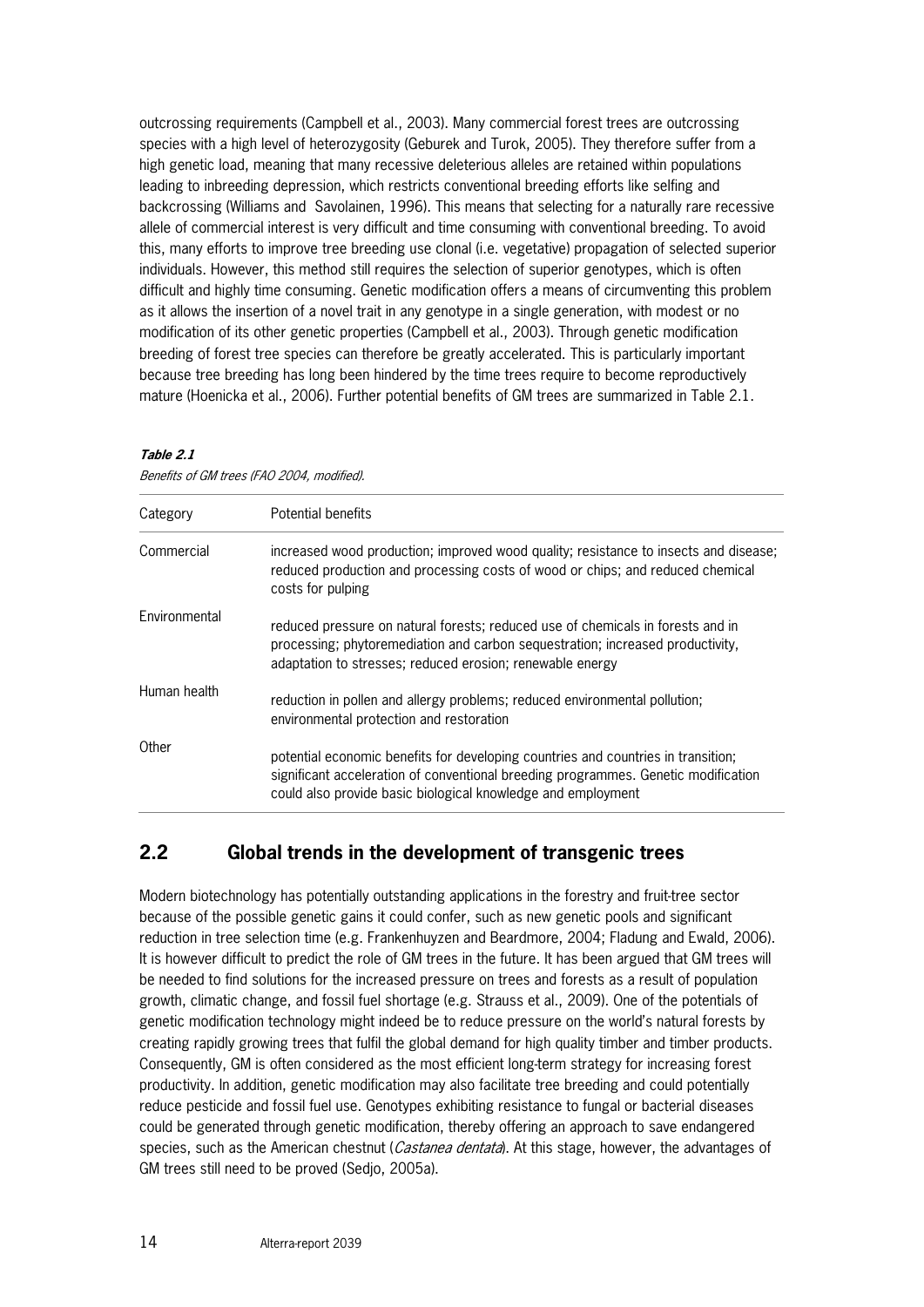It is expected that research into genetic modification stimulates the sequencing of the complete genomes in tree genera like *Populus, Eucalyptus, Pinus*. This type of forest tree genetic research increasingly comes from the public sector, whereas the private sector seems to focus investments more on specific traits of commercial interest (FAO, 2004; Frankenhuyzen and Beardmore, 2004). In member states of the Organisation of Economic Co-operation and Development (OECD), research into genetic modification is increasingly being funded and initiated by the private sector, as opposed to a decade ago, when most GM activities were funded by the public sector.

As underlined by the OECD, and partly confirmed by the results of a brief questionnaire sent to various key-players in the area of GM trees, the following trends are visible in the development of transgenic trees:

- There is a global shift in the forestry sector towards timber production in tree plantations, where the use of GM trees might be considered. Plantation forests are also considered as ideal resources for fibre production (e.g. the enriched-cellulose poplar, of which trials initiated mid-2009 in Belgium).
- There is an increasing interest in breeding new varieties of fast-growing short rotation trees such as pines or eucalypts for wood and fibre in high growth tropical and sub-tropical regions such as Florida, US (Sedjo, 2005; Arundel and Sawaya, 2009).
- The increased global demand for biofuels has recently raised the economic attractiveness of GM trees (e.g. fast growing tree varieties for bioenergy and fibre production). Indeed, volume increase, faster growth, size and stem characteristics (harvest index) are among the traits to be expected in future GM tree research.
- Research into GM trees has a growing focus on traits such as tolerance to biological (plant pathogens or pests) and chemical stresses (use of herbicides) and adaptation to various soils and climates.
- Controlling pollen and gene flow of long-lived species has become more important in the field of GM tree research, especially stimulated by concerns of transgene spread. This comprises the introduction of male or female sterility or reduced flowering into transgenic trees.
- GM tree research is focusing increasingly on modification of rootstocks of fruit trees.
- Recently also the transfer of *Rhizobium* or *Cyanobacterium* N-fixation strategy to trees has become focus of genetic modification in trees (M. Fladung, Institute for Forest Genetics, Germany. pers. comm.).
- According to B. Mezetti (Ancona Marche Polytechnic University, Italy. pers. comm.) most of the genes to be used for genetic modification, will be genes from the own genepool, that is from the species itself and all crossable species. Such events, called cisgenesi, are already available in apple scab resistant plants, albeit not on the commercial market.
- The genetic transformation of rootstocks, for example with genes to improve plant vigour or to increase virus resistance, is another trend in genetic modification research (B. Mezetti, pers. comm.). After grafting, the resistance factors can then transfer via the xylem to the scions.

## **2.3 Countries active in genetic modification of trees**

The review published by the FAO in 2004 revealed that at least 35 countries are involved in genetic modification of forest trees. This includes all registered lab research and field trials. Most of this GM research occurred in North America (48%) and Europe (32%). Asia followed with 14% of the reported activities, Oceania with 5%, South America with 1% and Africa with less than 1% (Figure 2.1a). Considering the large reforestation programmes in China and the role in global timber production of Brazil, these are the two most likely countries involved in GM tree commercialization (Sedjo, 2005b). European countries currently involved in GM research on trees are Austria, Belgium, Denmark, Finland, France, Germany, Great Britain, the Netherlands, Norway, Portugal, Spain and Sweden (Biotech 2007).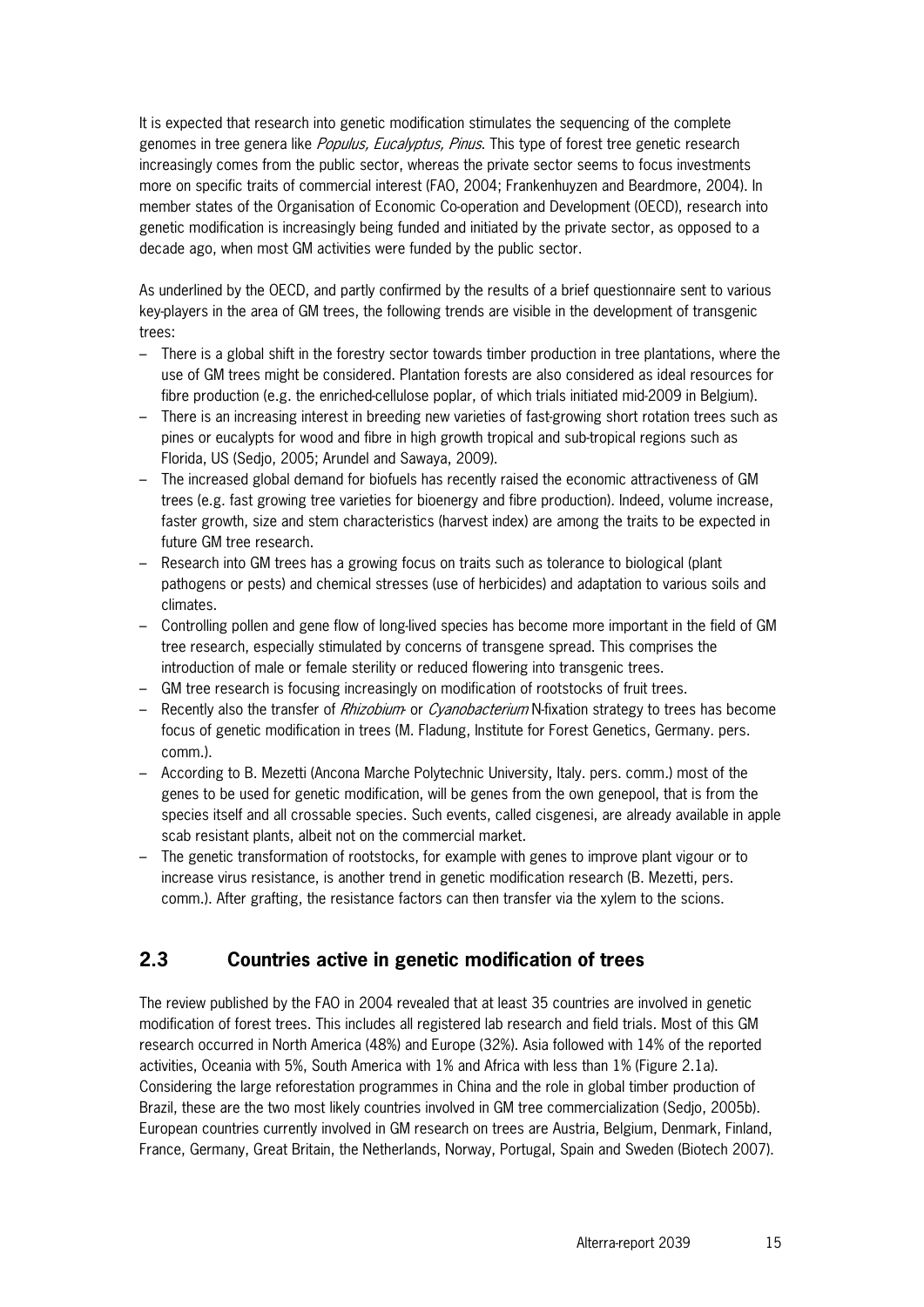

#### **Figure 2.1**

Share of different regions of the world active in genetic modification research (a) and share of species of forest trees in lab research and field trials (b) (after: FAO 2004).

### **2.4 Species used for genetic modification**

By 2004, there were genetically transformed tree species in 30 genera (FAO, 2004). In 1986 the production of the first transgenic tree of poplar NC-5339 (Populus alba x P. grandidentata) was realized in the US (Sederoff, 2007). Worldwide, 80% of the lab research and field trials for forest tree species has been restricted to five genera: Populus, Pinus, Eucalyptus, Picea and Liquidambar (Figure 2.1b). Of these, *Populus* is the most studied tree genus for genetic modification purposes, accounting for almost half of all genetic engineering activities (FAO, 2004). It has become a model genus for tree genetics in general. The remaining 8% in Figure 2.1b involves the following 21 genera: Abies, Acacia, Actinidia, Calocedrus, Carica, Castanea, Citrus, Diospyros, Hevea, Juglans, Liriodendron, Malus, Morus, Olea, Poncirus, Prunus, Pseudotsuga, Pyrus, Quercus, Robinia, and Tsuga. The number of GM tree species is still increasing and the first commercial releases have already taken place (section 2.7). Appendix 1 gives an overview of transgenic forest and fruit tree species and their characteristic traits, with the number of field trials per country.

### **2.5 Traits subject to genetic modification**

In forest trees genetic modification is mainly focused on herbicide tolerance, insect resistance, low lignin content, fibre production, heavy metal accumulation, and increased growth for biomass production (FAO, 2004). For example, trees with a reduced lignin content are easier to process in the pulp and paper industry and may provide economic and environmental benefits (Chen et al., 2001). In fruit trees, genetic modification is largely focused on pest resistence and herbicide tolerance. In comparison with annual crops, the breeding of trees is strongly limited by their long reproductive cycles. The long life cycle of trees as such is also subject to genetic modification, e.g. by inducing early flowering (Hoenicka and Nowitzki et al., 2006). The main traits subject to genetic modification of both crops and trees in the EU are shown in Appendix 3. In the following paragraphs, we will describe these traits in more detail.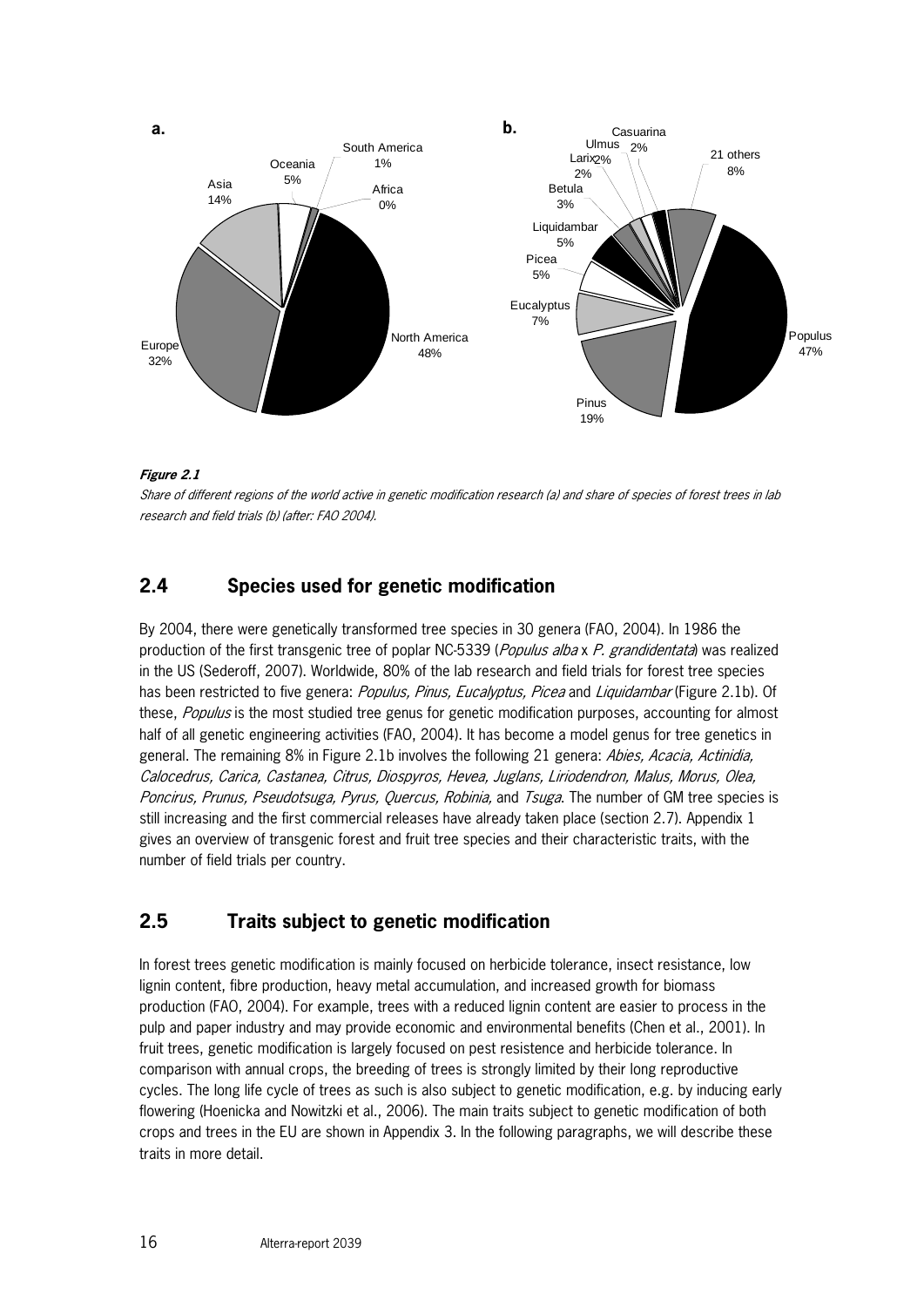#### **2.5.1 Herbicide tolerance**

Tolerance to herbicides such as glyphosate has been a major target for genetic engineering in trees (Strauss et al. 2001). Hybrids with high levels of glyphosate tolerance were created for Larix decidua (Shin et al. 1994) and *Eucalyptus grandis* (Jain & Minocha 2000). The first poplar hybrids with high levels of glyphosate tolerance were created in 2002 by insertion of the CP4 gene (Meilan et al. 2002). In addition, transgenic white poplars have been developed that were completely tolerant to the herbicide phosphinothricin (Basta) under laboratory conditions (Confalonieri et al. 2000). Another way to achieve herbicide tolerance is by modification with a microbial gene encoding an enzyme for the detoxification of the herbicide. For example the *bar* gene from *Streptomyces hygroscopicus* specifies herbicide tolerance in *Pinus radiata* and *Picea abies* (Bishop-Hurley et al. 2001; Vengadesan et al. 2006).

#### **2.5.2 Insect resistance**

Damage of forest trees caused by defoliating insects can be significant and may result in substantial economic losses. Infected trees frequently experience limited growth and survival (Pena and Seguin, 2001). Efforts have been made to increase insect resistance through modification of the trees with cry genes from the soil bacterium Bacillus thuringiensis, coding for delta-endotoxins (Bt toxin). Bt toxins exhibit a specific mode of action against certain insect groups (Lepidoptera, Diptera or Coleoptera). The mechanism of action is that the toxin binds to specific receptors in the intestine and kills the insects due to pore formation. This modification has been successfully tested in poplar (Tian et al., 2000; Hu et al., 2001) and several conifer species (Lachance et al., 2007). Insects are however able to develop resistance to Bt toxins (e.g. MacIntosh, 2009).

For other mechanisms that confer insect resistance, the development of resistant insects seems less likely. One possible method to avoid insect resistance involves the introduction of a gene coding for a protease inhibitor that modifies insect digestion and causes the death of the insect. For example the introduction of potato gene *pin2* into *Populus alba x P. grandidentata* through the vector *Agrobacterium* tumefaciens significantly increased resistance to insects, but no resistant insects were detected (Klopfenstein et al., 1991). Another study showed that insect resistance in Liquidambar styraciflua increased by the combination of a  $Bt$  gene with a peroxidase anionic enzyme gene which is involved in cell growth and cell wall development (Sullivan and Lagrimini, 1993).

### **2.5.3 Resistance to viral, fungal and bacterial pathogens**

Genetic engineering has allowed the development of bacterial and fungal resistance in fruit trees, and more recently also in forest trees. A number of genes from various origins has been used in this respect. Insertion of the endochitinase gene (ech42) from the fungus Trichoderma harzianum in black spruce (*Picea mariana*) and hybrid poplar (*Populus nigra x P. maximowiczii*), resulted in increased levels of resistance to several pathogens (Noël et al., 2005). Scab resistance in apples was successfully achieved in apple trees that were modified with a gene encoding an antimicrobial protein (hordothionin) from barley. Field trials with scab resistant apples in the Netherlands showed that the leaves of transgenic apple trees suffered 60% less infection (PRI, 2008 ).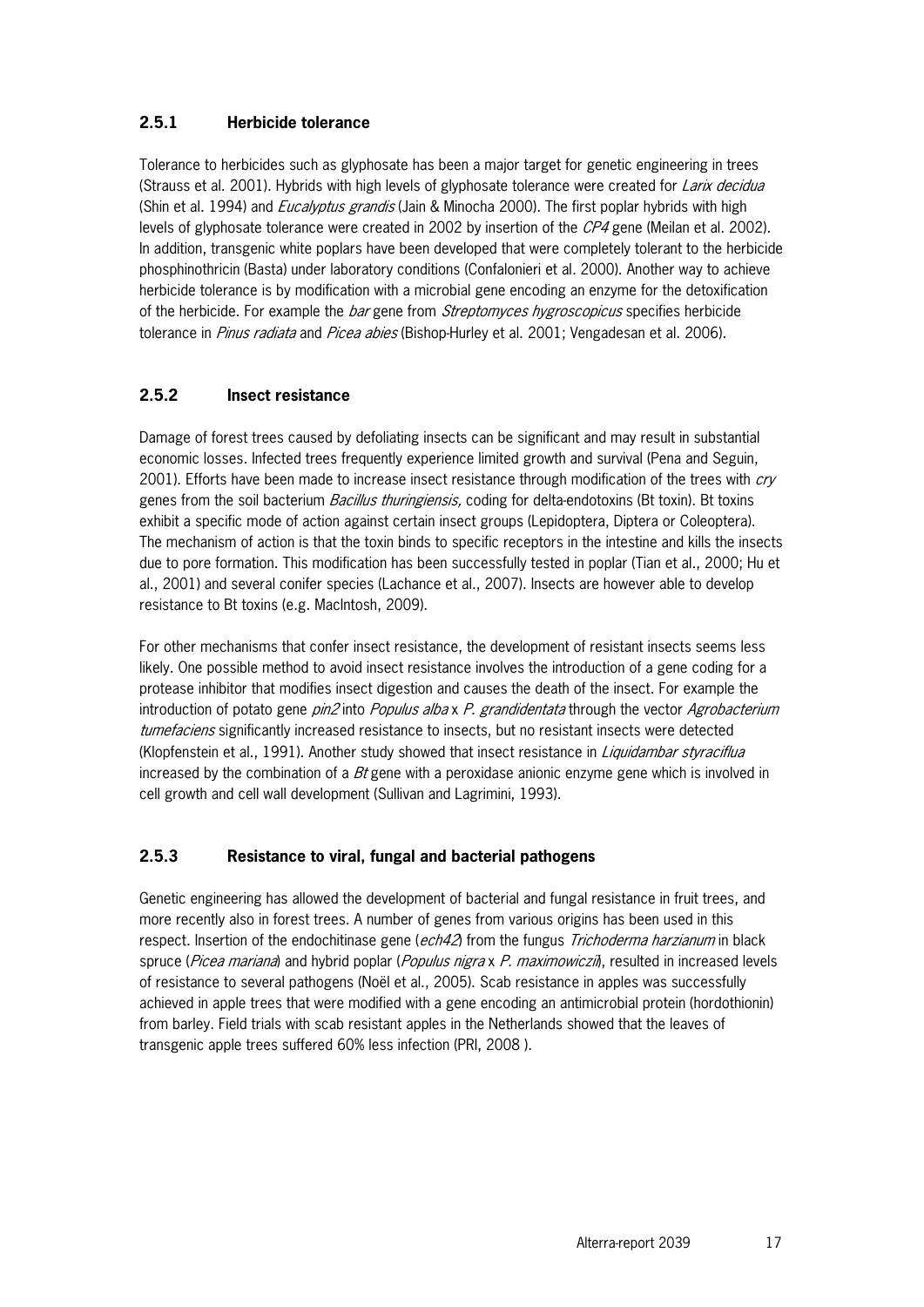### **2.5.4 Increased resistance to abiotic stresses**

Some genetic modifications aim to induce tolerance to abiotic stresses like extreme temperatures, drought, salinity or chemical toxicity. Adaptation to cold, salt and frost was achieved recently in a transgenic larch hybrid (Larix x leptoeuropaea), which was modified to express a Vigna aconitifolia gene for pyrroline 5-carboxylate synthase, the rate-limiting step in proline synthesis. This modification resulted in elevated levels of proline in the plant tissue and this significantly increased resistance to cold, salt and freezing stresses (Gleeson et al., 2005). Successful results are also reported for salt tolerance in transgenic *Populus nigra* (Hu et al., 2005; Junghans et al., 2006) and cold tolerance in eucalypt hybrids (Eucalyptus grandis x E. urophylla) (FederalRegister, 2007).

### **2.5.5 Wood and growth characteristics**

Wood structure and quality (e.g. fibre and lignin content) are among the most important traits subject to genetic engineering of trees. Wood with reduced lignin content allows less chemicals to be added during pulp processing, which could yield economic and environmental benefits (Chiang, 2006). One way of reducing lignin content is by introducing antisense genes that suppress enzymes that are crucial in lignin biosynthesis, such as 4-coumarate:CoA ligase (4CL) or cinnamyl alcohol dehydrogenase (CAD). Lignin content may be lowered by as much as 45% in transgenic trees (Chiang, 2006). Field trials with this type of GM trees have already been taking place for some years in the EU.

Genetic modification of trees often involves growth enhancement to accelerate the production of woody biomass. Trees are considered a potentially important source of carbon neutral biofuels with potentially high yields. Genetic modification seeks to produce trees with increased relative carbon partitioning to above-ground woody tissues, and increased cellulose availability for enzymatic digestion to release its component, fermentable sugars (Ragauskas et al., 2006). So far, increased growth was observed in transgenic *Populus trichocarpa* that was modified to overexpress glutamine synthetase (GS), a key enzyme in nitrogen assimilation. This modification increased nitrogen use efficiency of the tree and resulted in higher mean growth rates (Fu et al., 2003). Studies on *Jatropha*, another high potential biofuel crop, are underway (Li et al., 2008b).

### **2.5.6 Flowering modification**

Induction of male or female sterility in trees is seen as an important way to reduce gene flow of transgenes into non-transgenic populations. So far, male and female sterility has been achieved in poplar (Li et al., 2000; Hoenicka et al., 2006). Flowering modification is used in another way to reduce generation times by stimulating precocious flowering. An extreme example of this is the ectopic expression of the BpMADS4 gene in silver birch, in which the earliest flowers were produced already eleven days after rooting, when the seedlings were only three cm high (Elo et al. 2007). Other species in which early flowering was stimulated include citrus, apple and poplar.

### **2.5.7 Phytoremediation**

Phytoremediation refers to the use of plants to remove, sequester or detoxify pollutants, including heavy metals and pesticides. So far transgenic poplars have been engineered with genes to take up heavy metals such as mercury, cadmium, copper and arsenic (Merkle, 2006), and detoxify pesticides and various pollutants like volatile hydrocarbons (e.g. chloroform and benzene) (Doty et al., 2007).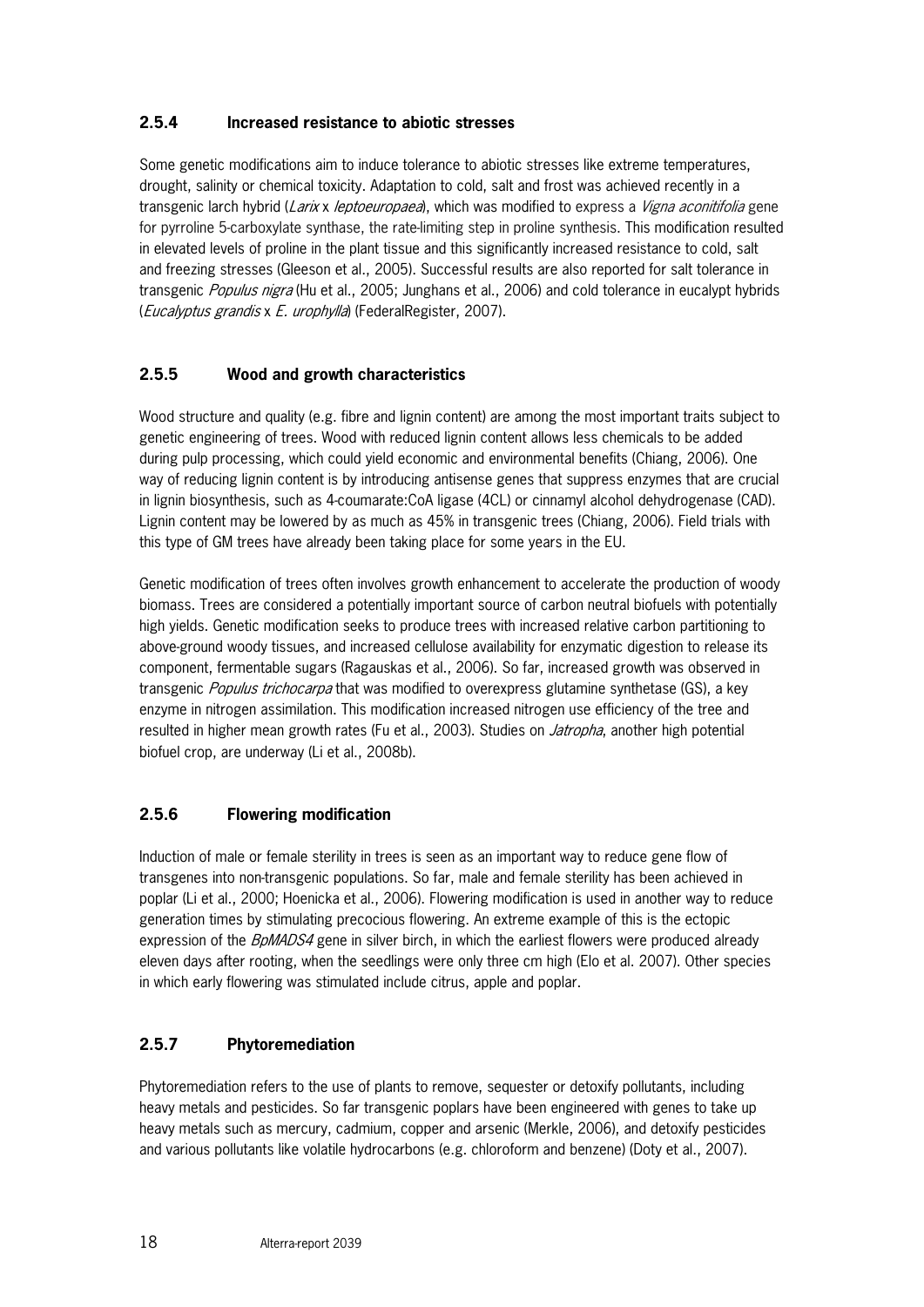## **2.6 Field trials**

Field trials of transgenic trees are, as opposed to greenhouse trials, considered as deliberate releases into the environment. The first field trial of GM trees worldwide was established in Belgium in 1988, with glyphosate resistant poplars (Frankenhuyzen and Beardmore, 2004). By 2004, tree field trials had taken place in 28 countries. In total, there were 229 field trials of GM trees (forest and fruit species together) with the majority occurring in the US (see Appendix 2). As of May 2009, authorities in the US have approved 187 trials with poplars. Legislation of trials with transgenic plants has become less stringent in the US, meaning that approvals are required only for categories of GM crops or trees and not for individual releases.

Worldwide, field trials for GM forest trees are mainly restricted to *Populus, Eucalyptus* and *Pinus*, whereas field trials for fruit trees are primarily restricted to *Malus, Vitis*, and *Carica* (Table 2.2 and Table 2.3). Development of GM *Carica* (papaya) mainly takes place in Hawaii, Thailand, Jamaica, Brazil and Venezuela (Gonsalves 2006). In the period 2006-2007 the number of field trials with GM trees increased with 95 new notifications for forest species alone, and with 12 new notifications for fruit trees (CSL, 2007).

Like in the US, Populus is the primary genus in field trials with GM trees in the EU. As has been said, the first release trial of transgenic poplars in the EU took place in Belgium (Frankenhuyzen and Beardmore, 2004). Nowadays, trials with transgenic poplars have taken place in France (10), Germany (4), the UK (2), Spain, Sweden, Norway and Belgium. Some 50 field trials of GM trees were approved by national authorities in Europe in the period between 1993 and 2008. In addition to poplars, these include fruit trees such as apples, cherries and plums and forest species such as birch, spruce and pine.

In general, field trials are very small (12-2850 plants) and have short rotations. Many countries oblige to destroy such trials before the reproductive phase. Most of the issues addressed in field trials concern plant growth and performance, gene expression stability and environmental risks. Furthermore, attention is given to horizontal gene transfer, application of herbicides, mycorrhizal status, vegetative propagation and sterility.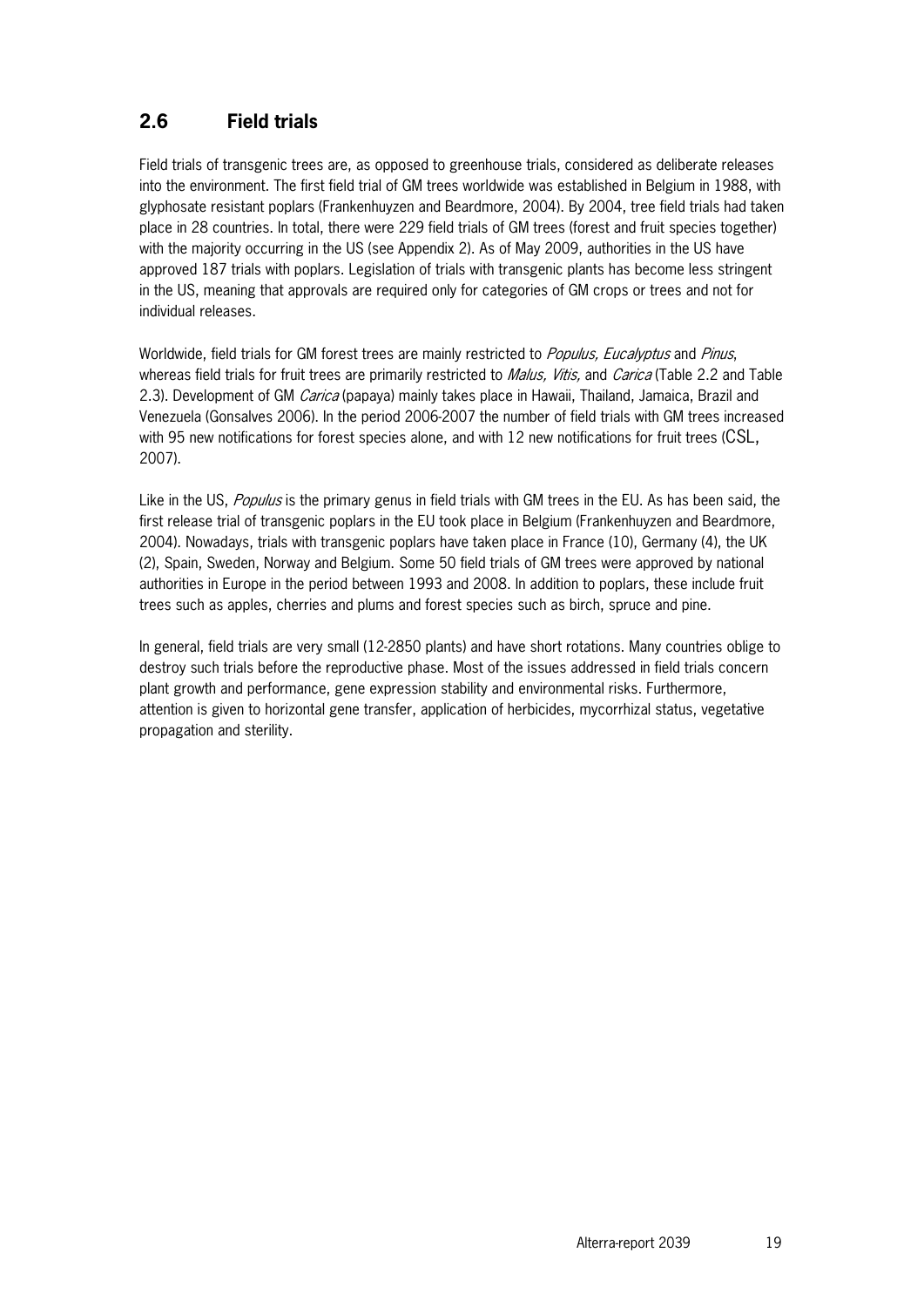### **Table 2.2**

|    |              | <b>Species</b>       | Species/Genus                            | <b>Country</b>                                         | <b>Releases</b> |
|----|--------------|----------------------|------------------------------------------|--------------------------------------------------------|-----------------|
| EU | Fruit trees  | Apple                | Malus x domestica                        | UK, Netherlands, Sweden,<br>Belgium, Germany           | 11              |
|    |              | Cherry               | Prunus avium                             | Italy                                                  | 3               |
|    |              | Citrange             | Citrus sinensis x<br>poncirus trifoliate | Spain                                                  | $\overline{2}$  |
|    |              | Coffee               | Coffea canephora or<br>Coffea arabica    | France                                                 | 1               |
|    |              | Grape vines          | Vitis sp.                                | Finland, Italy, Germany                                | 6               |
|    |              | Kiwi                 | Actinidia deliciosa                      | Italy                                                  | 3               |
|    |              | Lemon                | Citrus sp                                | Italy                                                  | 1               |
|    |              | Olive                | Olea europea                             | Italy                                                  | 3               |
|    |              | Orange               | Citrus x sinensis                        | Spain                                                  | 5               |
|    |              | Pear                 | Pyrus sp.                                | Sweden                                                 | 1               |
|    |              | Plum                 | Prunus domestica                         | Spain, Chechia, Romania,                               | 4               |
|    | Forest trees | Common Aspen         | Populus tremula                          | Denmark, Norway                                        | 3               |
|    |              | Eastern Cottonwood   | Populus deltoides                        | France, Germany, UK                                    | 5               |
|    |              | Eucalypt             | Eucalyptus sp.                           | UK, Spain, Portugal                                    | 4               |
|    |              | Hybrid Aspen         |                                          | Populus tremula hybridsFrance, Germany, Sweden, UK     | 12              |
|    |              | Norway Spruce        | Picea abies                              | Finland                                                | $\overline{c}$  |
|    |              | Poplar               | Populus sp.                              | France, UK, Germany, Spain,<br>Norway, Sweden, Belgium | 20              |
|    |              | <b>Quaking Aspen</b> | Populus tremuloides                      | France                                                 | 1               |
|    |              | <b>Scots Pine</b>    | Pinus sylvestris                         | Finland                                                | 2               |
|    |              | Silver Birch         | Betula pendula                           | Finland                                                | 5               |
|    |              |                      |                                          |                                                        |                 |

Cumulative number of approved field trials with genetically modified trees in the EU by May 2009 (source: EU, BVL, 2009).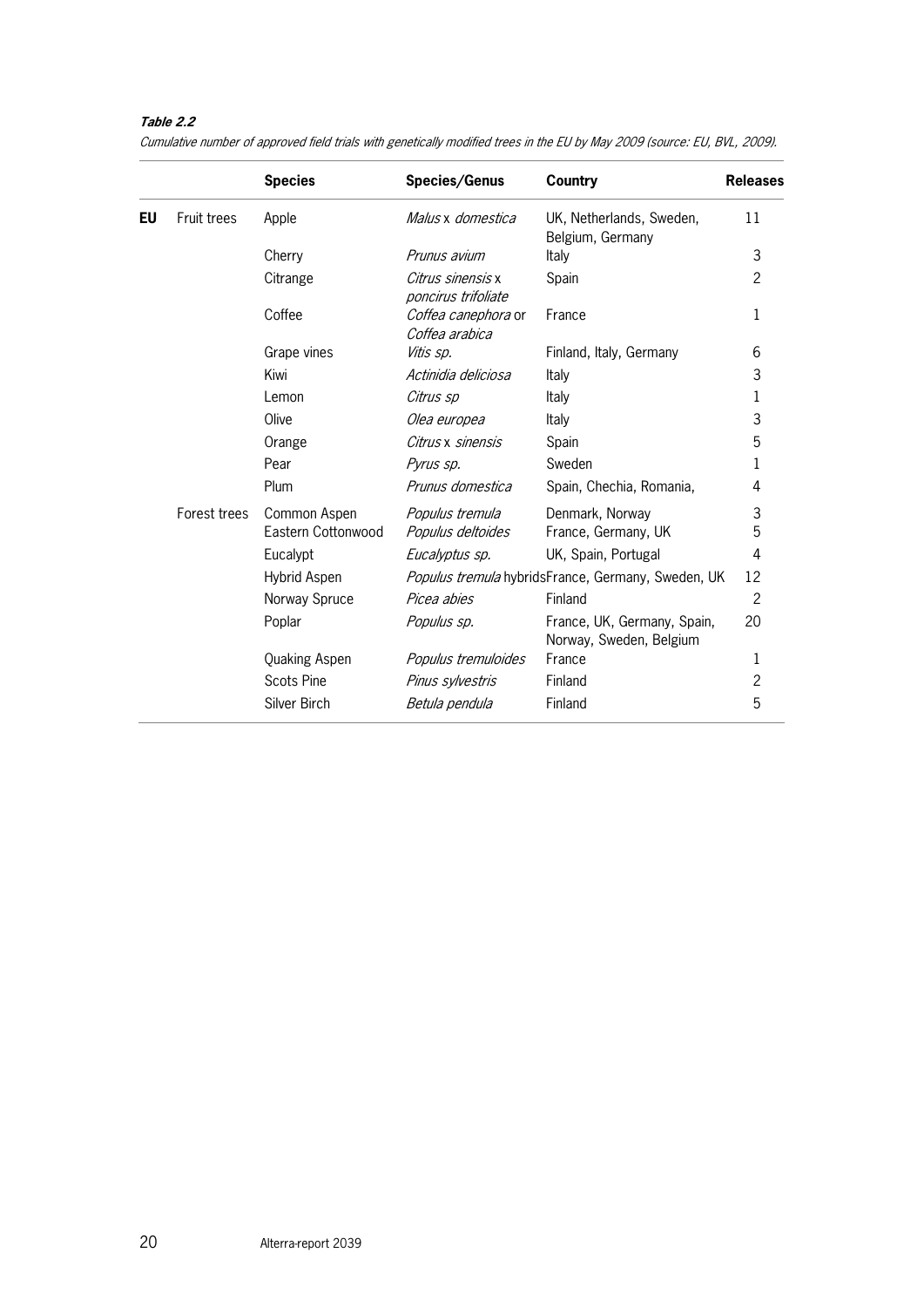#### **Table 2.3**

|           |              | <b>Species</b>          | <b>Species/Genus</b>                                  | <b>Releases</b> |
|-----------|--------------|-------------------------|-------------------------------------------------------|-----------------|
| <b>US</b> | Fruit trees  | Apple                   | Malus domestica                                       | 56              |
|           |              | <b>Bananas</b>          | Musa sp.                                              | 5               |
|           |              | Blue berry              | Vaccinium sp.                                         | 4               |
|           |              | Cherry                  | Prunus domestica                                      | 8               |
|           |              | Chestnut                | Castanea dentata                                      | 6               |
|           |              | Citrange                | Citrus sinensis x poncirus trifoliate                 | $\overline{c}$  |
|           |              | Coffee                  | Coffea canephora or Coffea arabica                    | 3               |
|           |              | Date plum (kaki)        | Diospyros kaki                                        | 4               |
|           |              | Grape fruit             | Citrus paradisi                                       | 15              |
|           |              | Grape vines             | Vitis sp.                                             | 57              |
|           |              | Lemon                   | Citrus aurantifolia                                   | $\overline{c}$  |
|           |              | Orange                  | Citrus x sinensis                                     | 1               |
|           |              | Papaya                  | Carica papaya                                         | 29              |
|           |              | Pear                    | Pyrus sp.                                             | 5               |
|           |              | Pine apple              | Ananas comosus                                        | 9               |
|           |              | Walnut                  | Juglans sp.                                           | 14              |
|           | Forest trees | Allegheny serviceberry  | Amelanchier laevis                                    | 1               |
|           |              | American Elm            | Ulmus americana                                       | 3               |
|           |              | American Sweetgum       | Liquidambar sp.                                       | 30              |
|           |              | <b>Black Cottonwood</b> | Populus trichocarpa                                   | $\mathbf{1}$    |
|           |              | Common Aspen            | Populus tremula                                       | $\mathbf{1}$    |
|           |              | Eastern Cottonwood      | Populus deltoides                                     | 37              |
|           |              | Eucalypt                | Eucalyptus sp.                                        | 61              |
|           |              | Gray Poplar             | Populus tremula x P. alba                             | 15              |
|           |              | Hybrid Aspen            | Populus tremula x P. tremuloides                      | 6               |
|           |              | <b>Hybrid Poplar</b>    | Populus x euramerica                                  | 3               |
|           |              | <b>Loblolly Pine</b>    | Pinus taeda                                           | 94              |
|           |              | Monterey Pine           | Pinus radiata                                         | 1               |
|           |              |                         | Pitch Pine x Loblolly Pine Pinus rigida x Pinus taeda | 45              |
|           |              | Poplar                  | Populus sp.                                           | 121             |
|           |              | White Spruce            | Picea glauca                                          | 1               |

Cumulative number of approved field trials with genetically modified trees in the US by May 2009 (source: US, ISB 2009).

## **2.7 Commercial releases of GM trees**

So far, releases of GM trees on the commercial market have been very limited and only a few examples of commercial deployment are reported. The only GM forest trees known to be deployed on a substantial scale are GM poplars in China (Farnum et al., 2007). In 1999, the first pilot plantations of 80 ha on eight sites in China were established with GM insect-resistant *Populus nigra*. In 2002, this was commercialized and 1.4 million trees were planted in a 300-500 ha plantation (FAO, 2004). Of another Populus species, the GM hybrid poplar clone 741 (*P.alba x [P. davidiana x P. simonii] x P. tomentosa*), which is resistant to leaf eating insects due to insertion of  $Bt$  cry1 and  $AP$  genes, about 0.4 million cuttings were propagated and planted in China in 2003 (Yang et al. 2003). The only GM fruit tree known to be commercially exploited is the papaya fruit tree line 55-1 (Carica papaya) resistant to Papaya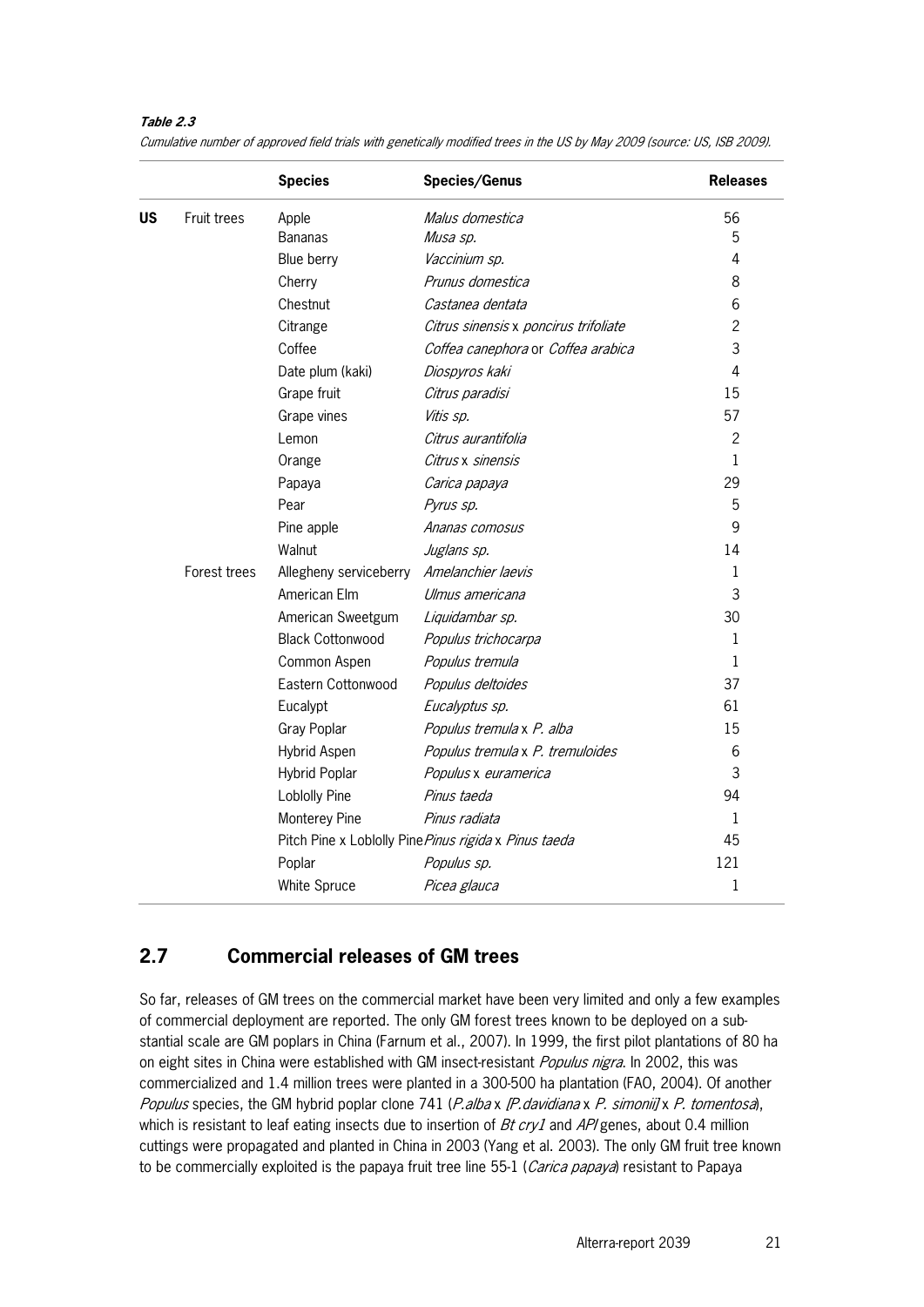Ringspot Virus (PRSV). This tree line was introduced in Hawaii in 1998 and was later also grown in China.

Considering the current biotechnology research on trees, it can be expected that a limited number of forest tree taxa (*Eucalyptus, Pinus taeda, P. radiata, P. pinaster*, and *Populus*) will be commercially released globally in the near future (FAO, 2004). The use of biotechnology within the global timber industry is unlikely to increase rapidly because of public concerns. Nevertheless, there is an increased global trend in forestry towards production in timber plantations (Carle and Holmgren, 2008; Seppälä, 2007) and there seems to be commercial interest in GM forest trees. For example, the private company ArborGen is focusing on the development of three GM varieties: fast-growing loblolly pine (Pinus taeda) for Southern US pine plantations, low-lignin *Eucalyptus* species for use in South America, and cold-hardy Eucalyptus species for the Southern U.S (Farnum et al., 2007).

## **2.8 Possible field release of GM trees in the Netherlands**

No GM trees have been approved for commercialisation by the appropriate authorities, so that no commercial release can be expected on short term (B. Mezetti, Ancona Marche Polytechnic University, Italy. Pers.comm.).

At the moment there are no deliberate releases of genetically modified trees in the Netherlands. As in several other EU countries, forest management in the Netherlands has shifted from a timber production focus towards a more nature-oriented focus. FSC-certification has been introduced to enhance sustainable timber production. This trend may slow down the (commercial) interest in GM forest trees, because the FSC certification scheme does not allow for the use of transgenic trees (FSC, 2000). In the Netherlands, field trials with GM apple trees, *Malus domestica* (COGEM, 2004) have ended in 2008. Recently, a field trial has been approved for female 717-1-B4 poplar field trials in the province of Zeeland. Based on climatic requirements, commercial attractiveness, trends observed elsewhere in the world, and existing knowledge about genetic modification, few other GM trees could be expected in the Netherlands in the near future (Table 2.4 and Table 2.5). For example, Silver Birch (*Betula pendula*) is not commercially attractive in the Netherlands, and consequently it seems unlikely that field trials for genetically modified B. pendula will be requested here in the coming years. A large group of tree species used for genetic modification worldwide, naturally occurs in warmer climates (e.g. Eucalyptus sp., Pinus radiata, P. taeda). The unsuitable Dutch climate makes it unlikely that these will be planted in GM field trials in the Netherlands, at least on the short term. Some *Populus* species used to be commercially attractive in the Netherlands, but the decreasing sales of poplar trees over the last decade (P. Jansen, Probos. pers. comm.) indicate that they may be losing their commercial attractiveness. However, several species within the genus Populus may still be expected for GM field research in the Netherlands, mainly because *Populus* is the most common tree genus used for genetic modification, and because many Populus species grow well in the Dutch climate.

A genus that is gaining interest for commercial use is Willow (*Salix sp.*). In the Netherlands, *Salix sp.* has been planted on a small scale for biomass production to generate bioenergy. So far, this genus has not been used for genetic modification, and it seems unlikely that it will be in the near future (W. Boerjan, VIB Department of Plant Systems Biology, University Gent, Belgium. pers. comm.). Many of the fruit tree species that have been genetically modified are not suited for the Dutch climate (e.g. *Musa sp.*, Mangifera sp., Citrus sp., and Olea europea). Fruit trees that are expected, based on their commercial attractiveness, are *Malus domestica, Prunus domestica*, and *Pyrus pyraster*. Currently, GM research into fruit trees is taking place in the Netherlands, and scab-resistant GM appple varieties have already been tested in field trials. In addition, wine production is an upcoming sector in mid-European countries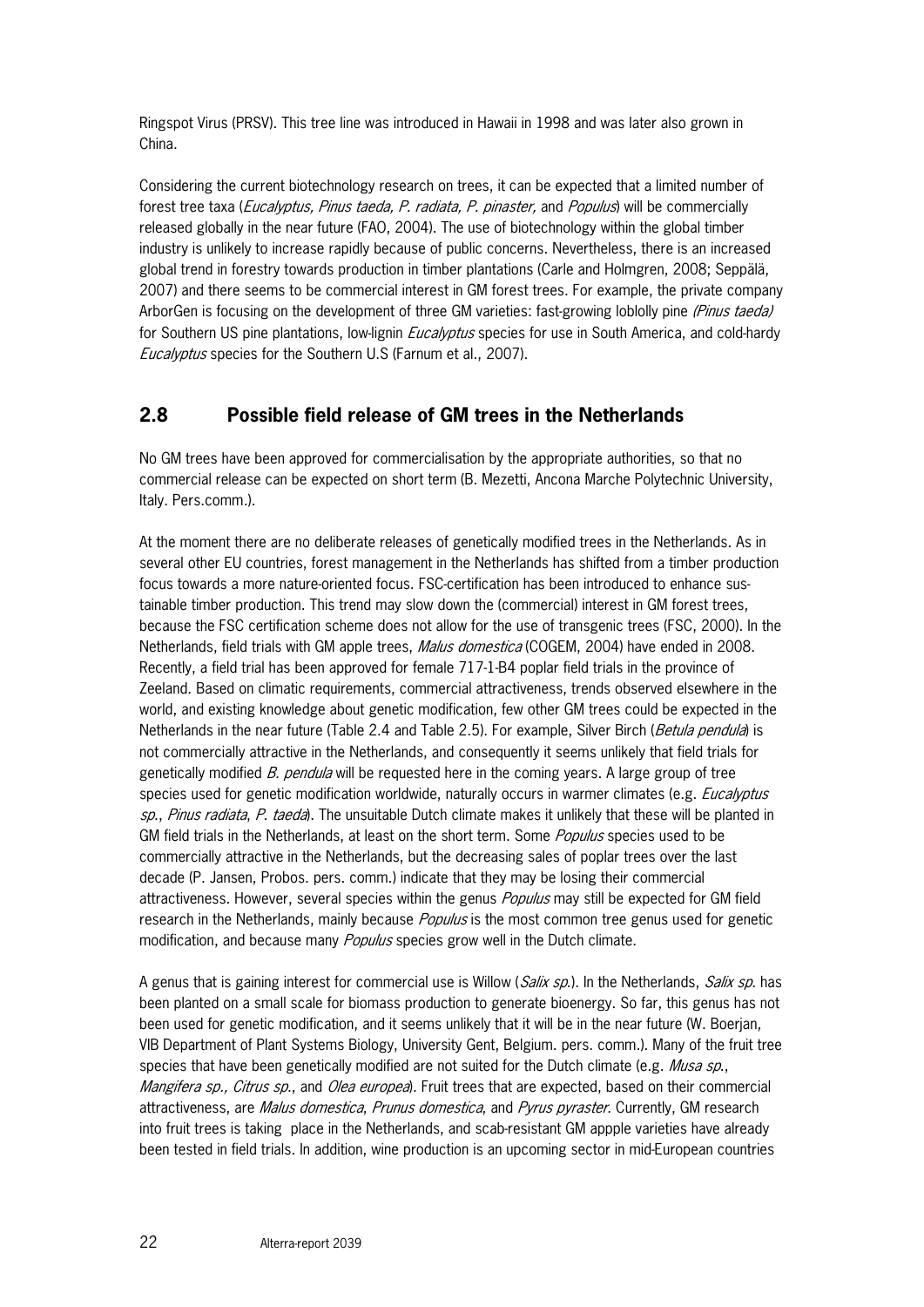including the Netherlands. Consequently, GM grapevine (Vitis sp.), for example modified to improve cold resistance, forms one of the new genera to be expected for field trial requests.

#### **Table 2.4**

Likelihood of field trials with GM forest tree genera and species in the Netherlands based on three criteria:  $1 =$ Commercially attractive in the Netherlands;  $2 =$  Already commercialized in some countries;  $3 =$  Climate suitability in the Netherlands. Only trees that have already been released in field trials are mentioned.

| <b>GM forest tree species Common name</b> |                                  | <b>Country of</b>      | <b>Criteria</b> |                              |                          | <b>Requests in NL</b> |  |
|-------------------------------------------|----------------------------------|------------------------|-----------------|------------------------------|--------------------------|-----------------------|--|
|                                           |                                  | previous releases      | 1               | $\overline{2}$               | 3                        |                       |  |
| Betula pendula                            | Silver Birch                     | Finland                |                 |                              | $+$                      | unlikely              |  |
| Eucalyptus camaldulensisRiver Red Gum     |                                  | US.                    |                 |                              | $\blacksquare$           | unlikely              |  |
| Eucalyptus globulus                       | Tasmanian Blue Gum               | Portugal               |                 |                              | $\overline{\phantom{a}}$ | unlikely              |  |
| Eucalyptus grandis                        | Rose Gum                         | UK, US                 |                 | $\overline{a}$               | $\overline{\phantom{a}}$ | unlikely              |  |
| Eucalyptus urophylla                      | Timor White Gum                  | US                     |                 | $\overline{\phantom{a}}$     | $\overline{\phantom{a}}$ | unlikely              |  |
| Liquidambar sp.                           | American Sweetgum                | <b>US</b>              |                 | $\overline{\phantom{a}}$     | $\ddot{}$                | unlikely              |  |
| Picea abies                               | Norway Spruce                    | Finland                |                 | $\blacksquare$               | $+$                      | unlikely              |  |
| Picea glauca                              | White Spruce                     | <b>US</b>              |                 | $\overline{\phantom{a}}$     | $+$                      | unlikely              |  |
| Pinus radiata                             | Monterey Pine                    | US.                    |                 |                              | $\overline{\phantom{a}}$ | unlikely              |  |
| Pinus rigida x P. taeda                   | hybrid Pine                      | <b>US</b>              |                 | $\overline{\phantom{a}}$     | $\overline{\phantom{a}}$ | unlikely              |  |
| Pinus sylvestris                          | <b>Scots Pine</b>                | Finland                | $+$             | $\blacksquare$               | $+$                      | likelv                |  |
| Pinus taeda                               | Loblolly Pine                    | <b>US</b>              |                 |                              | $\overline{\phantom{a}}$ | unlikely              |  |
| Populus alba x                            | hybrid Poplar                    | China                  |                 | $\ddot{}$                    | $\ddot{}$                | likely                |  |
| [[P.davidiana x P. simonii]               |                                  |                        |                 |                              |                          |                       |  |
| x P. tomentosa                            |                                  |                        |                 |                              |                          |                       |  |
| Populus deltoides                         | Eastern Cottonwood               | US                     | $\ddot{}$       | $\qquad \qquad \blacksquare$ | $+$                      | likely                |  |
| Populus nigra                             | <b>Black Poplar</b>              | China                  | $+$             | $+$                          | $+$                      | likelv                |  |
| Populus tremula                           | Common Aspen                     | Germany, US,<br>Norway |                 |                              | $\ddot{}$                | unlikely              |  |
| Populus tremula x P. alba Gray poplar     | France, Sweden,<br>Spain, UK, US |                        |                 | $\pm$                        | unlikely                 |                       |  |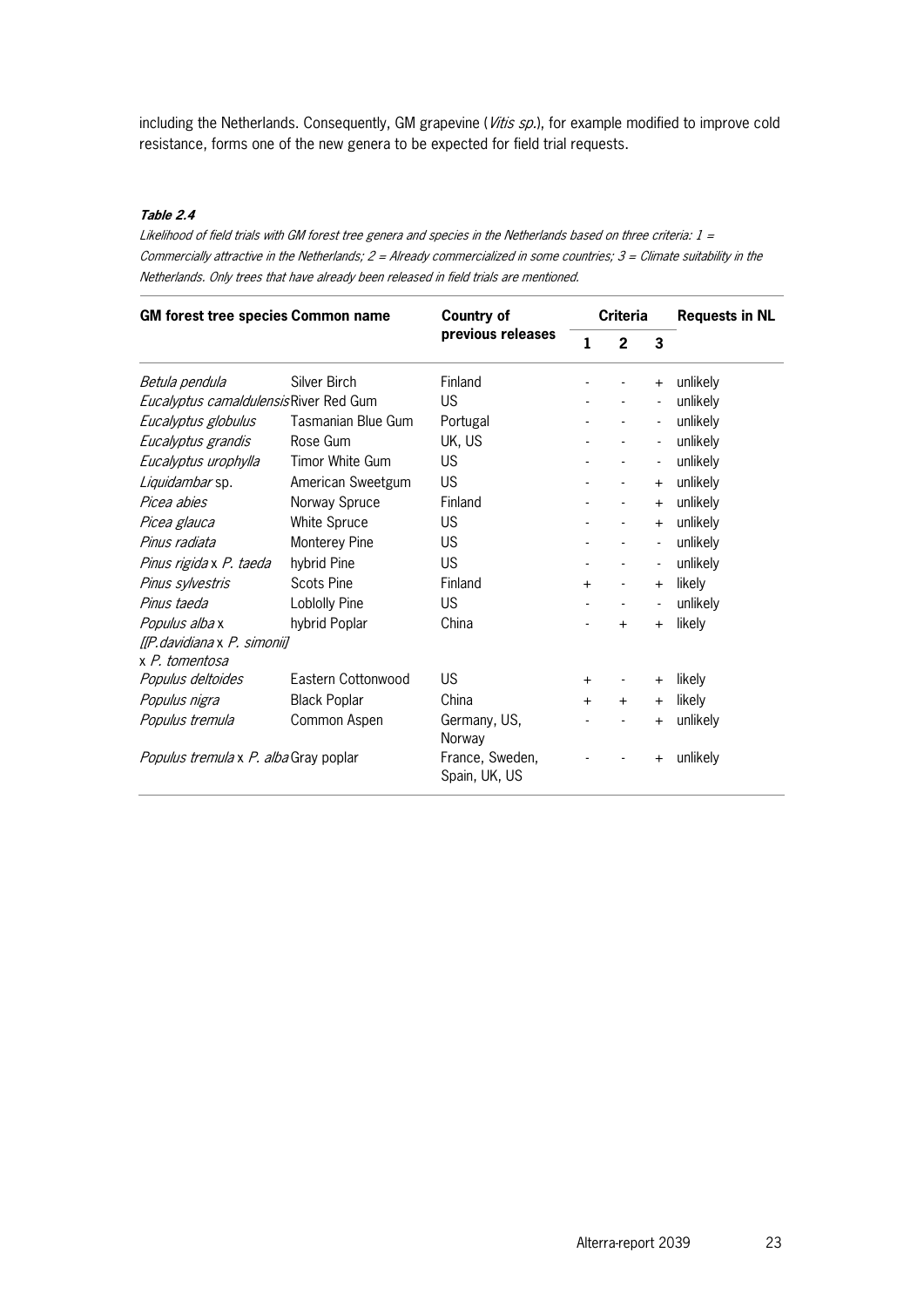#### **Table 2.5**

Likelihood of field trials with GM fruit tree genera and species in the Netherlands. Criteria as in Table 2.4. Only trees that have already been released in field trials have been included.

| <b>GM fruit tree species</b>             | <b>Common name</b>     | <b>Country</b>                                         | <b>Criteria</b> |                          |                          | <b>Requests in NL</b> |  |
|------------------------------------------|------------------------|--------------------------------------------------------|-----------------|--------------------------|--------------------------|-----------------------|--|
|                                          |                        |                                                        | $\mathbf{1}$    | $\overline{2}$           | 3                        |                       |  |
| Actinidia deliciosa                      | Kiwi                   | Italy                                                  |                 |                          | $\overline{a}$           | unlikely              |  |
| Amelanchier laevis                       | Allegheny serviceberry | <b>US</b>                                              |                 | $\overline{a}$           | $\ddot{}$                | unlikely              |  |
| Carica papaya                            | Papaya                 | Thailand, Brazil, US,<br>Venezuela                     | $\overline{a}$  | $+$                      | $\overline{a}$           | unlikely              |  |
| Castanea dentata                         | Chestnut               | <b>US</b>                                              |                 | $\frac{1}{2}$            | $^{+}$                   | unlikely              |  |
| Citrus paradisi                          | Grape fruit            | <b>US</b>                                              |                 | $\overline{a}$           | $\overline{a}$           | unlikely              |  |
| Citrus sinensis                          | Orange                 | Spain                                                  |                 |                          | $\overline{\phantom{a}}$ | unlikely              |  |
| Citrus sinensis x<br>poncirus trifoliate | Citrange               | Spain                                                  |                 |                          | $\overline{\phantom{a}}$ | unlikely              |  |
| Citrus sinensis x<br>poncirus trifoliate | Citrange               | <b>US</b>                                              |                 |                          | $\overline{a}$           | unlikely              |  |
| Citrus sp.                               | Lemon                  | Italy                                                  |                 |                          | $\blacksquare$           | unlikely              |  |
| Citrus sp./Citrus<br>aurantifolia        | Lemon                  | US                                                     |                 |                          | $\overline{a}$           | unlikely              |  |
| Coffea canephora or<br>Coffea arabica    | Coffee                 | France, US                                             |                 |                          |                          | unlikely              |  |
| Diospyros sp.                            | Date Plum (Kaki)       | <b>US</b>                                              |                 |                          | $\overline{\phantom{a}}$ | unlikely              |  |
| Juglans sp.                              | Walnut                 | <b>US</b>                                              |                 | $\overline{a}$           | $\ddot{}$                | unlikely              |  |
| Malus domestica /<br>M. pumila           | Apple / Paradise apple | Belgium, Germany,<br>Netherlands, Sweden,<br><b>US</b> | $+$             | $\overline{a}$           | $+$                      | likely                |  |
| Mangifera sp.                            | Mango                  | Worldwide                                              |                 |                          | $\frac{1}{2}$            | unlikely              |  |
| Musa sp.                                 | <b>Bananas</b>         | <b>US</b>                                              |                 |                          | $\frac{1}{2}$            | unlikely              |  |
| Olea europea                             | Olive                  | Italy                                                  | L,              |                          | $\overline{a}$           | unlikely              |  |
| Prunus avium                             | Cherry                 | Italy                                                  | $\ddot{}$       | $\overline{a}$           | $+$                      | likely                |  |
| Prunus domestica                         | European plum          | Czech Republic,<br>Romania, Spain, US                  | $+$             | $\overline{a}$           | $\ddot{}$                | likely                |  |
| Pyrus pyraster                           | Pear                   | Sweden, US                                             | $\ddot{}$       | $\overline{a}$           | $\ddot{}$                | likely                |  |
| Vitis berlandieri x<br>riparia           | Grape                  | France                                                 | $\ddot{}$       | $\overline{\phantom{a}}$ | $\ddot{}$                | likely                |  |
| Vitis vinifera x<br>berlandieri          | Grape                  | France                                                 | $\ddot{}$       | $\frac{1}{2}$            | $^{+}$                   | likely                |  |
| other Vitis sp.                          | Grape                  | France, Germany,<br>Italy, US                          | $\ddot{}$       |                          | $^{+}$                   | likely                |  |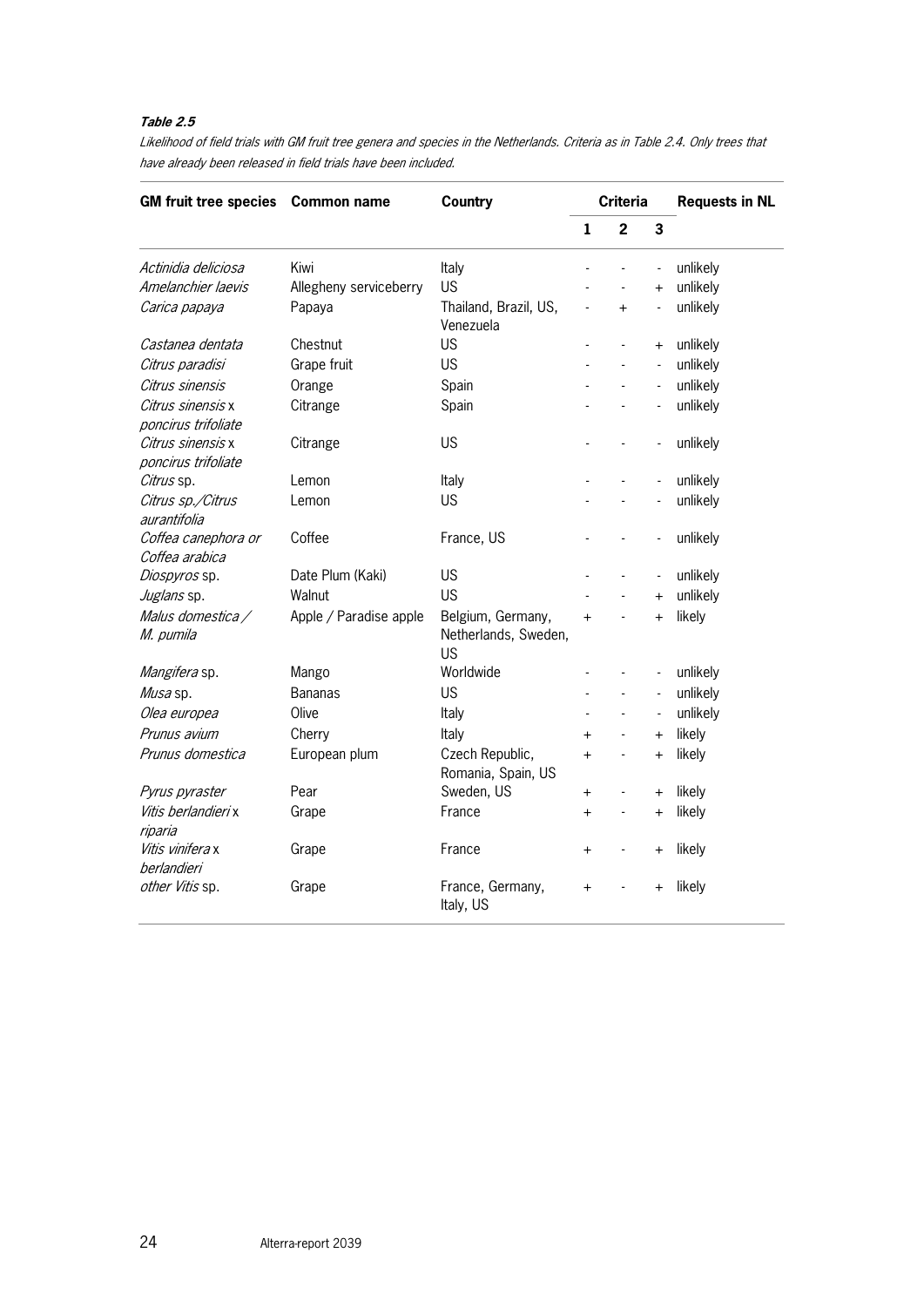## **3 Potential environmental risks specific for GM trees, with special emphasis for the situation in the Netherlands**

As for other GM crops, the potential environmental risks of introduction of GM trees have to be assessed before GM trees can be cultivated in the EU. However, differences in the biology of tree species relative to crops may imply different environmental risks. For example, trees have a long lifecycle which might have a longer-spanning impact on ecosystem functioning, and many trees also have a potential long-distance dispersal of pollen and seeds. So far, little research has been conducted on the environmental impacts of GM trees. Farnum et al.( 2007) underlined that knowledge and relevant scientific data regarding the potential behaviour of transgenic trees in the environment are still lacking. Predictive models may be used to extrapolate the results of short term empirical studies (DiFazio, 2002; Kuparinen and Schurr, 2007). These models include factors such as mating success, pollen movement, seed and vegetative propagule establishment, and the competitiveness of hybrid seedlings in the wild.

## **3.1 Environmental risk assessment**

Based on the EU directive 2001/18/EC (EuropeanCommission, 2001) on the deliberate release of genetically modified organisms into the environment, the environmental risk assessment considering the release of GMOs (including trees) should adress the following nine aspects:

- Likelihood of the GM tree becoming more persistent than the recipient or parental trees in agricultural habitats or more invasive in natural habitats.
- Any selective advantage or disadvantage conferred by the GM tree.
- Potential for gene transfer to the same or other sexually compatible tree species under conditions of planting the GM tree and any selective advantage or disadvantage conferred to those tree species.
- Possible immediate and/or delayed environmental impact resulting from direct and indirect interactions between the GM tree and target organisms, such as predators, parasitoids, and pathogens (if applicable).
- Possible immediate and/or delayed environmental impact resulting from direct and indirect interactions of the GM tree with non-target organisms, (also taking into account organisms which interact with target organisms), including impact on population levels of competitors, herbivores, symbionts (where applicable), parasites and pathogens.
- Possible immediate and/or delayed effects on human health resulting from potential direct and indirect interactions of the GM tree and persons working with, coming into contact with or in the vicinity of the GM tree release(s).
- Possible immediate and/or delayed effects on animal health and consequences for the feed/food chain resulting from consumption of the GMO and any products derived from it, if it is intended to be used as animal feed.
- Possible immediate and/or delayed effects on biogeochemical processes resulting from potential direct and indirect interactions of the GMO and target and non-target organisms in the vicinity of the GMO release(s).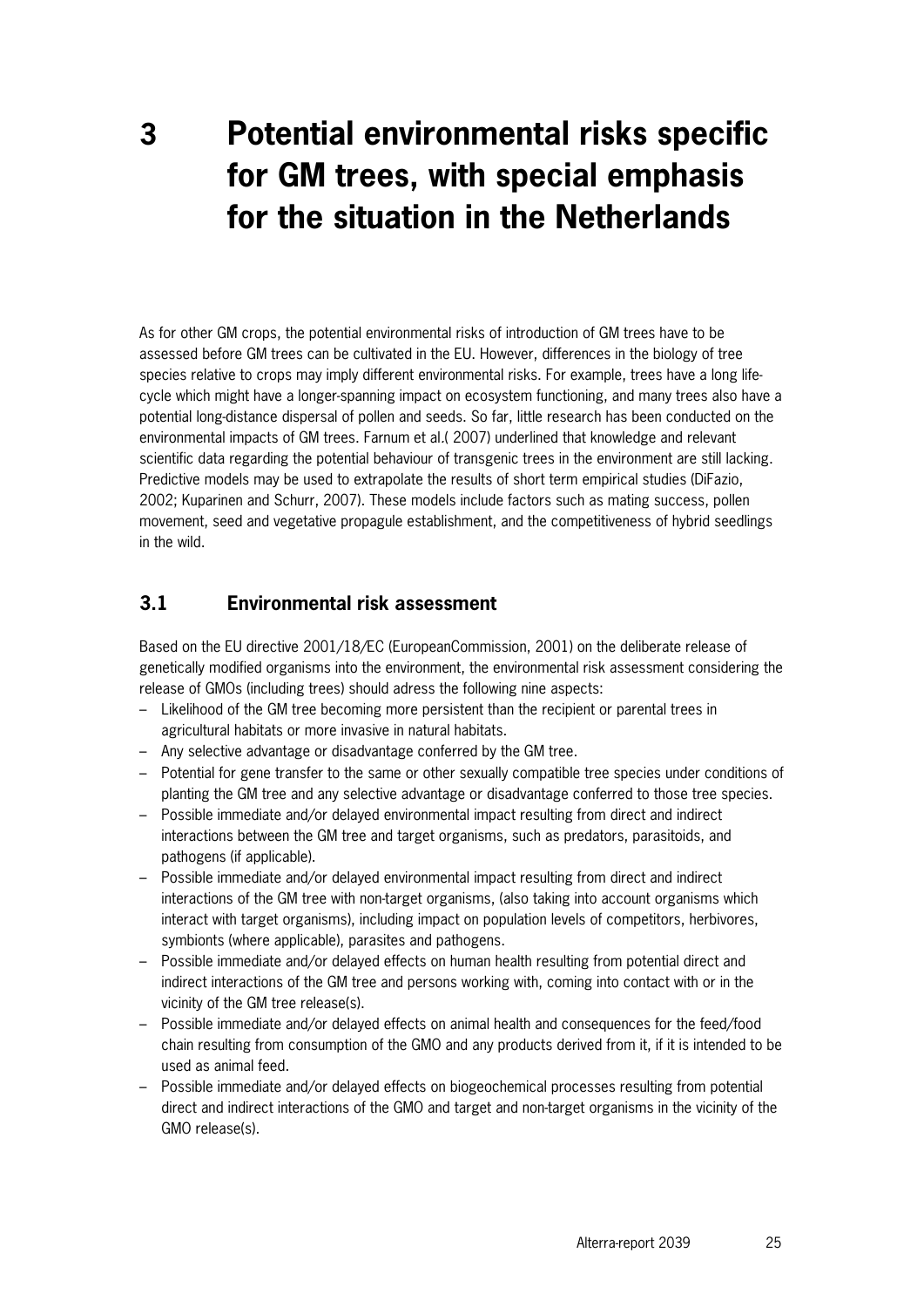– Possible immediate and/or delayed, direct and indirect environmental impacts of the specific cultivation, management and harvesting techniques used for the GM tree where these are different from those used for non-GM trees.

#### **3.1.1 Persistence and invasiveness**

Invasions of introduced tree species have been common and several tree species have the potential to become invasive, by seed dispersal or vegetative spread. A well-known example from Dutch forests is black cherry (Prunus serotina), a species of which seedling establishment in its native habtitat is regulated by soil-borne pathogens that are apparently lacking in the Netherlands (especially *Pythium* ssp.) (Packer and Clay, 2003). Its rapid growth and ability to alter soil properties increase its potential invasiveness.

#### Potential hazards

Transgenes may be successfully transferred and established into wild populations of the same or related species. This is possible only when the transgene itself results in a selective advantage or is coupled to alleles that result in a selective advantage of a certain genotype above other genotypes. If, on the other hand, a transgene has a negative effect when it is outcrossed into wild populations (deleterious genes) it is likely to get lost from the population over time. Genes that increase fitness are in general more likely to support persistence of the transgene in the genome of the recipient population. However, traits leading to invasiveness are generally not based on a single gene, which implies that (many) different genes would have to be altered for a species to become invasive (Irwin and Jones, 2006). Importantly, the potential to become invasive also depends on the environmental conditions, such as the availability of suitable ecological niches. Because invasiveness is linked to environmental stochasticity it is hard to predict invasive behaviour of plants.

#### Crops versus trees

Both crops and trees have the potential to become invasive in suitable environments where, for example, natural enemies are lacking. Contrary to trees, annual crops distribute their pollen in the very year of planting, whereas trees may do so only after they have reached reproductive maturity. The age of reproductive maturity varies between species. Most poplars begin flowering between 10-15 years of age, although flowering in P. deltoides may occur as early as age four (OECD, 2000). It therefore seems obvious that until reproductive maturity is reached, trees possess a limited risk to become invasive. Only vegetative reproduction could enhance the spread of trees in this period. Vegetative reproduction forms an important mechanism of spread for most species in the genus *Populus*, which are known for their vigorous sprouting and sucker development. The longer life cycle of trees makes that a seed source persists on the same spot whereas crop farming usually only returns to the same patch of farm land (crop rotation) after three or four years. Furthermore, many tree species are known for their long-distance pollen dispersal, which can range up to several kilometres for temperate conifers (O'Connell et al., 2007), and their copious production of seeds, especially in mast fruiting years. Like certain crops, most pioneer trees (with the exception of *Populus*) also possess very high seed longevity, so that transgenes may potentially be stored for decennia in the seedbank.

#### Potential invasiveness in the Netherlands

Whether transgenic trees introduced in the Netherlands will become invasive depends on the new traits obtained as a consequence of the genetic modification, and the location of plantings, i.e. the distance to conspecific populations or wild populations of related species with which they can outcross and the presence of suitable habitat. Based on their climatic requirements and potential commercial interest, poplars (Populus sp.) are the most likely GM forest tree species to be introduced in the Netherlands (Table 2.4). They do indeed possess traits which may stimulate invasiveness, such as fast growth and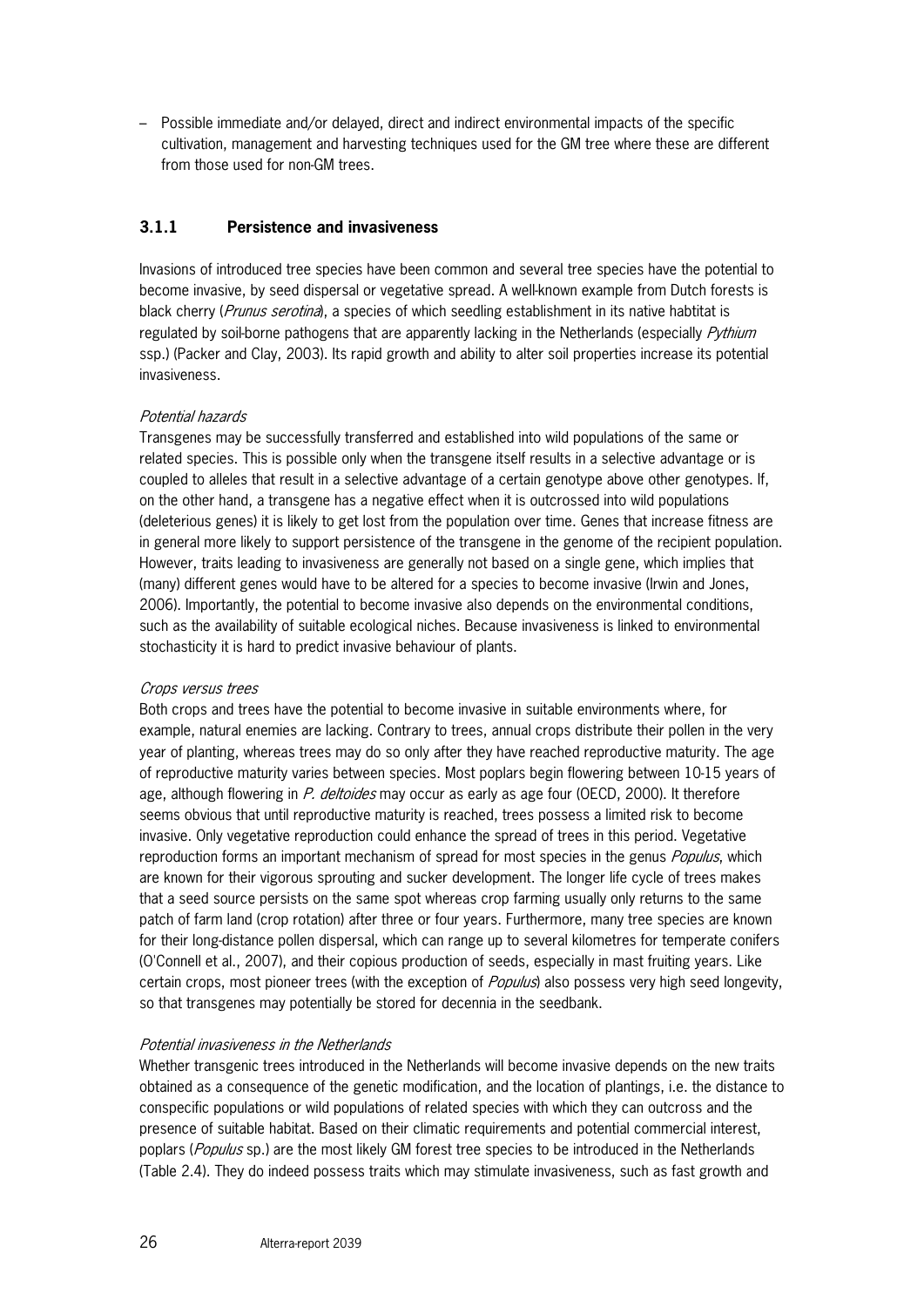reproduction, long distance pollen dispersal, and extensive seed production. Poplar is one of the most common tree genera in the Netherlands and the reproductive barriers between related poplar species are very weak (Vanden Broeck et al., 2004). When these trees would become more tolerant to abiotic and biotic stress than other tree species, they could become invasive over time. Indeed, some invasive poplar species have been observed in acidifying dune valleys  $(P, x \text{ cancers})$  and former heathlands and dessicating peat areas  $(P.$  tremula and hybrids) in the Netherlands  $(A.$  Corporaal, ESG-Wageningen UR, pers. comm.). Nevertheless, whether increased fitness indeed leads to invasiveness depends on the physical environment resulting in altering biotic interactions. For example, changes in soil nitrogen concentration may favour some species above others.

At the moment it seems that there is not much interest in the commercial application of GM forest tree genera other than *Populus* (see paragraph 2.8). Considering the increasing economic importance of Christmas tree plantations throughout Europe, however (Venhorst. 2009), an increase in size and numbers of these plantations may also be expected in the Netherlands. This would include the genera Abies and Picea. These genera have long distance pollen dispersal, but growth and reproduction is slower compared to other pioneer species like pine or birch. Potential invasiveness of fruit trees may seem less likely because fruit trees tend to grow and reproduce relatively slowly. However, their pollen can be dispersed over long distances via wind or insects and may outcross with wild populations. Apple (Malus domestica), pear (Pyrus domestica), plum (Prunus domestica) and cherry (Prunus avium) are all represented outside orchards by escaped domesticated individuals. Also, there are numerous apple hybrids and wild apple populations (*Malus sylvestris*) in the Netherlands (Van der Meijden et al., 2009). A study with microsatellite markers indeed indicated that gene flow and introgression between M. domestica and M. sylvestris is occurring in the Netherlands (Koopman et al., 2007).

#### **3.1.2 Selective advantages**

Selective advantages refer to increased fitness through an increase in e.g. survival and reproductive capacity. Depending on the trait, genetic modification could lead to increased fitness for example by increased tolerance to biotic and abiotic stress and improved seed production.

#### Potential hazards

It is not unlikely that transgenic trees which are transformed to increase resistance to unfavourable biotic or physical conditions have a selective advantage above wild relatives lacking these traits. Genes conferring resistance to insects, fungi, herbicides, or abiotic stress can greatly increase competitive advantage of the transgenic crop or tree. For example, the glyphosate tolerance gene is likely to result in a selective advantage compared to non-resistant relatives, but only in fields where glyphosate is applied. This may lead to increased reproduction and further spread of the resistance gene. Spread of glyphosate resistance into wild populations of creeping bentgrass (Agrostis stolonifera) was among the first cases of an observed spread of a transgenes into a wild population (Reichman et al., 2006). So far, the spread of glyphosate resistance is not considered an environmental risk.

Moreover, several of the traits that are used in GM trees do not appear to result in any selective advantage, but rather in a reduced fitness. For example, low lignin trees are more susceptible to windthrow, stem breakage, and pathogen attack compared to their non-transgenic relatives (Fink, 1999). A study on perennial plants showed that genes controlling lignin biosynthesis are physically linked with genes that influence winter survival (Casler et al., 2002). Suppression of lignin biosynthesis could potentially result in lower winter survival in these plants.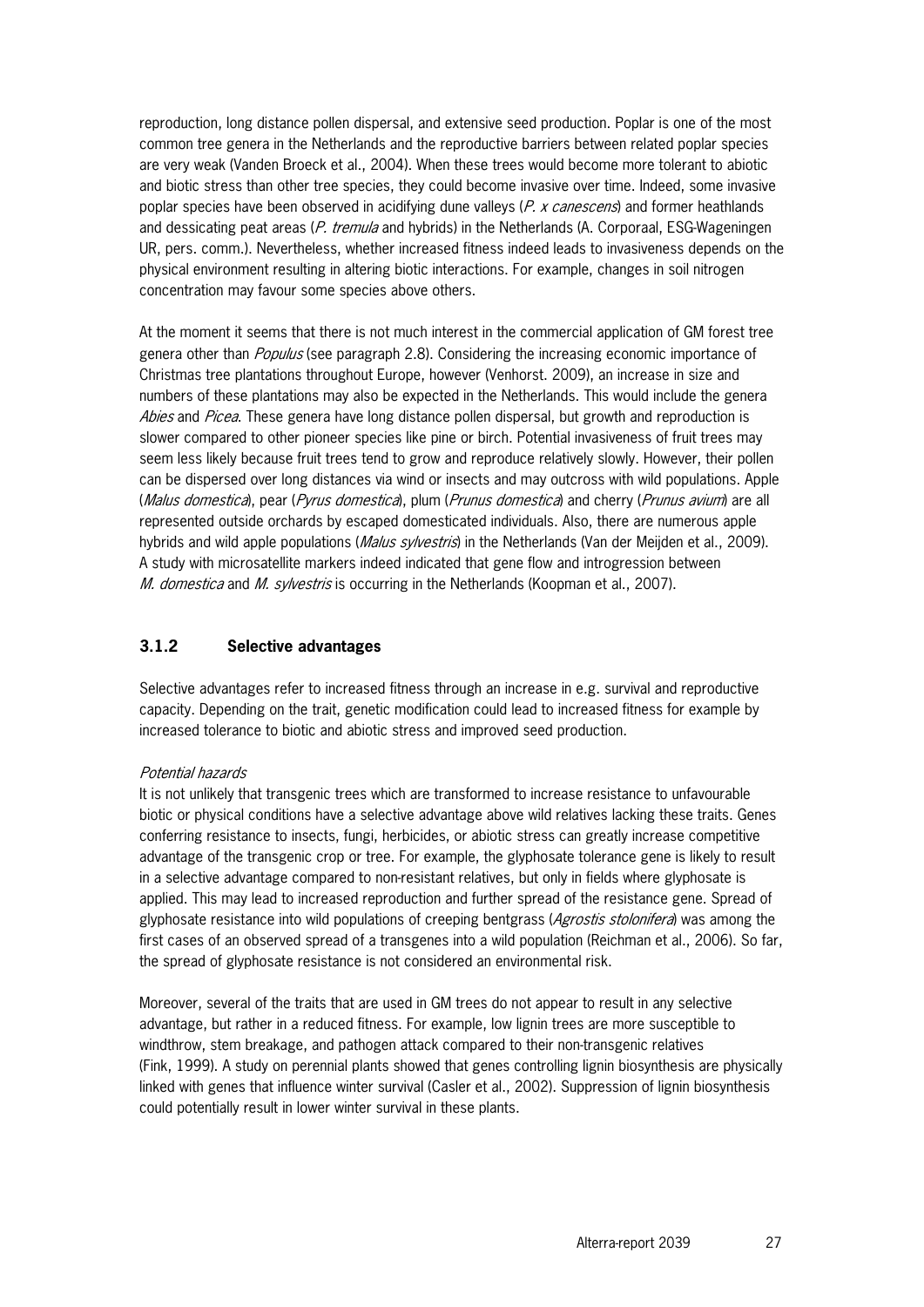#### Crops versus trees

Selective advantages are relatively easy to observe in annual crops. Indications for increased fitness in transgenic plants were first documented for crop/wild hybrids (backcrosses) of Bt sunflower, which had a higher survival and enhanced fecundity (higher seed production) when compared to the non-transgenic control plants under field conditions, due to reduced herbivory (Snow et al., 2003). For trees, however, there is no such evidence so far, but traits conferring tolerance to physical and biotic stresses may enhance their fitness in the field. Major differences between selective advantages of crops and trees seem not to be present.

#### Potential selective advantages in the Netherlands

Currently, there is no commercial use of GM trees in the Netherlands. GM research focuses on biomass production (short rotation trees) and adjusted wood chemical composition in forest tree species. These traits are not likely to result in selective advantages for the trees. On the other hand, pest resistance may be introduced in both forest and fruit trees. This trait may increase the selective advantage of GM trees compared to non-transgenic relatives. In addition, forest and fruit trees that are tolerant to herbicides are also being developed. Herbicide tolerance may increase the selective advantages under cultivated conditions, where herbicides are applied. However, this is not specific for trees.

#### **3.1.3 Outcrossing (and horizontal gene transfer)**

Outcrossing of transgenes to non-transgenic relatives potentially increases the area on which any possible adverse effects related to the genetic modification can occur. Establishment of the new trait via sexual reproduction in trees (i.e. vertical gene transfer) requires the successful dispersal of pollen and development of seed. The transgenes might be transferred to non-transgenic relatives or to wild relatives through out-crossing. Transgene flow is sometimes predicted with simulation models such as STEVE (DiFazio, 2002) and AMELIE (Kuparinen and Schurr, 2007). Another transfer mechanism of genes is horizontal gene transfer (HGT). This is the non-sexual transfer of genes between species, for instance between tree roots and soil micro-organisms. Below we will discuss the potential hazards, crops vs trees, and potential outcrossing for the Netherlands for vertical gene transfer and horizontal gene transfer separately.

#### **Vertical gene transfer (outcrossing)**

#### Potential hazards

Most tree species used in forest plantations are undomesticated outcrossers that, depending on their biology, may readily interbreed with related species (Irwin and Jones, 2006). It is well known that many native eucalypt species easily hybridize in the wild (Florence, 1996). A study of white spruce (*Picea* glauca) in the US revealed that self-fertilization rates were very low and 96% of seeds were sired by immigrant pollen (O'Connell et al., 2007). In addition, many trees have copious production of windborne pollen that may travel long distances and still be viable, which amplifies the likelihood of vertical gene transfer through pollination of non-transgenic trees. Although no evidence exists of gene transfer from transgenic to non-transgenic trees, introgression of genes of a cultivated poplar species (Populus deltoides) has been observed in the offspring of natural *Populus nigra* populations (Vanden Broeck et al., 2004). Along the Dutch river Rhine, wild *Populus nigra* was observed to hybridize with P. x canadensis<sup>4</sup>

<sup>4</sup> A hybrid between *P. nigra x P. deltoides*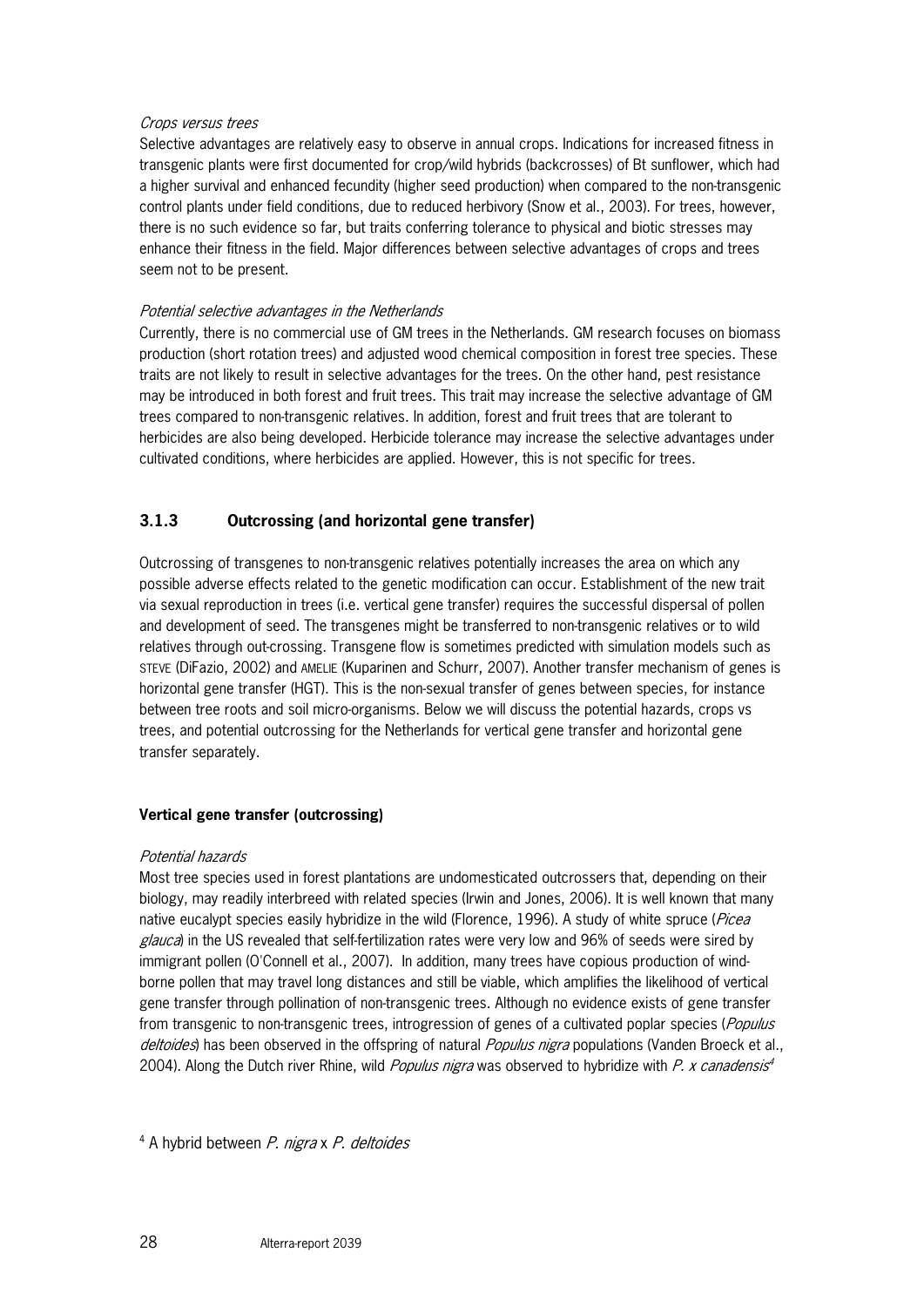and offspring of hybrid cultivated poplars competed for the same ecological niche as native Black poplars (Smulders et al., 2008).

Nevertheless, outcrossing is not a hazard in its own right. The environmental hazard associated with outcrossing depends on the transgenic trait that is transferred by outcrossing, and the properties of the resulting GM tree.

#### Crops versus trees

As stated above most tree species used in forestry are from wild populations, so are relatively undomesticated, and consequently individuals easily interbreed. Long distance dispersal of pollen is shared among many tree species and plays a primary role in maintaining low genetic differentiation among natural populations. In contrast, many agricultural crops have been cultivated and selected for thousands of years, and interbreeding is often prevented by (man-made) barriers, such as strongly increased selfing and/or the creation of polyploid species hybrids that poorly hybridize with the parental species (if still known to exist at all). This may also hold true for fruit trees which like agricultural crops have also been cultivated for a longer time than most forest trees.

#### Potential outcrossing of transgenes in the Netherlands

The surface area over which potential effects can occur may be extensive since transfer of transgenes to crossable relatives through vertical gene transfer is highly likely for flowering trees. Poplar trees are common and widely distributed in the Netherlands, which induces the chance of outcrossing of transgenes compared to less common species or species that hybridize less easily. Some wild Prunus and Malus trees are also common throughout the Netherlands and hybridization with these wild relatives may occur. To overcome the potential of vertical gene transfer in a current request for poplar (P. x canescens (P. tremula x P. alba) field trials in the Netherlands, only male sterile trees are used and flowers are actively removed before seed formation (VROM, 2009).

#### **Horizontal Gene Transfer**

#### Potential hazards

HGT of transgenes from crops or trees to soil micro-organisms has never been shown to occur in the field (Nielsen et al., 2000, Nehls et al., 2006). However, some recent studies may give some phylogenetic evidence of past horizontal gene transfer between plants possibly mediated by fungi (Davis et al., 2005) and between parasitic plants and their host (Davis and Wurdack 2004; Park et al., 2007). Several studies indicate that antibiotic resistance genes, such as the *nptII* gene, could be transferred from transgenic plants to soil microbes (Nielsen et al., 1998; Nielsen et al., 2000; De Vries et al., 2001), albeit at extremely low frequencies and up till now only confirmed under laboratory conditions only (e.g. Schluter et al., 1995; Nielsen et al., 2000).

#### Crops versus trees

The chance of HGT is possibly higher in trees compared to annual crops, considering the intensive and long time interaction of tree roots with soil fungi, and the extensive root system of trees.

Potential HGT of transgenes in the Netherlands

There are no specific aspects for GM trees in the Netherlands.

#### **3.1.4 Impact on target organisms**

Genetic modifications may aim to affect physical and physiological properties of the GM tree itself or to affect the interaction of the GM tree with target organisms such as herbivorous insects, fungi and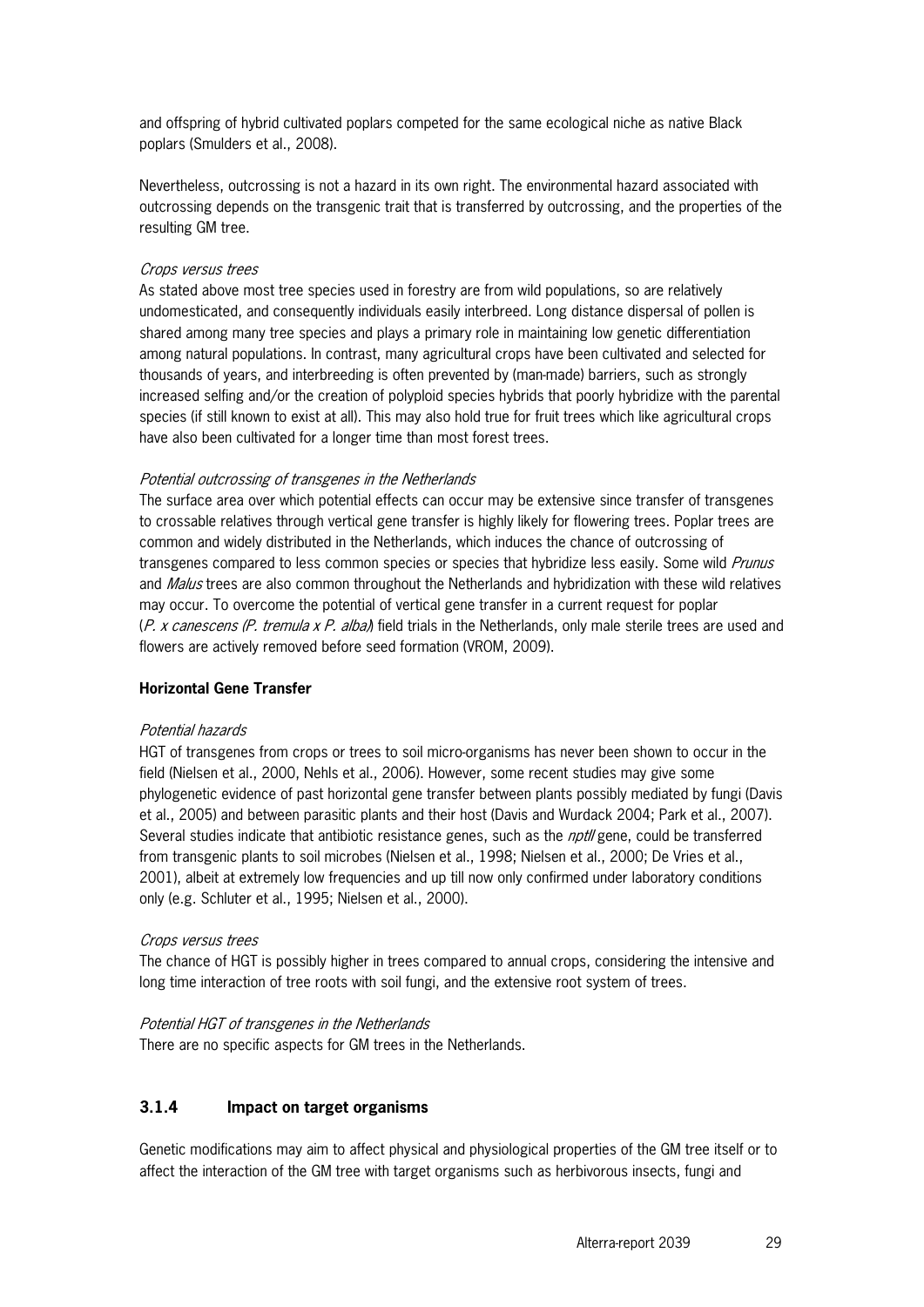weeds. The disappearance of these target organisms may result in shifting populations of associated organisms that are for example preying on OF predators of the target organism.

#### Potential hazards

Effective control of harmful insects may disrupt a food chain, negatively affecting closely associated insect or insect-eating populations that are beneficial to the crop. A study on the effects of Bt crops revealed that the loss of target organisms could be contributing to the decrease of predators (Wolfenbarger et al. 2008), but this is a usual ('predictable') consequence of any introduction of resistance against specific target organisms. The elimination of certain target pests potentially leads to shifting communities, with new pest organisms replacing them. Emergence of new pests following GM trees deployment has been observed in China in Bt poplar plantations. Reports of the Chinese Institute for Forestry state that some of the transgenic poplars that proved successful against target insects, were attacked by pest insects that were previously unknown in non-transgenic poplars (Rautner, 2001). Problems associated with new secondary pests are also known for Bt (Bollgard) cotton resistant to bollworms (Bachelor, 2000). It was found that the transgenic fields sustained 59% less boll damage from bollworms compared to fields planted with conventional cotton (1.61% vs. 3.93% damage, respectively). However, stink bug damage to bolls was approximately 4-fold higher in the transgenic fields (2.58% vs. 0.61%) (Bachelor, 2000). This would however be interpreted as an economic loss, not an environmentally adverse effect.

#### Crops versus trees

Trees bear large, long-lived structures that provide numerous ecological niches for several species groups (Brändle and Brandl, 2001). They are for instance habitat for many infant forms of terrestrial arthropods such as beetle larvae and caterpillars. Brändle and Brandl, 2001) found between 9 to 728 phytophagous insects and mites to be associated with common tree species in Europe; most species were found on *Salix* (728), *Quercus* (699), *Betula* (499), *Populus* (470) and *Prunus* (436) (Figure 3.1). Insect numbers associated with agricultural crops are generally lower; for instance Nuessly et al. (1994) found 61 herbivore and 32 predator insect species associated with faba bean. For sugar cane, 36 associated insect species were detected by Meagher et al (1993).

Shifts in populations of species associated with trees, or the replacement of target pests with other pest-forming organisms could potentially be enhanced by longevity of trees compared to annual crops, but interpreting such results is complicated due to the complexity of the insect communities hosted on trees (Shelton et al., 2002).

Potential impact on target organisms in the Netherlands There are no specific aspects for GM trees in the Netherlands.



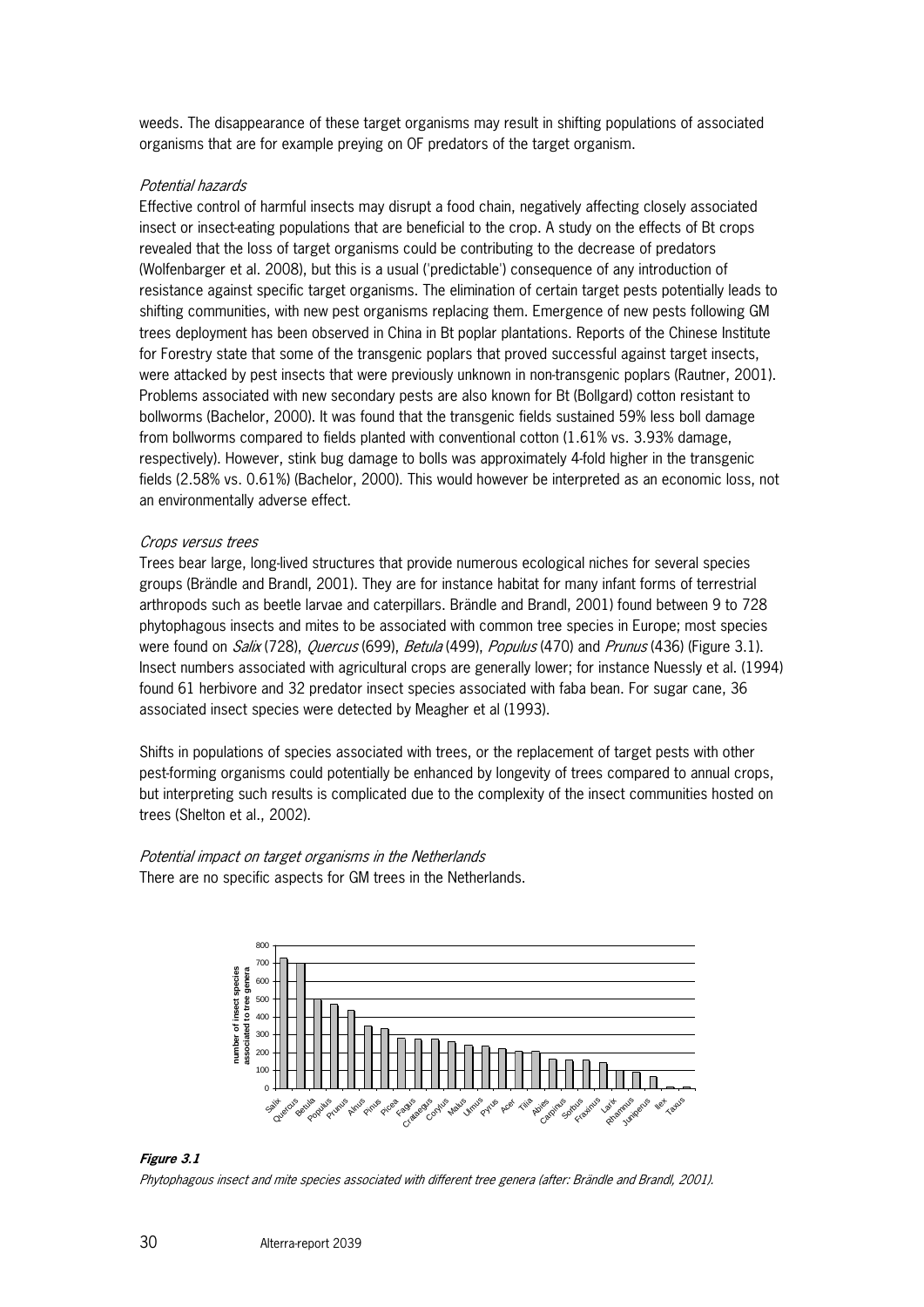#### **3.1.5 Impact on non-target organisms**

Making trees resistant to certain insect pests may have impacts on other insect groups that are closely related. Examples can be mortality of important pollinators or seed dispersers. The introduction through GM of antifungal proteins (e.g. chitinases) may interrupt beneficial plant-fungal relationships. Additionally, animals that depend on pollen, seeds or fruits may be affected by flowering control or sterility, both being traits that can be introduced through genetic modification. As the number of insects feeding on trees may be very large (e.g. Figure 3.1) these potential hazards have to be taken into account in the environmental risk assessment.

#### Potential hazards

Organisms closely associated with trees (e.g. pollinators, herbivores and detritivores) and the predators of these organisms can be affected by the new trait of the transgenic trees. An observed effect on nontarget organisms is that altered plant hormone levels obtained through GM can critically affect the formation of mycorrhizal partnerships that are crucial for the plant's phosphorus uptake (Barker and Tagu, 2000). Kaldorf et al., (2002) found that mycorrhization did not differ between transgenic aspen, transformed with a rolC gene, and non-transgenic trees. The only statistically significant difference found between one of the transgenic clones and the control was in the composition of the mycorrhizal community: one of the four commonly occurring morphotypes was missing in this case. This effect was, however, specific for one  $\mathit{rolC}$  clone, and mycorrhizal diversity in general did not differ between transgenic and non-transgenic trees.

While lignin reduction and enhanced growth are both of significant commercial value, the altered secondary metabolism, specifically leaf chemistry, may have ecological impacts. This is because altered leaf chemistry could alter the evolved chemical defence system of aspen against herbivory. The possible occurrence of pleiotropic effects due to the genetic modification are not specific for trees.

#### Crops versus trees

Insect numbers associated with agricultural crops are generally lower than insect numbers associated with trees (see Paragraph 3.1.4). The longevity, larger size and complex architecture of trees imply that more organisms are associated with trees compared to crops. For instance, a pine tree provides more micro-habitats than a maize plant and tree plantations accumulate organic matter in their litter and soil over the years, whereas, depending on tillage, soil formation hardly occurs under annual crops). Therefore, if an effect is expected as a result of the genetic modification, more non-target organisms may be affected in trees than in crops.

#### Potential impact on non-target organisms in the Netherlands

There are no specific aspects for GM trees in the Netherlands with respect to non-target effects. However, if an effect is expected as a result of the genetic modification, more non-target organisms may be affected in trees than in crops.

#### **3.1.6 Effects on human health**

#### Potential hazards

Effects of genetic modification in trees on human health for tree species may consist of pollen allergies, such as increased incidence of hay fever or may occur through consumption of parts of transgenic trees. This would play a role when, as a consequence of the genetic modification, pollen production and/or the number of allergic substances is increased. Modifications to reduce pollen production (sterility) could on the other hand reduce this effect. Possible risks to human health caused by incidental consumption of transgenic tree parts would be by incidental consumption of parts of the transgenic tree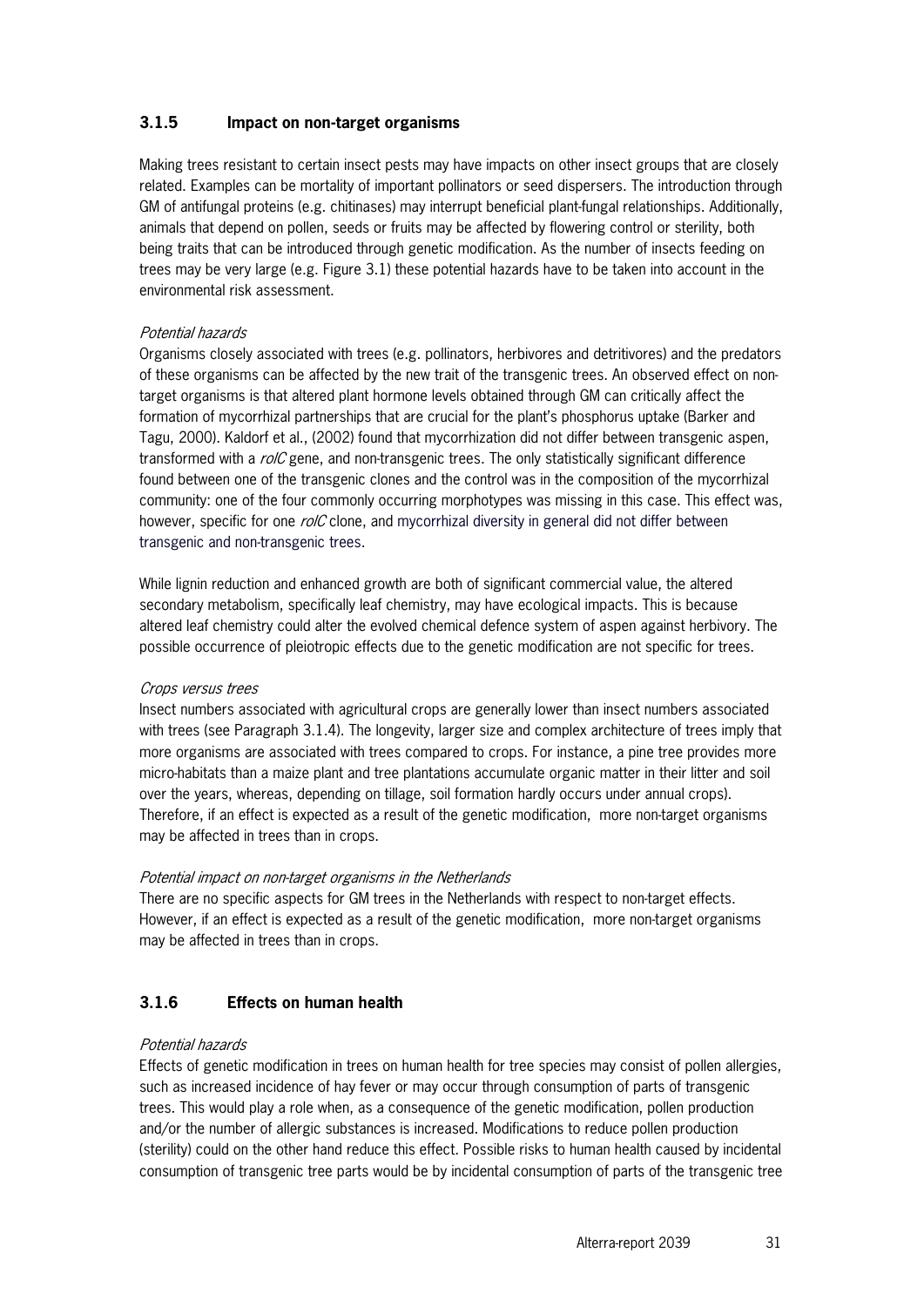itself or by consumption of parts of other trees that have hybridized with the transgenic tree and have introgressed the transgenes that lead to the production of toxic or allergic substances.

#### Crops versus trees

So far, there is no reason to assume that human health risks through incidental consumption of transgenic tree parts are greater in tree species compared to annual or perennial crops. On the other hand, the incidence of allergies through pollen dispersal may be greater in trees compared to crops, as many tree species possess copious production of pollen and long-distance pollen dispersal observed in many tree species may cause a broader range of allergy incidence. Nevertheless, increased pollen production is not among the traits that are being modified in GM trees. In contrast, male sterility or the exclusive use of female trees are among the more likely traits for GM trees. In addition, grasses and some agricultural crops are also notorious for their copious pollen production and long-distance pollen dispersal.

#### Potential impact on human health in the Netherlands

There are no specific aspects for GM trees in the Netherlands with respect to human health. However, if an effect is expected as a consequence of the genetic modification, the incidence of allergies through pollen dispersal may be greater in trees compared to crops, as many tree species possess copious production of pollen and long-distance pollen dispersal observed in trees may cause a broader range of allergy incidence.

#### **3.1.7 Effects on the feed chain**

#### Potential hazards

The chances of illness caused by the consumption of products of transgenic trees by animals depend on whether the consumed material has toxic or allergic characteristics, or is anti-nutritional.

#### Crops versus trees

Animal fodder consists for the majority of crops like soy and maize. Forest trees are not primarily processed to animal fodder and potential effects occurring through fodder are therefore negligible. Fast growing poplars can however disperse into grazing fields and their seedlings (or sprouts) can be eaten by grazing animals. Waste fruit that is not suitable for human consumption potentially ends up as animal fodder. In addition, animals grazing in fruit orchards may repeatedly ingest fruits or parts of the fruit trees.

#### Potential effects on the feed/food chain in the Netherlands

Field release of transgenic trees in the Netherlands can also affect the feed chain through the above mentioned pathways. The short rotations of trees for biomass or pulp production will suppress regeneration (no flowering events) and thereby limit incidental consumption of seedlings by grazing animals. This is however not specific for the Netherlands.

#### **3.1.8 Effects on biogeochemical cycles**

The introduction of transgenic trees could directly or indirectly alter biogeochemical cycles by expressing the new trait. For example, the production of anti-microbial proteins by GM trees in order to make trees resistant to disease may affect (micro-)organisms involved in nutrient cycling.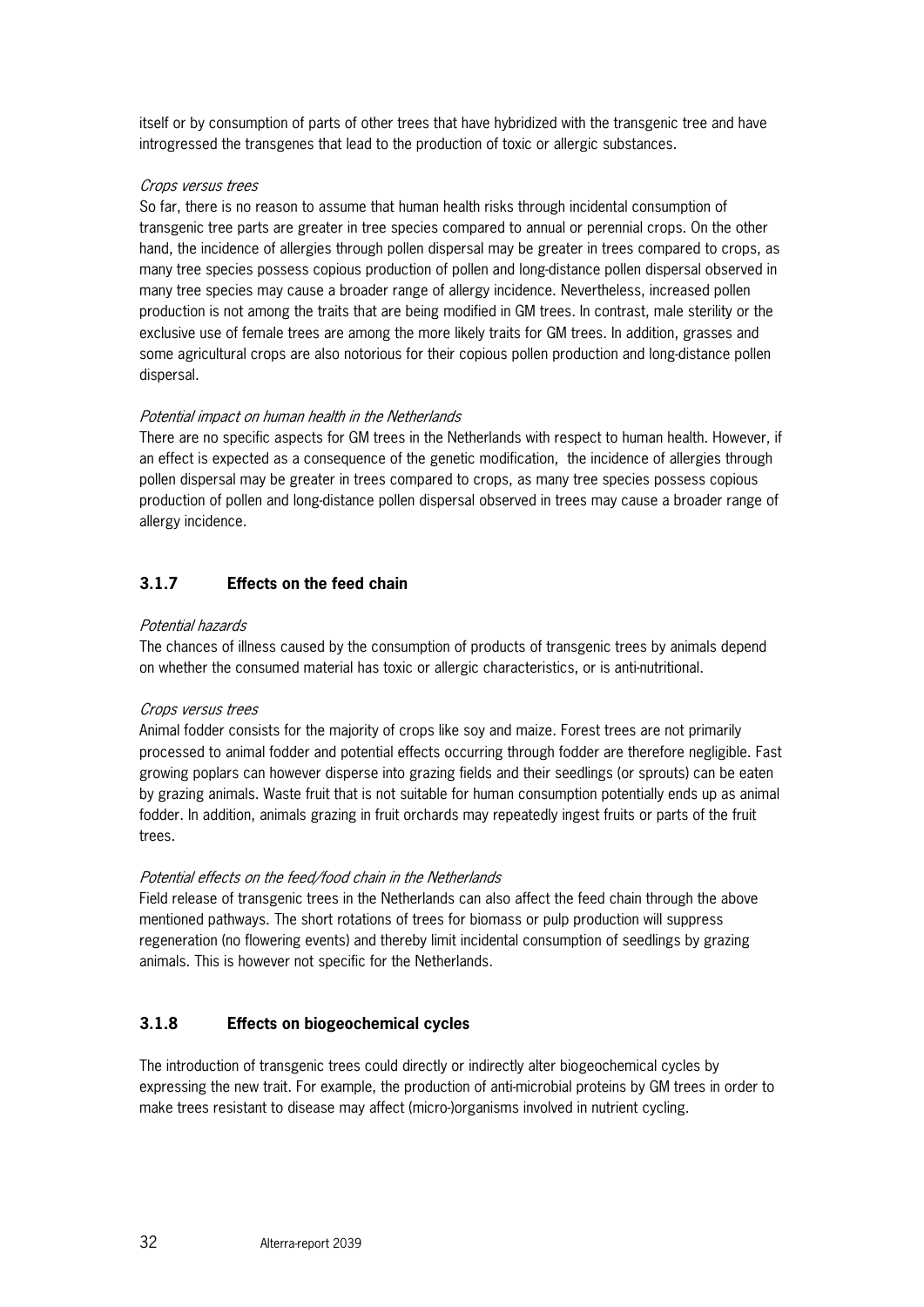#### Potential hazards

The chemical composition of wood or other tree parts may change as a consequence of genetic modification. Trees have, for example, been modified to increase growth rates, impede lignin biosynthesis or enhance uptake of heavy metals or other pollutants. These modifications may influence biogeochemical cycles mainly through decomposition of litter and dead wood. For instance, modified nitrogen efficiency for faster growth leads to alterations in the wood structure and composition which affects the decomposition rate and alters soil structure and nutrient availability (Irwin and Jones, 2006). Also trees modified to reduce lignin concentrations in their wood produce litter which can be rapidly decomposed, thereby altering microbial population dynamics (Talukder, 2006) and possibly resulting in higher  $CO<sub>2</sub>$  emissions from litter decomposition (Pilate et al., 2002).

Wei et al., (2006b) found that populations of bacteria, actinomycetes, and fungi differed significantly between soils planted with transgenic papaya<sup>5</sup> and non-transgenic papaya or no papaya, after cultivation for nine months. Alterations in rhizosphere communities are also described for *Picea glauca* that was genetically modified by insertion of the  $cry/A(b)$ , uidA (beta-glucuronidase), and nptII genes (LeBlanc et al., 2007). It is however not clear whether these changes have any environmentally significant consequences and how these observations relate to variability in soil communities between nontransgenic varieties in general.

GM trees modified to absorb or detoxify contaminants from the soil substrate are claimed to have positive effects on biogeochemical cycles, as they help restore the original soil composition. The use of GM trees for phytoremediation seems promising as they may be effective in taking up contaminants, such as toxic heavy metals (Merkle, 2006). On the other hand, accumulation of contaminants in trees could lead to toxic trees that potentially affect associated organisms, for example through decomposition of litter.

#### Crops versus trees

Because of the longevity of trees it can be speculated that compounds produced by trees and entering the soil ecosystem by active secretion or by leaching are present in the soil over a longer period than in crops. Depending on the degradation rate of the compound, this could also lead to accumulation of the product. Depending on the product, this could lead to an impact on the soil microflora. Also interactions with soil microbial fungi are different and longer-existing in trees compared to crops. Furthermore, buildup of litter and soil formation occur under trees but less so in annual crop systems, unless non-tillage systems are used. Therefore these aspects should be taken into account specifically in the risk assessment for GM trees.

The baseline information available for trees shows that these types of effects may be extensive. An example is nitrogen fixation by trees that have a symbiosis with Rhizobium (for Fabaceae), or Frankia (which has a symbiosis with a large number of trees). These long term interactions may result in important effects on the soil ecosystem (e.g. eutrophication through continuous nitrogen fixation). Therefore these aspects should be taken into the account specifically in the risk assessement for GM trees.

5 The transgenic papaya in this study contained a replicase (RP) mutant gene of the papaya ringspot virus (PRSV), which conferred resistance to the virus, the neomycin phosphotransferase II (NPT II) marker gene, which conferred Km resistance, and a cauliflower mosaic virus 35S promoter (CaMV 35S).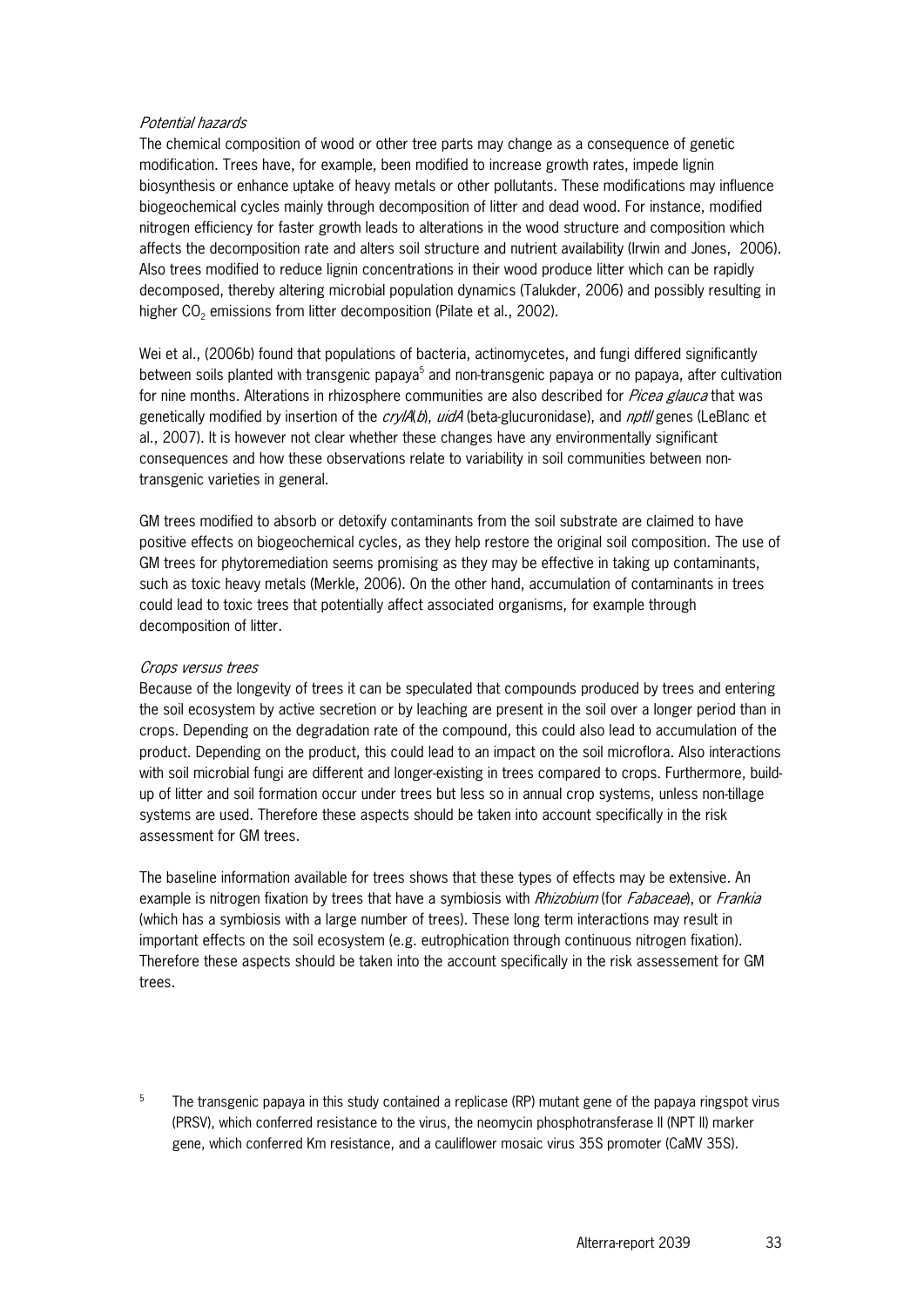#### Potential impact on biogeochemical cycles in The Netherlands

Traits that can be expected in field trials in the Netherlands are increased growth, reduced lignin content and female/male sterility in timber or pulp plantations, and increased tolerance to herbicides, pathogens and parasites, early flowering and female/male sterility in fruit tree plantations. Increased growth and reduced lignin content cause alterations in wood/leaf composition and quality that might lead to shifts in the decomposition of organic material, possibly resulting in altered levels of nutrients released to the soil or in gaseous form to the atmosphere. So far, it is unknown to what extent these potential alterations may occur. Faster decomposition of low-lignin wood indeed could cause higher CO<sub>2</sub> emissions, but the faster growth of these trees, on the other hand, enhances the rate of carbon uptake by the tree. So, alterations of biogeochemical cycles may occur as a consequence of the use of GM trees, but whether these alterations have positive or negative impacts depends on the context (e.g. carbon storage, phytoremediation) and the extent of change.

#### **3.1.9 Effects of cultivation and management**

The commercial use of transgenic trees may require alternative management compared to plantings of non-transgenic trees. The application of low-lignin trees with increased incidence of stem breakage for example, may require adjustment of regular harvesting methods, and the application of herbicidetolerant trees leads to alternative herbicide use compared to non-tolerant trees. Some forest trees, such as *Pinus radiata* and *Picea abies* have been modified to tolerate the application of commercial rates of Buster (Bishop-Hurley et al., 2001). Also the application of transgenic trees modified to kill pest insects, for instance through Bt genes, may lead to a change in insecticide use.

#### Potential hazards

The use of pest-resistant GM trees may result in a decrease in pesticide use which can be assumed to be beneficial for the environment. For example, Hu et al. ( 2001) found that the number of pupae and the leaf damage on transgenic Bt *Pinus nigra* were reduced to the extent that chemical protection measures were not needed. Transgenic trees that produce chemical substances may lead to more extensive management, but the release of these substances may in turn affect the biodiversity in the surrounding vegetation. Additionally, potential spread of transgenic trees could lead to increased management efforts needed in surrounding vegetation to eliminate the invasives.

#### Crops versus trees

Agricultural commodities have already seen significantly improved yields and management efficiencies with the commercialization of genetically engineered varieties. Unlike crops, no GM trees have yet been approved for use in commercial forestry operations in the Europe and the US<sup>6</sup>. Therefore, there is little experience in management effects of transgenic compared to non-transgenic tree plantations. However, the complex associations of trees with numerous organisms implies that incidence of cascading ecological effects of e.g. herbicide or insecticide use may be more prominent for GM trees than for GM crops because the trees are long-lived and not harvested annually.

#### Potential impact of cultivation and management of GM trees in the Netherlands

Herbicide-tolerant trees could have negative environmental effects through increased use of herbicides, whereas pest-tolerant trees may have positive environmental effects through the reduced use of pesticides. Resistance to insects or harmful micro-organisms potentially increases the commercial

6 It is known that there are field trials in China, but these are not well documented.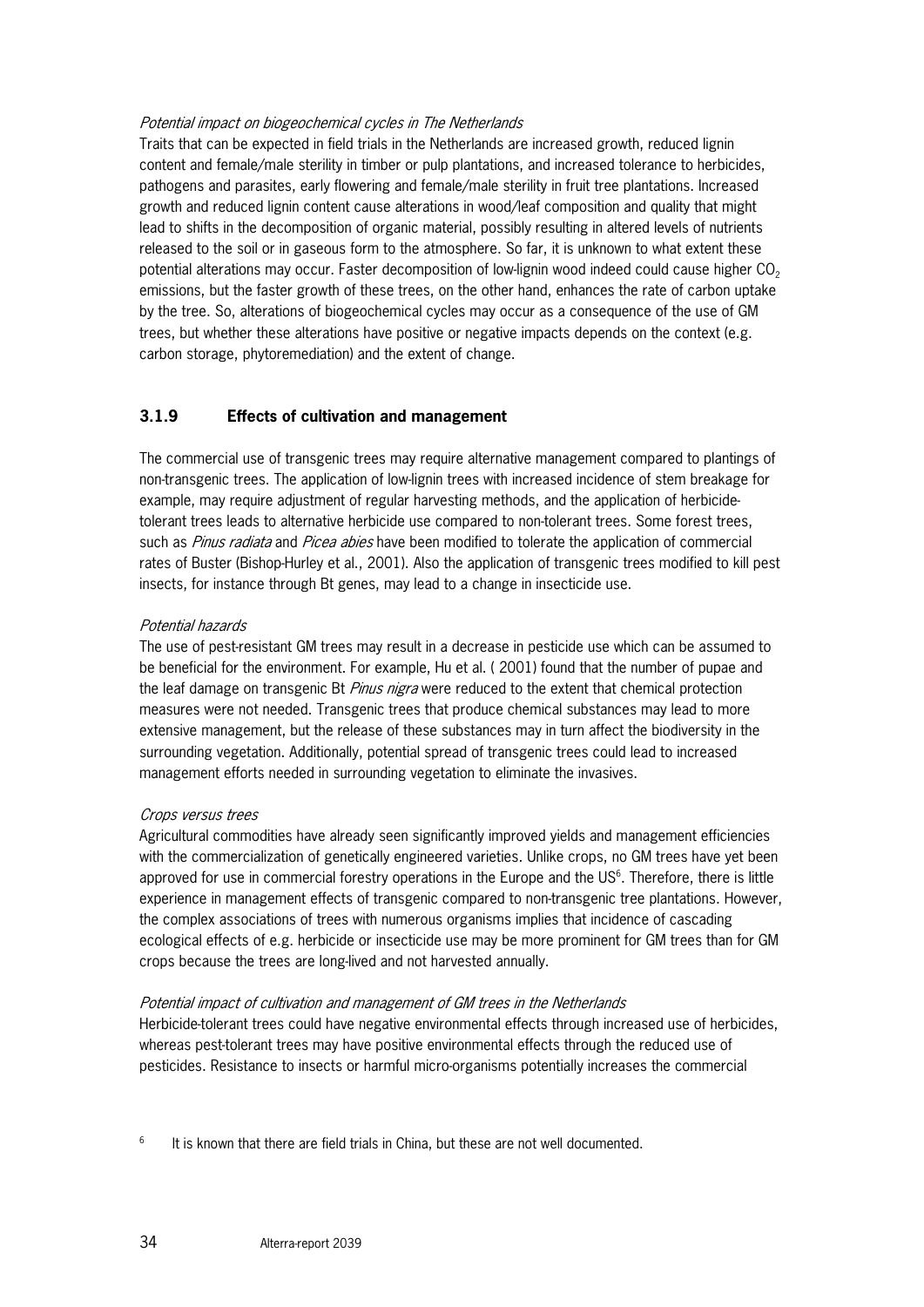attractiveness of certain GM trees in the Netherlands, especially fruit trees and grape vines. So far, examples of management effects of such GM crops are scarce and, although it is a complex and long term issue, environmental risk assessment requires to identify these potential effects of altered management.

#### **3.1.10 Summarizing overview**

In summary, the specific potential environmental risks associated with the use of GM trees, in relation to other GM crops, are briefly summarized in Table 3.1.

#### **Table 3.1**

Summary of potential environmental risks as identified by the EU directive 2001/18/EC. Differences between GM trees and crops, and the perceived impact of GM tree release in the Netherlands are summarised. See text for further explanation.

| Environmental risk<br>(see section $3.1$ ) | Crops versus trees                                                                                                                                                                                                         |
|--------------------------------------------|----------------------------------------------------------------------------------------------------------------------------------------------------------------------------------------------------------------------------|
| Persistence and<br>invasiveness            | Risks are smaller in trees until reproductive maturity is reached; risks are potentially<br>higher in reproductive trees (e.g. through mast fruiting)                                                                      |
| Selective                                  | No clear difference; maybe smaller risks in trees until reproductive maturity is                                                                                                                                           |
| (dis)advantage                             | reached, and potentially higher in reproductive trees                                                                                                                                                                      |
| Outcrossing and HGT                        | No clear difference; varies widely between species and genera; Potential for<br>horizontal gene transfer (HGT) higher in trees than in crops                                                                               |
| Impact on target<br>organisms              | Risk potentially higher in trees due to large number of associated organisms (that<br>potentially replace lost target organisms) and longevity (permanent transgene<br>exposure)                                           |
| Impact on non-target<br>organisms          | Risks potentially higher in trees due to large number of associated organisms                                                                                                                                              |
| Effects on human<br>health                 | No clear difference, but potential larger risk of pollen allergies in trees (high pollen<br>production and long-distance dispersal since the majority of trees have wind<br>dispersed pollination)                         |
| Effects on the feed<br>chain               | Risks potentially higher in crops as most animal fodder consists of annual crops like<br>soy and maize                                                                                                                     |
| Effects on                                 | Risks potentially higher in trees due to longer lasting interactions with soil fauna.                                                                                                                                      |
| biogeochemical cycles                      | Build-up of litter and soil much lower (negligible) in annual crops                                                                                                                                                        |
| Effects of cultivation<br>and management   | No clear difference; potentially higher in trees due to large number of associated<br>organisms (higher incidence of cascading ecological effects), but could also be<br>smaller in trees due to less intensive management |

## **3.2 General concerns related to genetic modification**

Some general issues related to genetic modification (the instability of transgenes, pleiotropy, resistance development and non-targeted characteristics) are always considered in the environmental risk assessment of GMs but may need more attention in GM trees. These issues are described below.

#### Transgene instability

Transgene expression may be reduced or lost through transgene silencing or transgene loss. Silencing is the process through which foreign DNA is recognized and inactivated by the host plant. It may result from interactions between homologous genes (Kumar and Fladung, 2001), mutations in genes and their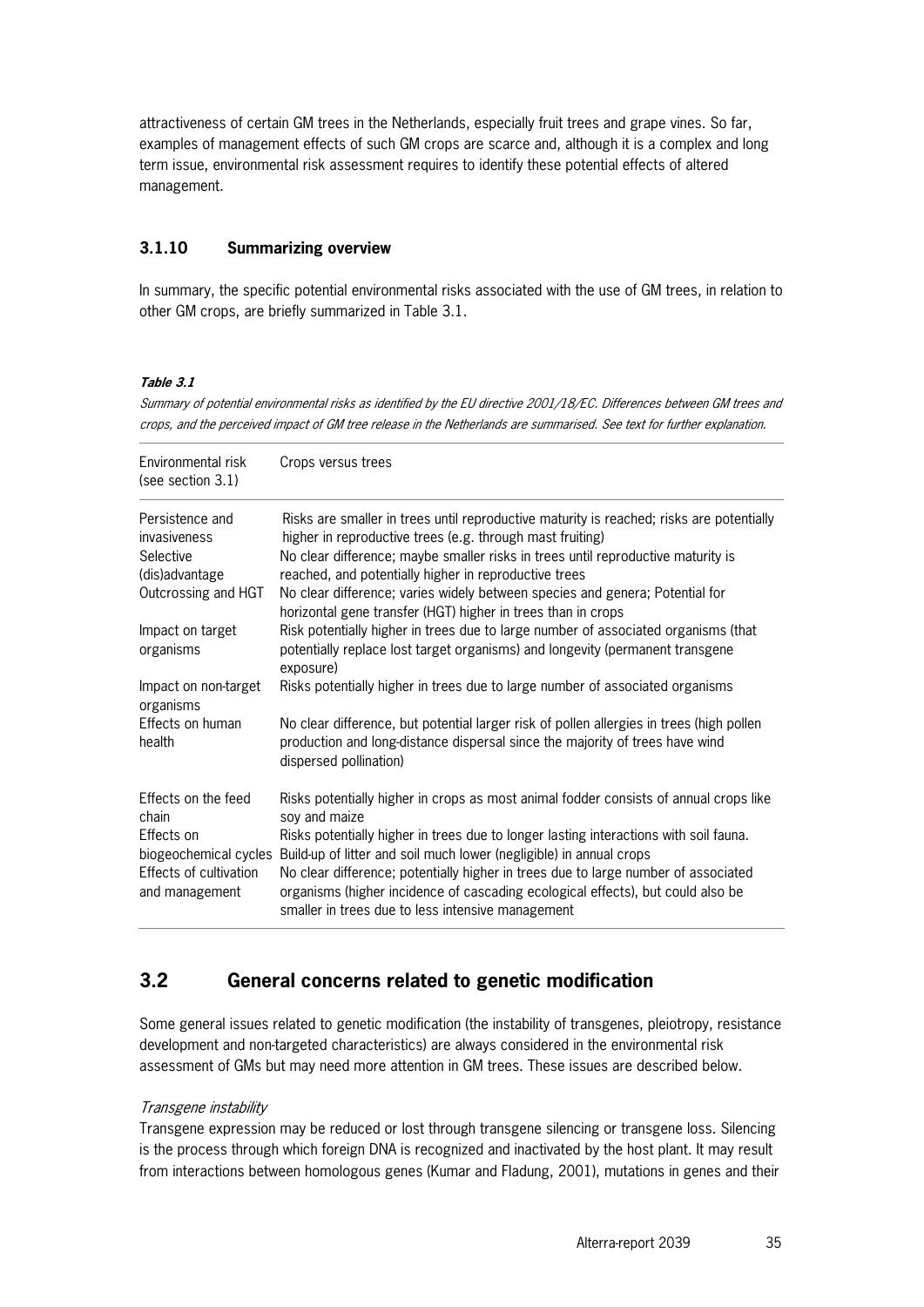promotors, environmental changes such as exposure of the host plant to high temperatures, or dormancy of the seed (Scorza, et al., 2001). Transgene silencing might become a problem in GM trees when, for example, engineered sterility due to gene silencing is lost, allowing the transgenic tree to reproduce again. It has been suggested that the long life cycles, difficult transformation, and general absence of sexual propagation before field deployment makes trees particularly prone to instable gene expression (Li et al., 2009). Indeed, phenotypic instability of the  $rolC$  gene was shown for transgenic aspens (Populus tremuloides) (Kumar and Fladung, 2001). Nevertheless, perennial plants - including poplars - have very high levels of transgenic stability (Li et al., 2009). For example, Li et al., 2008a) reported high stability of herbicide tolerance transgenic poplars (*Populus* sp) in an eight-year field trial and (Hawkins et al., 2003) showed long-term stability of expression of the GUS gene in poplars. Also in conifers, stable transfer of a transgene is possible: a green fluorescent protein (GFP) was successfully transferred into the Christmas tree species *Pinus virginiana* and the gene appeared stable in the next generation (Tang and Newton, 2005). They indicated that other traits may be inserted in Christmas trees as well, such as frost resistance, early flowering (for rapid reproduction) and longevity of needles (not dropping off). So far, no differences in transgene instability between trees and crops have been identified.

#### Pleiotropic effects

Pleiotropy occurs when a single gene influences multiple phenotypic traits. One of the possible underlying mechanisms is that the gene codes for a product that is used by various cells, or has a signalling function on various targets. These 'pleiotropic effects' may not be observed for many years, as they may be dependent on the growth stage of the tree, or may become apparent in response to varying environmental conditions (Irwin and Jones, 2006). It is likely that pleiotropy will be a common feature. For instance, increasing cellulose content may have possible undesired pleiotropic effects related to lignin reduction in transgenic trees (Fladung and Ewald, 2006). Pleiotropic effects of inserted genes may also result in effects on non-target organisms. GM aspens (*Populus tremuloides*) with reduced lignin levels, were observed to exhibit a range of pleiotropic side effects, including enhanced growth and altered secondary metabolism (Brodeur-Campbell et al., 2009). One of these low lignin aspen lines experienced reduced insect herbivory, possibly as an indirect consequence of genetic modification resulting from the insertion point of the antisense *Pt4CL* gene in the genome (which in fact is a position effect).

The occurrence of pleiotropy effects does not seem to be specific for GM trees in comparison to GM crops.

#### Resistance development

Insects may evolve resistance to insecticides when they are regularly exposed to them. Similarly, insects may become resistant to the toxins produced by transgenes. Genissel et al., 2003) showed for forest populations of the insect *Chrysomela tremulae* that recessive alleles conferring resistance to Bt toxin can occur at a rate close to the value theoretically expected before the actual implementation of Bt poplars. Despite their large-scale cultivation, development of resistance in plague insects has rarely been found in agricultural crops up till now (see e.g. Naranjo, 2009). It seems likely that the likelihood of resistance development is higher in Bt trees than in Bt crops, considering the longevity of trees.

#### Engineered sterility

Management of GM trees in field trials or commercial plantations may require specific measurements to eliminate potential environmental effects: so-called containment stategies. Examples are the removal of floral buds to prevent flowering and subsequent pollen dispersal and the removal of vegetative propagules from the site. To reduce potential environmental impacts as a consequence of transgene dispersal from trees, genetically engineered reproductive sterility may be applied (Skinner et al., 2000). Sterility has been applied already in fruit trees and poplar (Brunner et al., 1998; Li et al., 2000; Wei et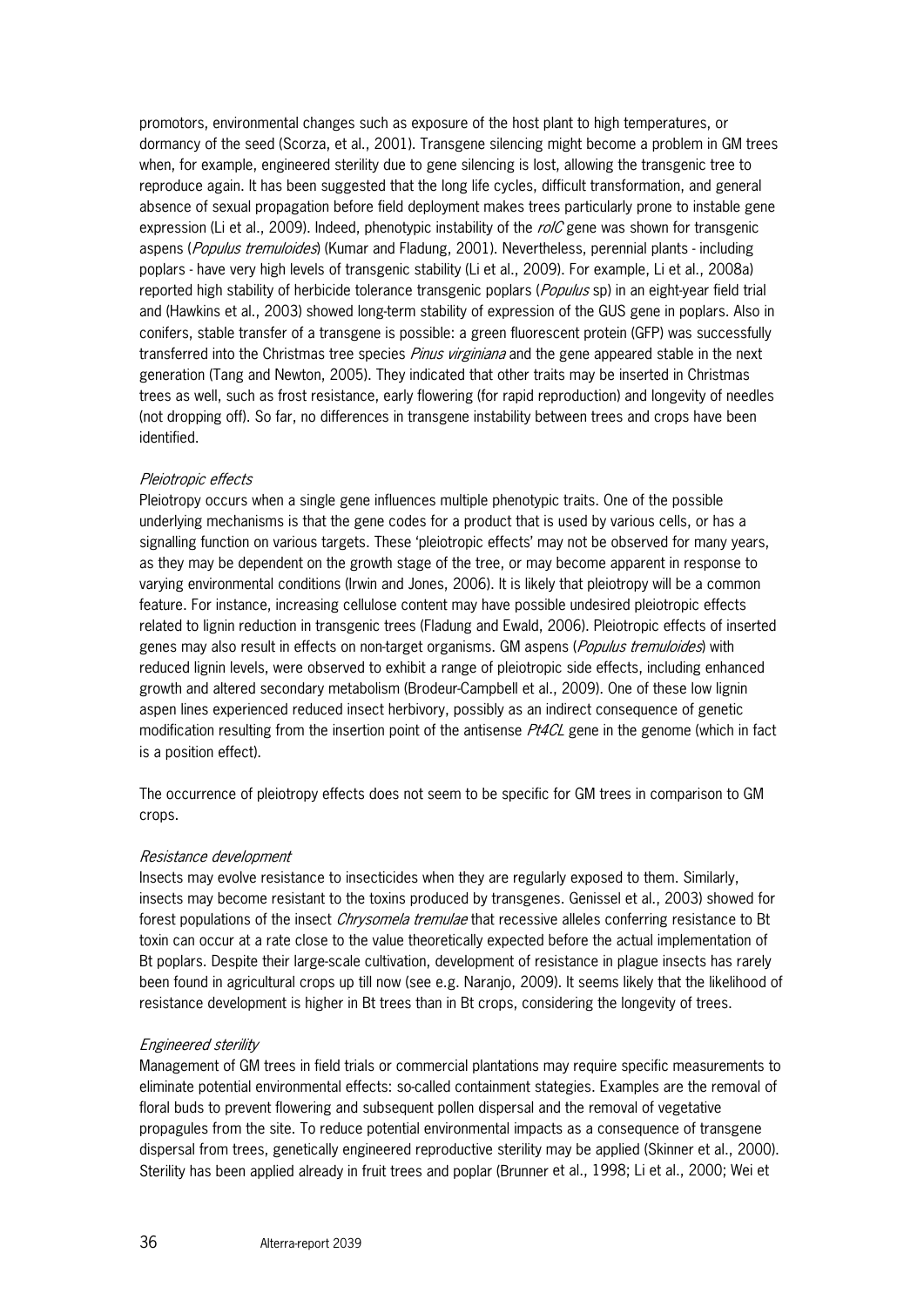al., 2006a). Normally small scale field trials are intensively managed and monitored. GM trees are only allowed to be commercially grown after an extensive safety evaluation, therefore management and monitoring takes place on different levels. In some cases, sterility of trees can be applied as a management measure. Engineered sterility can never fully prevent outcrossing of transgenes owing to spontaneous reversions and possible gene silencing phenomena (Van Frankenhuyzen and Beardmore, 2004). In addition, the introduction of floral promoters to abolish flowering may have negative side effects such as decreased vegetative growth (Skinner et al., 2000). The issue of sterility and stability of engineered sterility is especially important in trees in the light of their long life cycle. However, a recent literature review showed that most of the containment strategies for transgenic crops are as yet insufficiently studied or proven (De Maagd and Boutilier, 2009).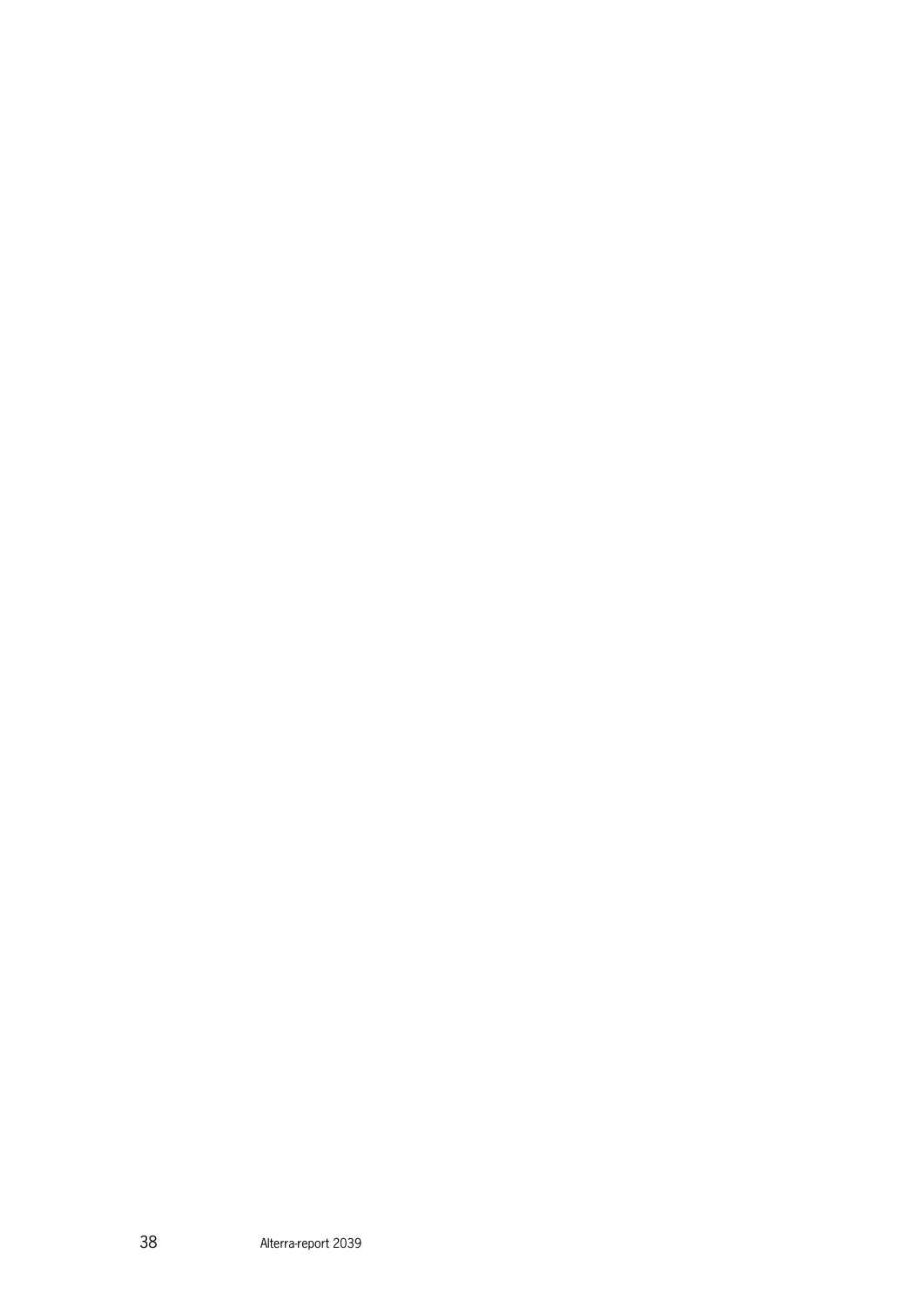## **4 Conclusion**

## **4.1 Status**

Field tests with transgenic forest and fruit trees have been conducted all over the world, but transgenic trees are not yet commercialized, with the exception of insect-resistant poplar in China and virus (PRSV) resistant papaya in China and the US, respectively. The main traits subject to genetic modification in forest tree breeding include herbicide tolerance, resistance to insects, viral, fungal, or bacterial pathogens and to abiotic stresses, wood and growth characteristics, flowering modification, and phytoremediation. Worldwide, the genetic modification activities for forest tree species have been restricted largely to five genera: Populus, Pinus, Eucalyptus, Picea and Liquidambar. Currently, Populus is by far the most studied tree genus for genetic modification purposes, but the number of GM tree species is still increasing. Field trials for GM forest trees have mainly been restricted to Populus, Eucalyptus and Pinus, whereas field trials for fruit trees have primarily been restricted to Malus, Vitis sp. and Carica papaya.

## **4.2 Trends**

It is expected that genetic modification research stimulates the sequencing of genomes and identification of gene functioning in tree genera like *Populus, Pinus and Eucalyptus*. Only a few of the mentioned tree species and traits are likely to be expected in the Netherlands. Most likely are apples and plums that are resistant to common pests like scab or rust, and poplar species with improved growth characteristics. Traits subject to genetic modification in the Netherlands are resistance to insects and diseases, pesticide tolerance; faster growth for biomass production, adaptation to various soils and climates, and controlling pollen/gene flow, including modified sterility.

### **4.3 Environmental risk assessment**

The deliberate release of GM trees into the environment, either in field trials or commercially, may entail potential environmental risks that are to be assessed as part of the environmental risk assessment. Potential environmental risks are always assessed on a case-by-case basis and considered within the ecological context of the particular organism, trait and environment. Some aspects of the environmental assessement may be different for trees compared to annual crops, because of their differences in biology and role in ecosystems. Trees are generally seen as the drivers of terrestrial biodiversity due to the high number of organisms associated with them.

Aspects that are specific for the environmental risk analysis<sup>7</sup> of GM trees (in comparison to trangenic crops) are:

– Potential environmental impacts may increase or be longer lasting (due to the longevity of trees);

7 Following the EU directive 2001/18/EC on the release of GM organisms in the environment.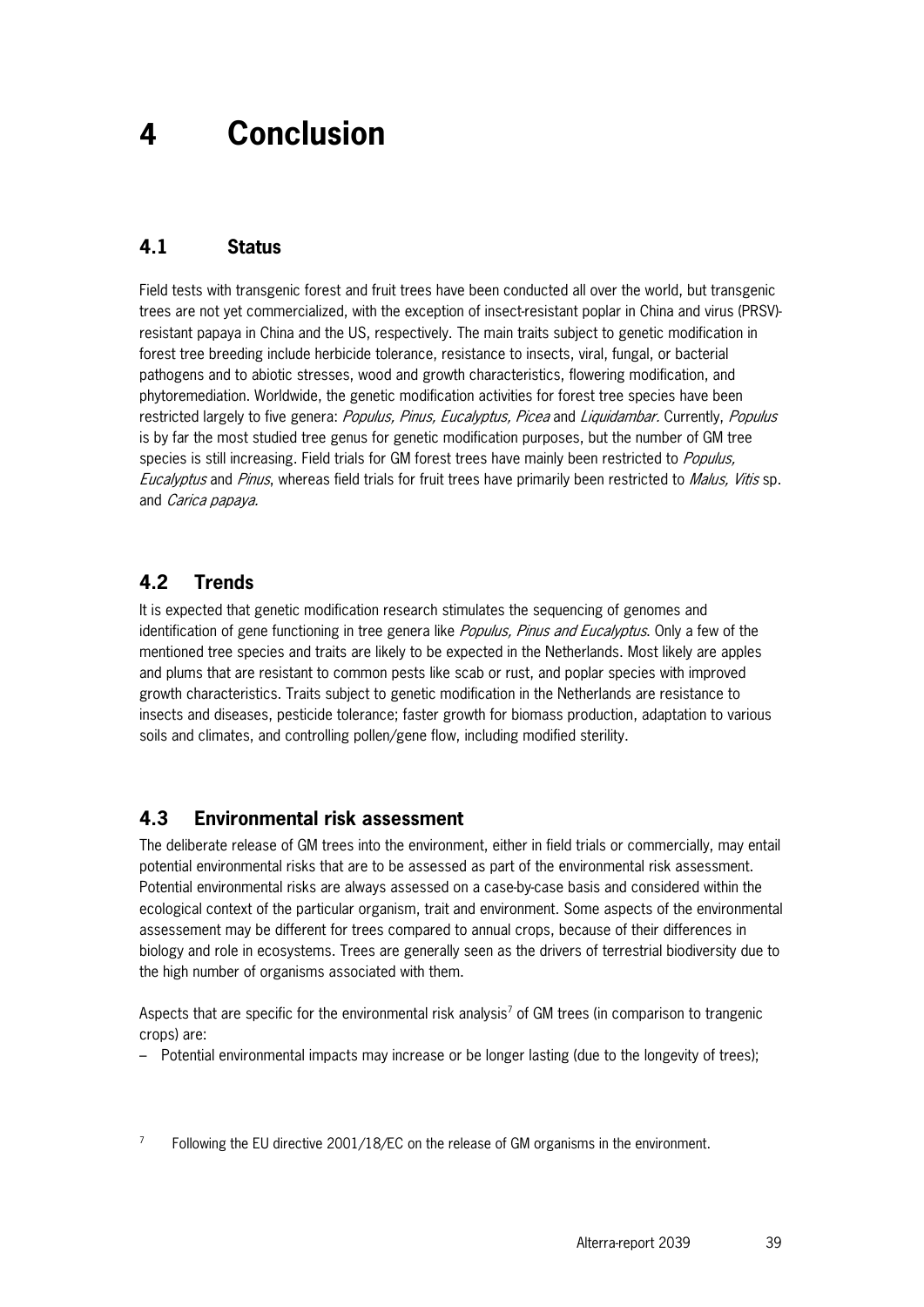- The impacts on large groups of tree-associated organisms that are potentially exposed to transgenic trees (e.g. insects, birds, litter biota, symbiotic fungi);
- The potential environmental impact as a result of outcrossing of transgenes among trees (considering the ease with which some species hybridize, and the long distance dispersal of pollen, and the high number of wild relatives in many tree species);
- The potential impact that GM trees may have on long-term biogeochemical processes like the decomposition of organic material (due to the long rotation time and the use of traits that alter the wood composition).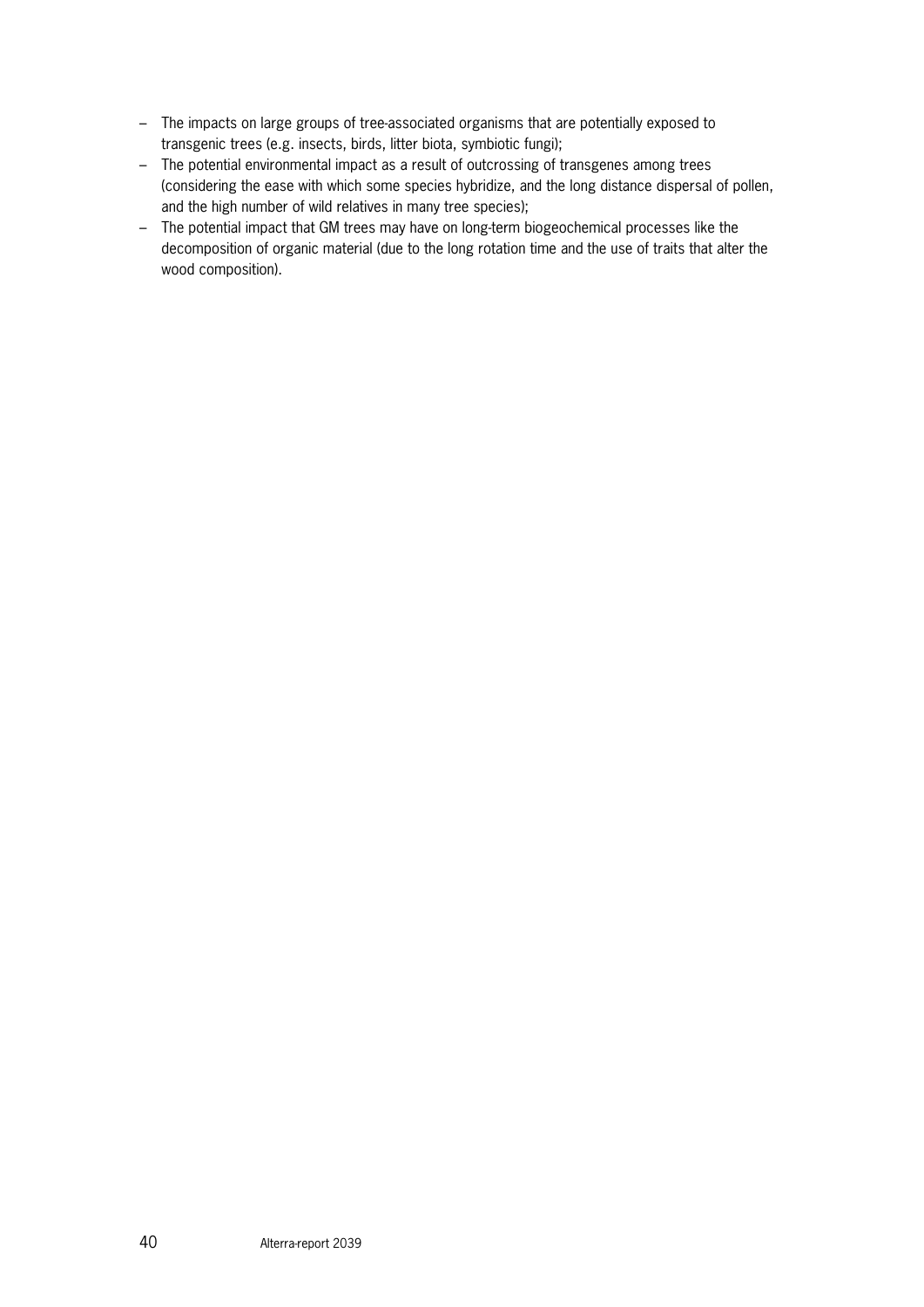## **Acknowledgments**

Thanks to the advisory board for their critical and helpful comments. The advisory board consisted of Hans Bergmans (RIVM/Bureau GGO), Marjan Bovers (COGEM), Boet Glandorf (RIVM/Bureau GGO; chair), Patrick Jansen (Probos), Clemens van de Wiel (PRI), Hans den Nijs (COGEM), Patrick Meirmans (UVA) and Petra Hogervorst (VROM).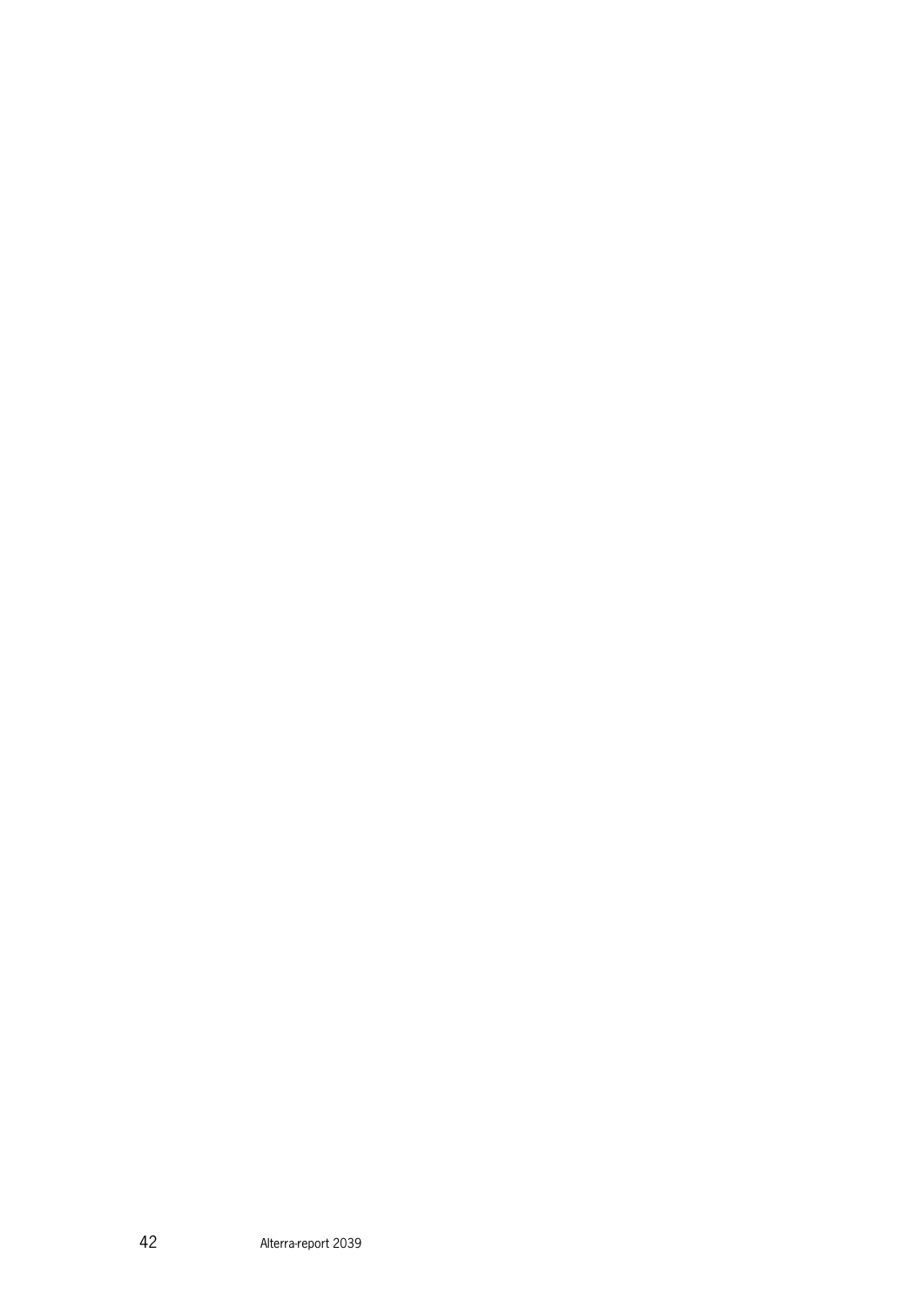## **Literature**

Bachelor, J.S., 2000. 2000 Bollgard Cotton Performance Expectations for North Carolina Producers Carolina Cotton Notes. North Carolina State University, available at URL: http//www.cropsci.nesu.edu./ccn/2000/ccn-00-3d.htm.

Barker, S.J., and D. Tagu, 2000. The roles of auxins and cytokinins in mycorrhizal symbioses. Journal of Plant Growth Regulation, 19, 144-154.

Biotech, 2007. Deliberate field trials: Environmental releases of GMOs on l I. 5.2006. http:/ibiotech.jrc.it~deliberate/dbplants.asp.

Bishop-Hurley, S.L., R.J. Zabkiewicz, L. Grace, R.C. Gardner, A. Wagner and C. Walter, 2001. Conifer genetic engineering: Transgenic Pinus radiata (D. Don) and Picea abies (Karst) plants are resistant to the herbicide Buster. Plant Cell Reports, 20, 235-243.

Brändle, M. and R. Brandl, 2001. Species richness of insects and mites on trees: Expanding Southwood. Journal of Animal Ecology, 70, 491-502.

Brodeur-Campbell, S.E., J.A. Vucetich, D.L. Richter, T.A. Waite, J.N. Rosemier and C.J. Tsai, 2009. Insect Herbivory on Low-Lignin Transgenic Aspen. Environmental Entomology, 35, 1696-1701.

Brunner, A.M., R. Mohamed, R. Meilan, L.A. Sheppard, W.H. Rottman and S.H. Strauss, 1998. Genetic engineering of sexual sterility in shade trees. Journal of Arboriculture, 24, 263-272.

BVL, 2009. Federal Office of Consumer Protection and Food Safety. http://www.bvl.bund.de/cln\_007/DE/00\_\_Splash/splash\_\_node.html\_\_nnn=true.

Campbell, M.M., A.M. Brunner, H.M. Jones and S.H. Straus, 2003. Forestry's Fertile Crescent: The application of biotechnology to forest trees. Plant Biotechnology, 1, 141-154.

Casler, M.D., D.R. Buxton and K.P. Vogel, 2002. Genetic modification of lignin concentration affects fitness of perennial herbaceous plants. Theoretical and Applied Genetics, 104, 127-131.

Chen, C., M. Baucher, J. Holst Christensen and W. Boerjan, 2001. Biotechnology in trees: Towards improved paper pulping by lignin engineering. Euphytica, 118, 185-195.

Chiang, V.L., 2006. Monolignol biosynthesis and genetic engineering of lignin in trees, a review. Environmental Chemistry Letters, 4, 143-146.

COGEM, 2004. Veldproef met genetisch gemodificeerde niet-bloeiende appelbomen met verhoogde schimmelresistentie, COGEM advies: CGM/041123-01.

Confalonieri, M., B. Belenghi, A. Balestrazzi, S. Negri, G. Facciotto, G. Schenone and M. Delledonne, 2000. Transformation of elite white poplar (Populus alba L.) cv. 'Villafranca' and evaluation of herbicide resistance. Plant Cell Reports, 19, 978-982.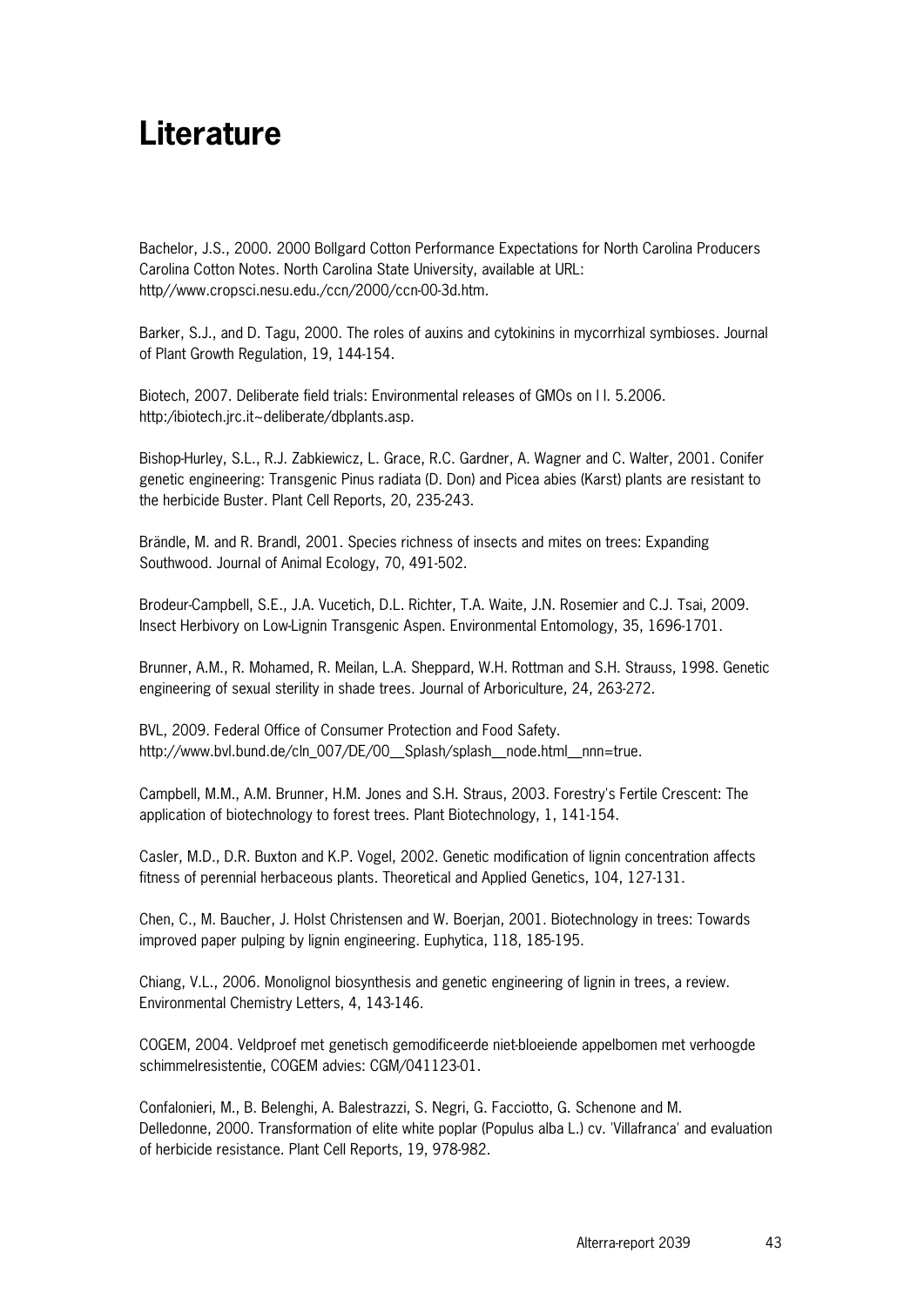Cseke, L.J. and G.K. Podila, 2004. MADS-box genes in dioecious aspen II: A review of MADS-box genes from trees and their potential in forest biotechnology. Physiology and Molecular Biology of Plants, 10, 7- 28.

CSL, 2007. Current Awareness of Experimental and Commercial Releases of GM Crops Worldwide: Summary Report for April 2006 to August 2007. (ed S. Hutton). GM Inspectorate, Central Science Laboratory, Department for Environment, Food and Rural Affairs.

Davis, C.C., W.R. Anderson and K.J. Wurdack, 2005. Gene transfer from a parasitic flowering plant to a fern. Proceedings of the Royal Society B: Biological Sciences, 272, 2237-2242.

Davis, C.C. and K.J. Wurdack, K.J. (2004) Host-to-Parasite Gene Transfer in Flowering Plants: Phylogenetic Evidence from Malpighiales. Science, 305, 676-678.

de Maagd, R.A. & Boutilier, 2009. Efficacy of strategies for biological containment of transgenic crops - A literature review. Note 650. Plant Research International B.V., Wageningen University and Research Centre, Wageningen, the Netherlands.

DiFazio, S.P., 2002. Measuring and modeling gene flow from hybrid poplar plantations: Implications for transgenic risk assessment., Oregon State University, Corvallis, Ore.

Doty, S.L., C.A. James, A.L. Moore, A. Vajzovic, G.L. Singleton, C. Ma, Z. Khan, G. Xin, J.W. Kang, A.Y. Park, R. Meilan, S.H. Strauss, J. Wilkerson, J., Farin, F. & Strand, S.E. (2007) Enhanced phytoremediation of volatile environmental pollutants with transgenic trees. Proceedings of the National Academy of Sciences of the United States of America, 104, 16816-16821.

Elo, A., Lemmetyinen, J., Novak, A., Keinonen, K., Porali, I., Hassinen, M. & Sopanen, T. (2007) BpMADS4 has a central role in inflorescence initiation in silver birch (Betula pendula). Physiologia Plantarum, 131, 149-158.

European Commission, 2001. Directive 2001/18/EC of the European Parliament and of the Council of 12 March 2001on the deliberate release into the environment of genetically modified organisms and repealing Council Directive 90/220/EEC. Official Journal of the European Communities, L106,101-139.

FAO, 2004. Preliminary review of biotechnology in forestry, including genetic modification. Genetic Resources Working Paper FGR/59E. FAO, Forest Resources Division. Rome, Italy.

Farnum, P., A. Lucier and R. Meilan, 2007. Ecological and population genetics research imperatives for transgenic trees. Tree Genetics and Genomes, 3, 119-133.

FederalRegister, 2007. APHIS. Dept. of Agriculture, 72, 19876-19877.

Fink, S., 1999. Pathological and Regenerative Plant Anatomy. Encyclopedia of Plant Anatomy, Vol. XIV, No. 6, pp. 1095 pp. Gebrüder Borntraeger, Berlin and Stuttgart Fladung, M. and D. Ewald, (2006) Tree Transgenesis : Recent Developments. Springer, Berlin, Heidelberg.

Frankenhuyzen, K. and T. Beardmore, 2004. Current status and environmental impact of 1081 transgenic forest trees. Canadian Journal of Forest Research, 34, 1163-1180.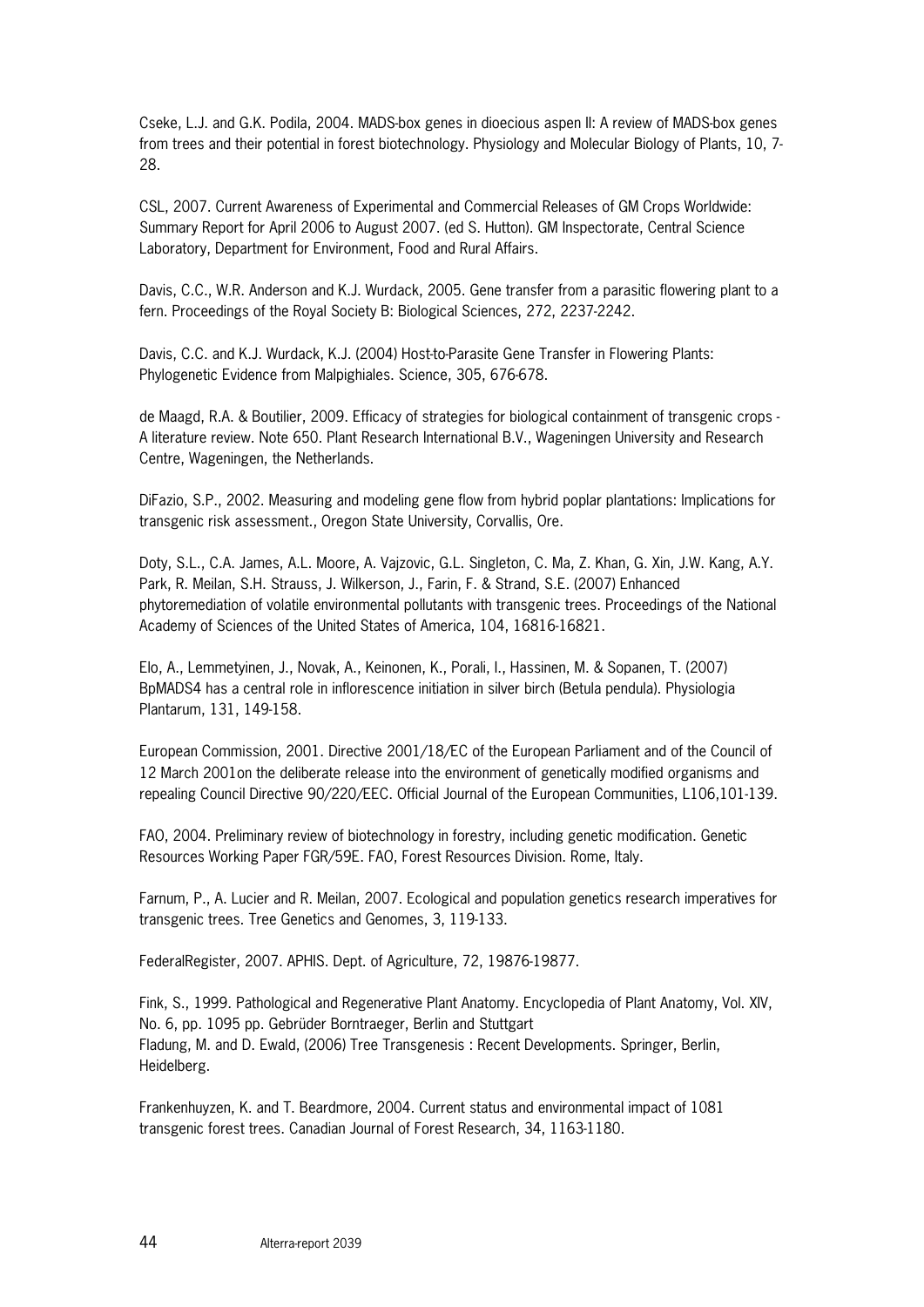FSC, 2000. FSC interpretation on GMOs (Genetically Modified Organisms). Forest Stewardship Council. FSC Policy: FSC-POL-30-602 (2000) EN. Bonn, Germany.

Fu, J., R. Sampalo, F. Gallardo, F.M. Cánovas and E.G. Kirby, 2003. Assembly of a cytosolic pine glutamine synthetase holoenzyme in leaves of transgenic poplar leads to enhanced vegetative growth in young plants. Plant, Cell and Environment, 26, 411-418.

Geburek, T.and J. Turok, 2005. Conservation and management of forest genetic resources in Europe. Arbora, Zvolen.

Genissel, A., S. Augustin, C. Courtin, G. Pilate, P. Lorme and D. Bourguet, 2003. Initial frequency of alleles conferring resistance to Bacillus thuringiensis poplar in a field population of Chrysomela tremulae. Proceedings of the Royal Society of London Series B-Biological Sciences, 270, 791-797.

Gleeson, D., M.A. Lelu-Walter and M. Parkinson, 2005. Overproduction of proline in transgenic hybrid larch (Larix x leptoeuropaea (Dengler)) cultures renders them tolerant to cold, salt and frost. Molecular Breeding, 15, 21-29.

Gonsalves, D., 2006. Transgenic papaya: Development, release, impact and challenges. Plant Virus Epidemiology, 67, 317-354.

Goujon, T., R. Sibout, A. Eudes, J. MacKay and L. Jouanin, 2003. Genes involved in the biosynthesis of lignin precursors in Arabidopsis thaliana. Plant Physiology and Biochemistry, 41, 677-687.

Hawkins, S., J.C. Leplé, D. Cornu, L. Jouanin and G. Pilate, 2003. Stability of transgene expression in poplar: A model forest tree species. Annals of Forest Science, 60, 427-438.

Hayes, J.P., 2001. Biodiversity implications of transgenic plantations. Proceedings of the first international symposium on ecological and societal aspects of transgenic plantations. Strauss, S. H. and H.D. Bradshaw, (eds.), pp. 168-175. College of Forestry, Oregon State University.

Hoenicka, H., O, Nowitzki, T. Debener and M. Fladung, 2006. Faster evaluation of induced floral sterility in transgenic early flowering poplar. Silvae Genetica, 55, 285-291.

Hu, J.J., Y.C. Tian, Y.F. Han, L. Li and B.E. Zhang, 2001. Field evaluation of insect-resistant transgenic Populus nigra trees. Euphytica, 121, 123-127.

Hu, L., H. Lu, Q.L. H., Q.L. Liu, X.M. Chen and X.N. Jiang, 2005. Overexpression of mtlD gene in transgenic Populus tomentosa improves salt tolerance through accumulation of mannitol. Tree Physiology, 25, 1273-1281.

Huang, Y., A.M. Diner and D.F. Karnosky, 1991. Agrobacterium rhizogenes-mediated genetic transformation and regeneration of a conifer: Larix decidua. In Vitro Cellular and Developmental Biology - Plant, 27:4 201-207.

Irwin, R. and P.B.C. Jones, 2006. Biosafety of Transgenic Trees in the United States. Landscapes, Genomics and Transgenic Conifers, pp. 245-261.

ISB, 2009. Information Systems for Biotechnology - A National Resource in Agbiotech Information. http://www.isb.vt.edu/.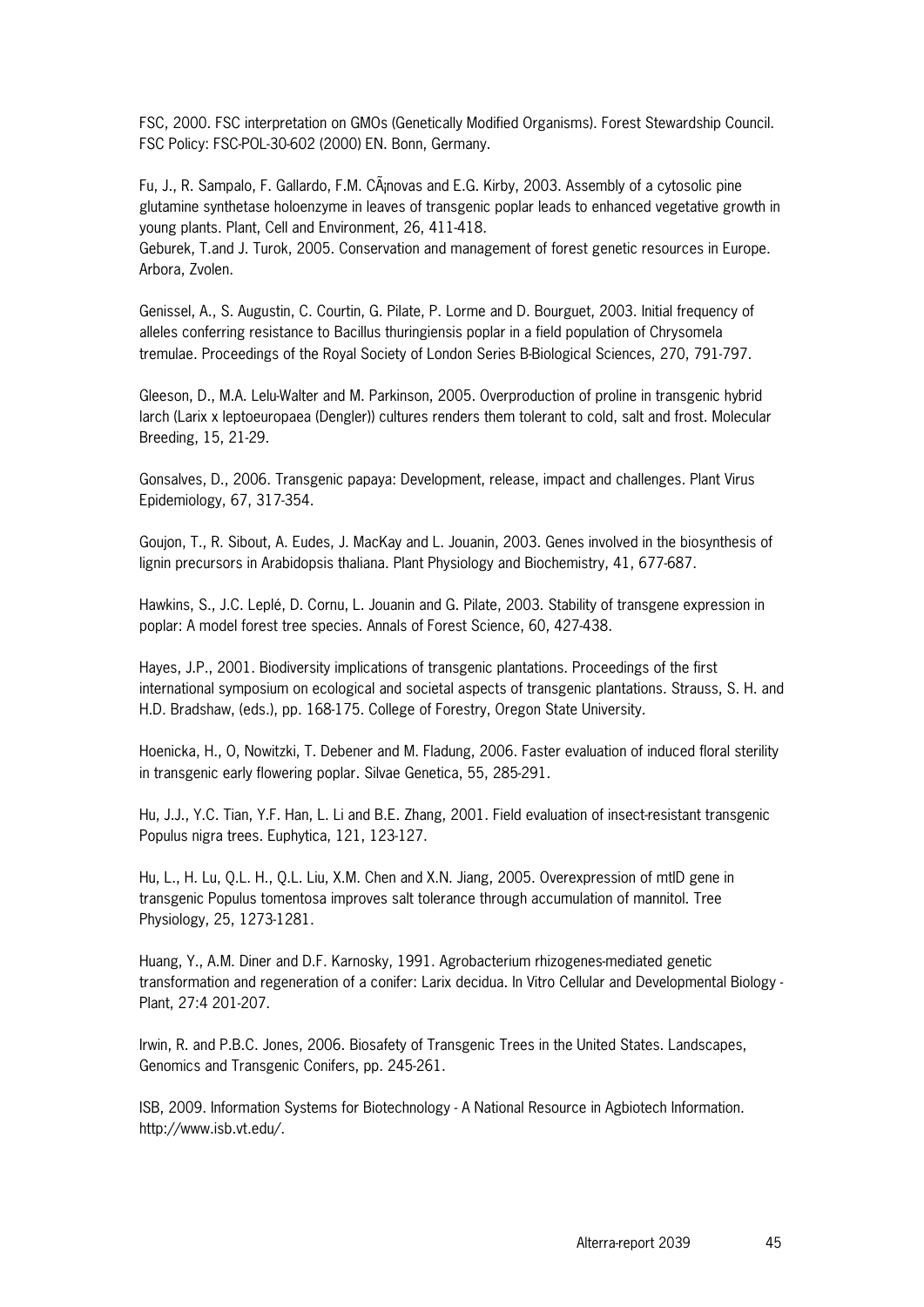Jain, S.M. and S.C. Minocha, 2000. Molecular biology of woody plants. Kluwer Acadamic Publishers, Dordrecht, the Netherlands.

Junghans, U., A. Polle, P. Duchting, E. Weiler, B. Kuhlman, F. Gruber and T. Teichmann, 2006. Adaptation to high salinity in poplar involves changes in xylem anatomy and auxin physiology. Plant Cell and Environment, 29, 1519-1531.

Kaldorf, M., Fladung, M., Muhs, H.J. & Buscot, F. (2002) Mycorrhizal colonization of transgenic aspen in a field trial. Planta, 214, 653-660.

Klopfenstein, N.B., Shi, N.Q., Kernan, A., Mcnabb, H.S., Hall, R.B., Hart, E.R. & Thornburg, R.W. (1991) Transgenic Populus Hybrid Express a Wound-Inducible Potato Proteinase Inhibitor-Ii - Cat Gene Fusion. Canadian Journal of Forest Research-Revue Canadienne De Recherche Forestiere, 21, 1321-1328.

Koopman, W.J.M., Li, Y., Coart, E., Weg, W.E.v.d., Vosman, B., Roldán-Ruiz, I. & Smulders, M.J.M. (2007) Linked vs. unlinked markers: multilocus microsatellite haplotype-sharing as a tool to estimate gene flow and introgression. Molecular Ecology, 16, 243-256.

Kumar, S. ans M. Fladung, 2001. Gene stability in transgenic aspen (Populus). II. Molecular characterization of variable expression of transgene in wild and hybrid aspen. Planta, 213, 731-740.

Kuparinen, A. and F.M. Schurr, 2007. A flexible modelling framework linking the spatio-temporal dynamics of plant genotypes and populations: Application to gene flow from transgenic forests. Ecological Modelling, 202, 476-486.

Lachance, D., L.P. Hamel, F. Pelletier, J. Valéro, M. Bernier-Cardou, K. Chapman, K. van Frankenhuyzen and A. Séguin, 2007. Expression of a Bacillus thuringiensis cry1Ab gene in transgenic white spruce and its efficacy against the spruce budworm (Choristoneura fumiferana). Tree Genetics and Genomes, 3, 153-167.

LeBlanc, P.M., R.C. Hamelin and M. Filion, 2007. Alteration of Soil Rhizosphere Communities following Genetic Transformation of White Spruce. Appl. Environ. Microbiol., 73, 4128-4134.

Li, J., A.M. Brunner, R. Meilan and S.H. Strauss, 2009. Stability of transgenes in trees: expression of two reporter genes in poplar over three field seasons. Tree Physiol, 29, 299-312.

Li, J., R. Meilan, C. Ma, M. Barish and S.H. Strauss, 2008a. Stability of herbicide resistance over 8 years of coppice in field-grown, genetically engineered poplars. Western Journal of Applied Forestry, 23, 89-93.

Li, L., L. Qi, Y. Han, Y. Wang and W. Li, 2000. A study on the introduction of male sterility of anti-insect transgenic Populus itigru by TA29-Bamase gene. Scientia Silvae Sinicae, 36, 28-32.

Li, M.R., H.Q. Li, H.W. Jiang, H.W., Pan, X.P. & Wu, G.J. (2008b) Establishment of an Agrobacteriuimmediated cotyledon disc transformation method for Jatropha curcas. Plant Cell Tissue and Organ Culture, 92, 173-181.

MacIntosh, S.C., 2009. Managing the risk of insect resistance to transgenic insect control traits: practical approaches in local environments. Pest Management Science, 66, 100-106.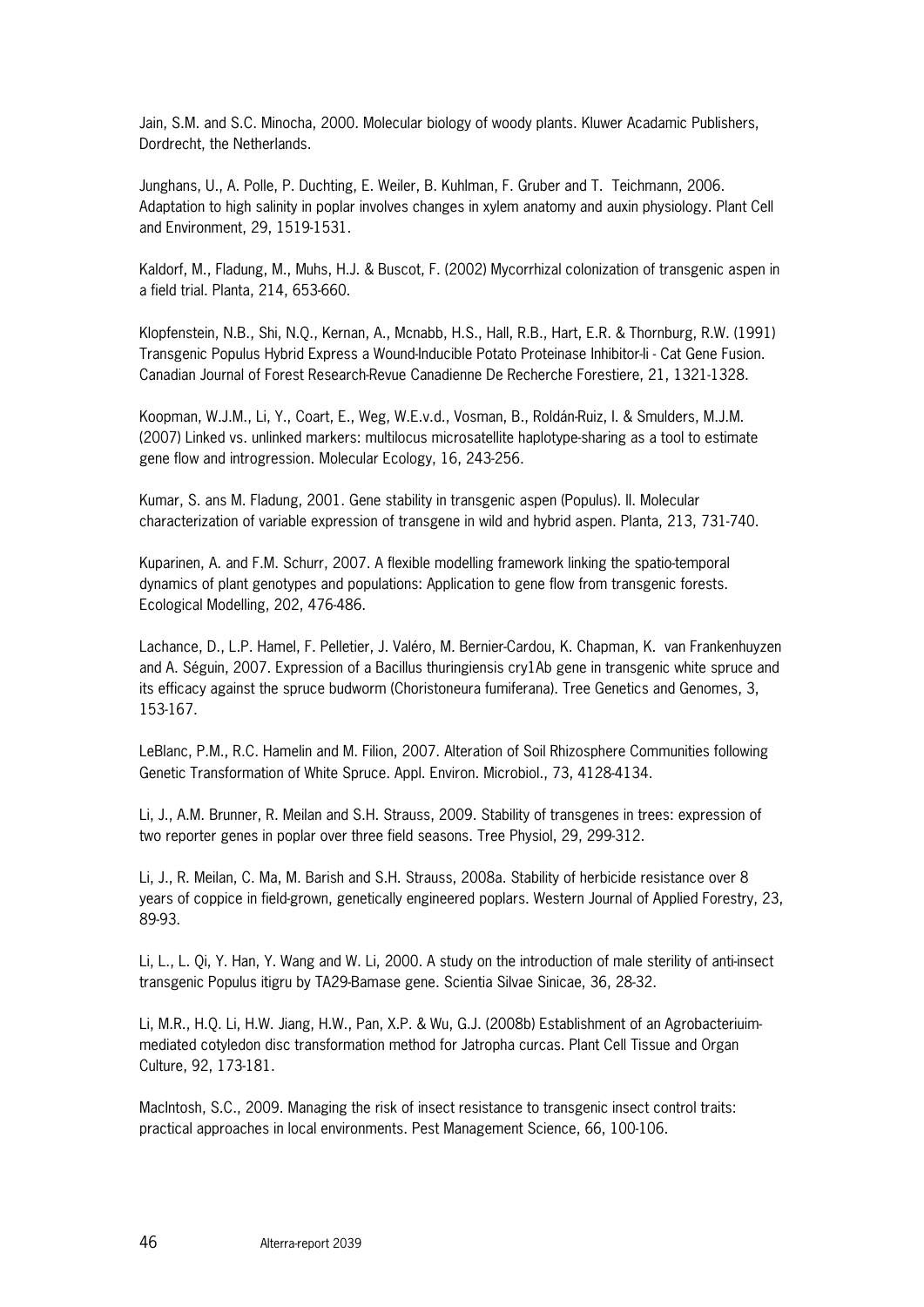Meijden, R.v.d., Vermeulen, J.J., Holverda, W.J.G., Kees , Peterbroers, T., Heijman, R. & Schalk, P. (2009) SoortenBank.nl: Dieren, planten en paddenstoelen in Nederland. http://www.soortenbank.nl/.

Meilan, R., K.H. Han, C. Ma, S.P. DiFazio, J.A. Eaton, E.A. Hoien, B.J. Stanton, R.P. Crockett, M.L. Taylor, R.R. James, J.S. Skinner, L. Jouanin, G. Pilate and S.H. Strauss, 2002. The CP4 transgene provides high levels of tolerance to Roundup((R)) herbicide in field-grown hybrid poplars. Canadian Journal of Forest Research-Revue Canadienne De Recherche Forestiere, 32, 967-976.

Merkle, S.A., 2006. Engineering forest trees with heavy metal resistance genes. Silvae Genetica, 55, 263-268.

Nehls, U., C. Zhang, M. Tarkka, R. Hampp and M. Fladung, 2006. Investigation of Horizontal Gene Transfer from Transgenic Aspen to Ectomycorrhizal Fungi. Tree Transgenesis, pp. 323-333.

Nielsen, K.M., J.D. van Elsas and K. Smalla, 2000. Transformation of Acinetobacter sp. strain BD413(pFG4l''nptll) with transgenic plant DNA in soil microcosms and effects of kanamycin on selection of transformants. Applied and Environmental Microbiology, 66, 1237-1242.

Noël, A., C. Levasseur, V.Q. Le and A. Séguin, 2005. Enhanced resistance to fungal pathogens in forest trees by genetic transformation of black spruce and hybrid poplar with a Trichoderma harzianum endochitinase gene. Physiological and Molecular Plant Pathology, 67, 92-99.

O'Connell, L.M., A. Mosseler and O.P. Rajora, 2007. Extensive Long-Distance Pollen Dispersal in a Fragmented Landscape Maintains Genetic Diversity in White Spruce. J Hered, 98, 640-645.

OECD, E.D., 2000. Consensus document on the biology of Populus L. (Poplars). OECD Environmental Health and Safety Publications: Series on Harmonization of Regulatory Oversight in Biotechnology No. 16.

Packer, A. and K. Clay, 2003. Soil Pathogens and Prunus Serotina Seedling and Sapling Growth Near Conspecific Trees. Ecology, 84, 108-119.

Park, J.M., J.F. Manen and G.M. Schneeweiss, 2007. Horizontal gene transfer of a plastid gene in the non-photosynthetic flowering plants Orobanche and Phelipanche (Orobanchaceae). Molecular Phylogenetics and Evolution, 43, 974-985.

Pena, L. and A. Seguin, 2001. Recent advances in the genetic transformation of trees. Trends in Biotechnology, 19, 500-506.

Pilate, G., E. Guiney, K. Holt, M. Petit-Conil, C. Lapierre, J.C. Lepl©, B. Pollet, I. Mila, E.A. Webster, H.G. Marstorp, D.W. Hopkins, L. Jouanin, W. Boerjan, W. Schuch, D. Cornu and C. Halpin, 2002. Field and pulping performances of transgenic trees with altered lignification. Nature Biotechnology, 20, 607- 612.

PRI, 2008. Genetische modificatie kan appelteelt milieuvriendelijker maken. http://www.pri.wur.nl/nl/nieuwsagenda/archief/nieuws/2008/Genetische\_modificatie\_kan\_appelteelt\_m ilieuvriendelijker\_maken\_.htm.

Ragauskas, A.J., M. Nagy, D.H. Kim, C.A. Eckert, J.P. Hallett and C.L. Liotta, 2006. From wood to fuels. Industrial Biotechnology, 2, 55-65.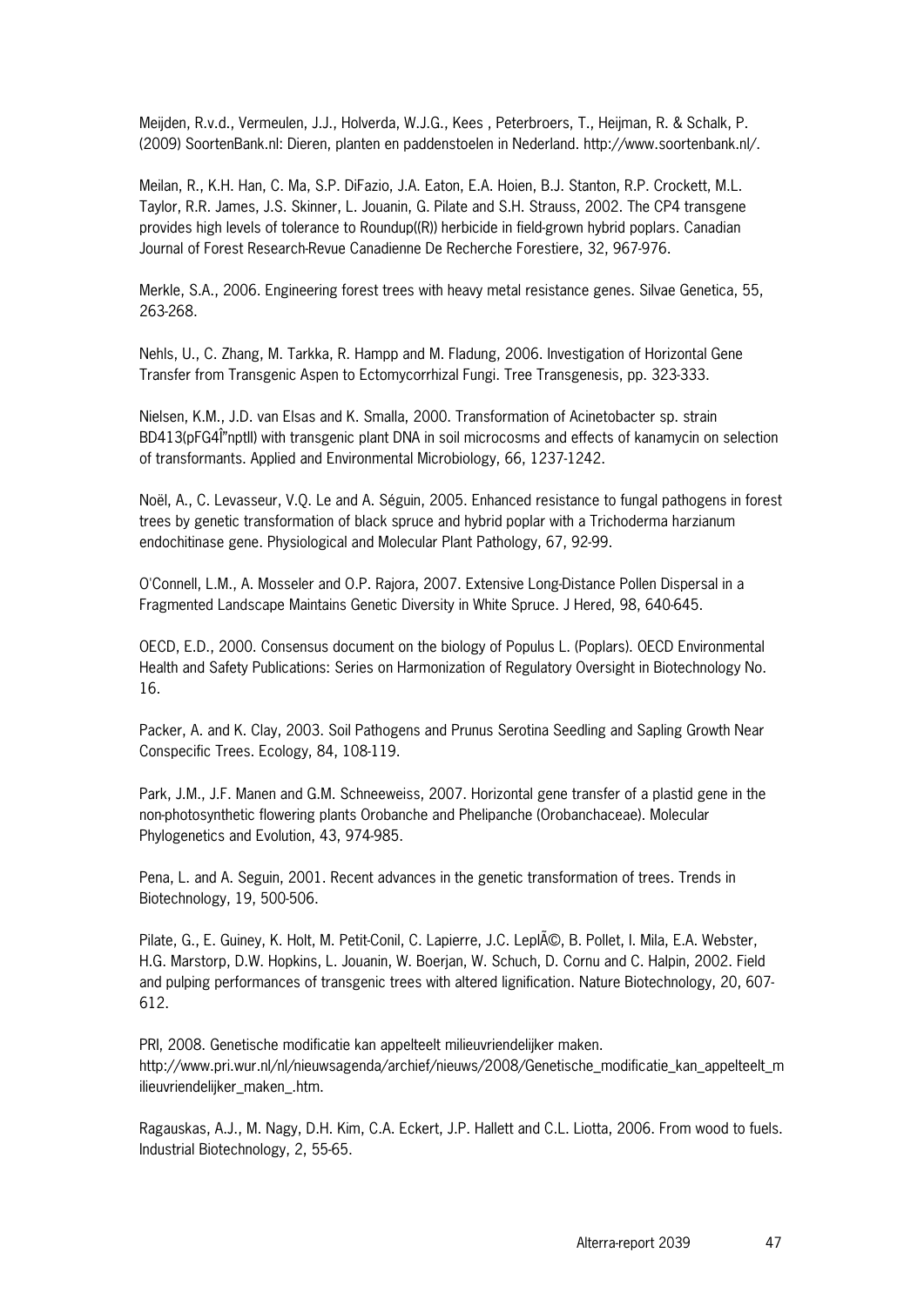Rautner, M., 2001. Designer trees. Biotechnology and Development Monitor, 2-7.

Reichman, J.R., L.S. Watrud, E.H. Lee, C.A. Burdick, M.A. Bollman, M.J. Storm, G.A. King, and C. Mallory-Smith, 2006. Establishment of transgenic herbicide-resistant creeping bentgrass (Agrostis stolonifera L.) in nonagronomic habitats. Molecular Ecology, 15, 4243-4255.

Scorza, R., A. Callahan, L. Levy, V. Damsteegt K. Webb and M. Ravelonandro, 2001. Posttranscriptional gene silencing in plum pox virus resistant transgenic European plum containing the plum pox potyvirus coat protein gene. Transgenic Research, 10, 201-209.

Sederoff, R., 2007. Regulatory science in forest biotechnology. Tree Genetics & Genomes, 3, 71-74.

Sedjo, R.A., 2005a. Global agreements and US forestry: Genetically modified trees. Journal of Forestry, 103, 109-113.

Sedjo, R.A., 2005b. Will developing countries be the early adopters of genetically engineered forests? AgBioForum, 8, 205-212.

Sedjo, R.A., 2006. GMO trees: Substantial promise but serious obstacles to commercialization. Silvae Genetica, 55, 241-252.

Shelton, A.M., J.Z. Zhao and R.T. Roush, 2002. Economic, ecological, food safety, and social consequences of the deployment of Bt transgenic plants. Annual Review of Entomology, pp. 845-881.

Shin, D.I., G.K. Podila, Y.H. Huang and D.F. Karnosky, 1994. Transgenic Larch Expressing Genes for Herbicide and Insect Resistance. Canadian Journal of Forest Research-Revue Canadienne De Recherche Forestiere, 24, 2059-2067.

Skinner, J.S., R. Meilan, A.M. Brunner and S. Strauss, 2000. Options for genetic engineering of floral sterility in forest trees. Molecular biology of woody plants (eds. S.M. Jain and S.C. Mmocba), pp. 135- 153. Kluwer Academic Publishers, Dordrecht, the Netherlands.

Smulders, M.J.M., R. Beringen, R. Volosyanchuk, A. vanden Broeck, J. van der Schoot, P. Arens and B. Vosman, (2008. Natural hybridisation between Populus nigra L. and P. x canadensis Moench. Hybrid offspring competes for niches along the Rhine river in the Netherlands. Tree Genetics and Genomes, 4, 663-675.

Snow, A.A., D. Pilson, L.H. Rieseberg, M.J. Paulsen, N. Pleskac, M.R. Reagon, D.E. Wolf and S.M. Selbo, 2003. A Bt transgene reduces herbivory and enhances fecundity in wild sunflowers. Ecological Applications, 13, 279-286.

Strauss, S.H., S.P. DiFazio and R. Meilan, 2001. Genetically modified poplars in context. Forestry Chronicle, 77, 271-279.

Strauss, S.H., H. Tan, W. Boerjan and R. Sedjo, 2009. Strangled at birth? Forest biotech and the Convention on Biological Diversity. Nature Biotechnology, 27, 519-527.

Sullivan, J. and L.M. Lagrimini, 1993. Transformation of Liquidambar styraciflua using Agrobacterium tumefaciens. Plant Cell Reports, 12, 303-306.

Talukder, K., 2006. Low-lignin wood - A case study. Nature Biotechnology, 24, 395-396.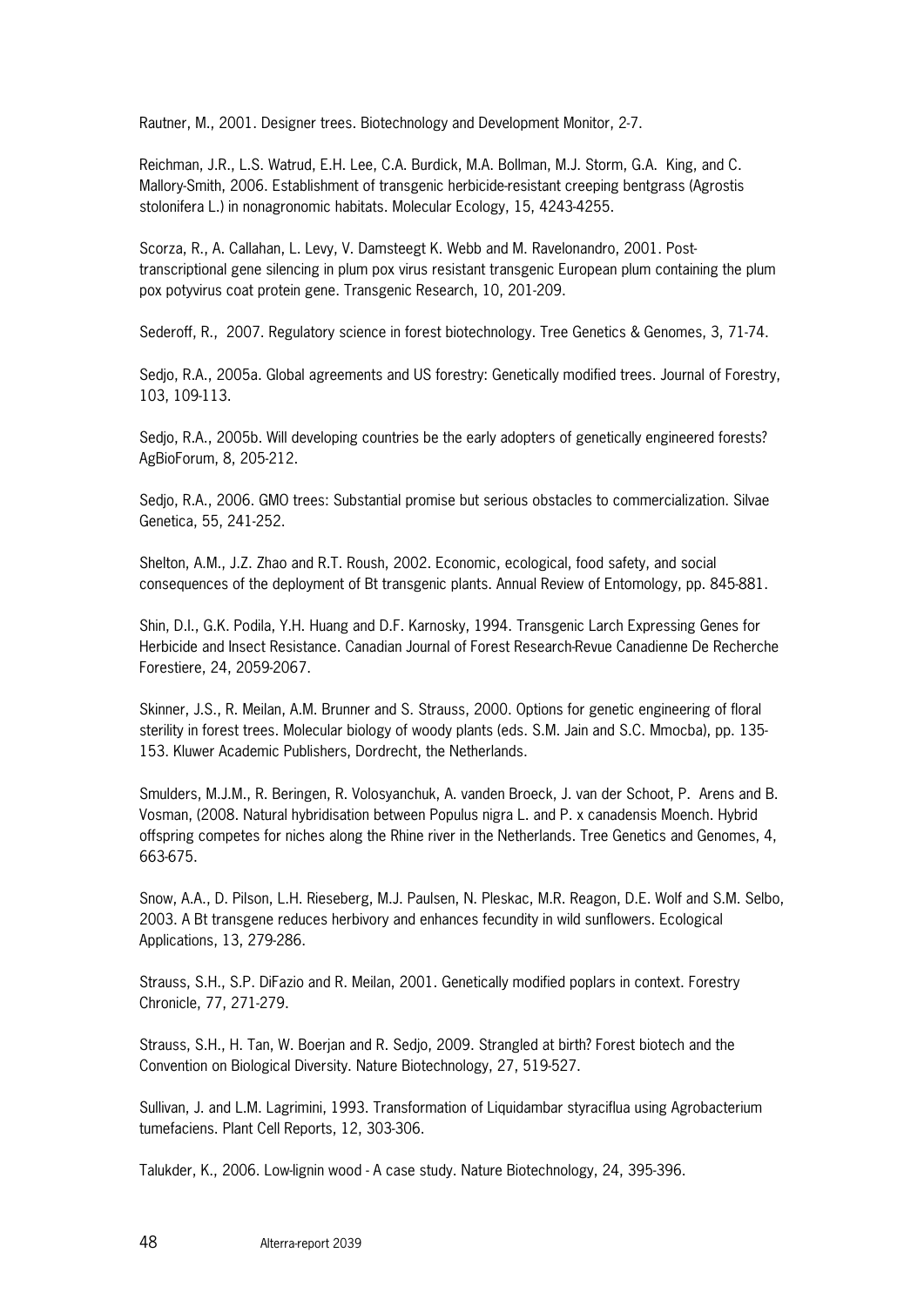Tang, W. and R. Newton, 2005. Transgenic Christmas Trees Regenerated from Agrobacterium tumefaciens-mediated Transformation of Zygotic Embryos Using the Green Fluorescence Protein as a Reporter. Molecular Breeding, 16, 235-246.

Tian, Y.C., J.B. Zheng, H.M. Yu, H.Y. Liang, C.Q. Li and J.M. Wang, 2000. Studies of transgenic hybrid poplar 741 carrying two insect-resistant genes. Acta Botanica Sinica, 42, 263-268.

Van Frankenhuyzen, K. and T. Beardmore, 2004. Current status and environmental impact of transgenic forest trees. Canadian Journal of Forest Research, 34, 1163-1180.

Vanden Broeck, A., V. Storme, J.E. Cottrell, W. Boerjan, E. Van Bockstaele, P. Quataert and J. Van Slycken, 2004. Gene flow between cultivated poplars and native black poplar (Populus nigra L.): a case study along the river Meuse on the Dutch-Belgian border. Forest Ecology and Management, 197, 307- 310.

Vengadesan, G., S. Amutha, M. Muruganantham, R.P. Anand and A. Ganapathi, 2006. Transgenic Acacia sinuata from Agrobacterium tumefaciens-mediated transformation of hypocotyls. Plant Cell Reports, 25, 1174-1180.

Venhorst, W., 2009. Kerstboomgigant verovert Europese markt. De Boomkwekerij, 47, 10-12.

VROM, 2009. Milieurisicoanalyse behorend by aanvraag IM 08-010. DGM/SAS IM 08-006/00. pp. 22 p.

Wei, H., R. Meilan, A.M. Brunner, J.S. Skinner, C. Ma and S.H. Strauss, 2006a. Transgenic sterility in Populus: Expression properties of the poplar PTLF, Agrobacterium NOS and two minimal 35S promoters in vegetative tissues. Tree Physiology, 26, 401-410.

Wei, X.D., H.L. Zou, L.M. Chu, B. Liao, C.M. Ye and C.Y. Lan, 2006b. Field released transgenic papaya affects microbial communities and enzyme activities in soil. Plant and Soil, 285, 347-358.

Williams, C.G. and O. Savolainen, 1996. Inbreeding depression in conifers: Implications for breeding strategy. Forest Science, 42, 102-117.

Wolfenbarger, L.L., S.E. Naranjo, J.G. Lundgren, R.J. Bitzer and L.S. Watrud, 2008. Bt crop effects on functional guilds of non-target arthropods: A meta-analysis. PLoS ONE, 3.

Yang, M.S., H.Y. Lang, B.J. Gao, J.M. Wang and J.B. Zheng, 2003. Insecticidal Activity and Transgene Expression Stability of Transgenic Hybrid Poplar Clone 741 Carrying two Insect-Resistant Genes. Silvae Genetica, 52, 5-6.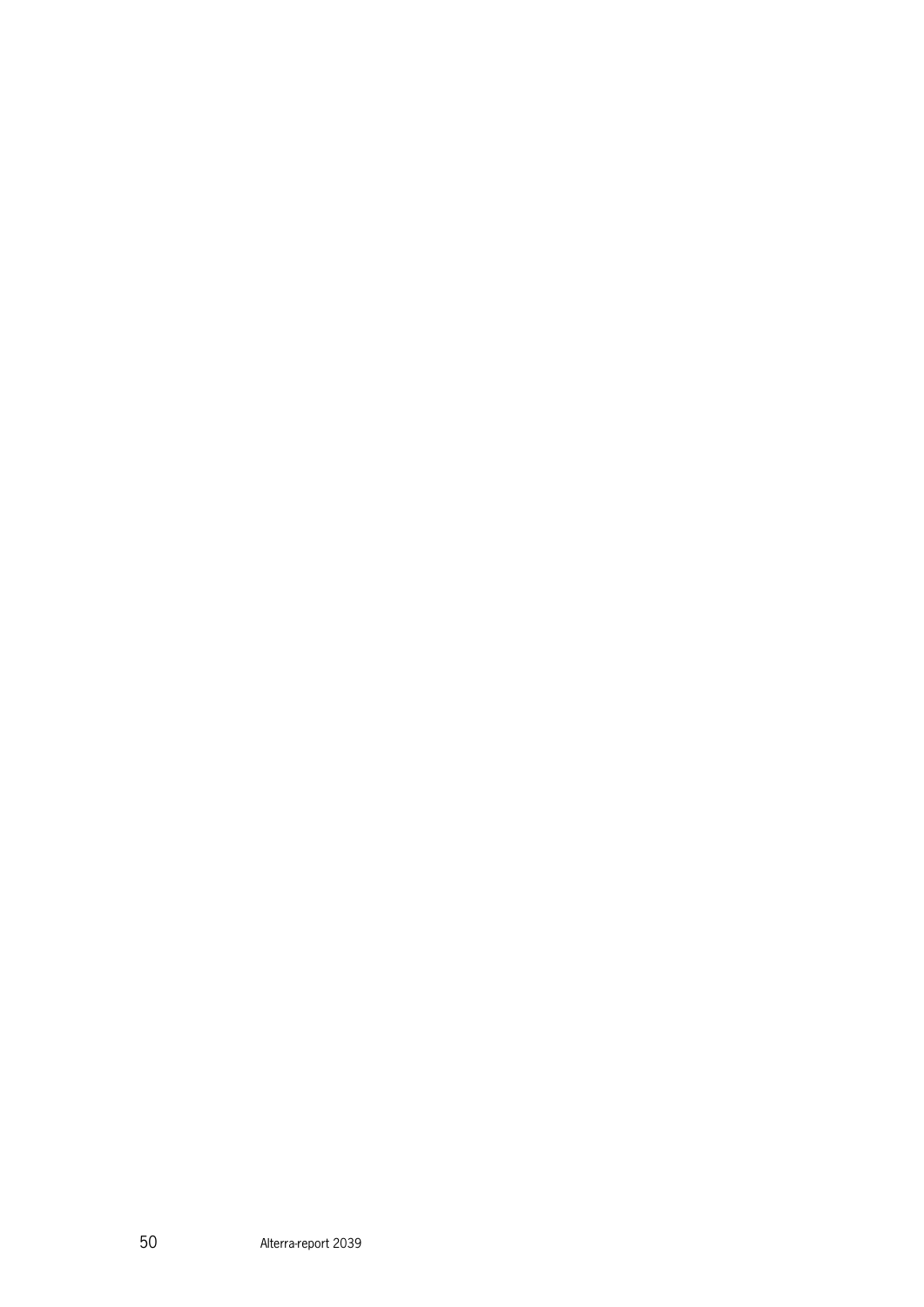## **Appendix 1 List of GM forest tree species per country, per traits with the number of trial fields and their source in EU member states and the USA**

| Country  | <b>GM</b> forest tree species                       | Common name        | Period     | <b>Traits</b>                                                                                                                                                                                                                                                                                                                                                  | # Field trials | <b>Source</b> |
|----------|-----------------------------------------------------|--------------------|------------|----------------------------------------------------------------------------------------------------------------------------------------------------------------------------------------------------------------------------------------------------------------------------------------------------------------------------------------------------------------|----------------|---------------|
| Finland  | Betula pendula                                      | Silver birch       | 1996-2005  | marker system; resistance to fungi (non-specified); resistance to insects<br>(non-specified); synthesis of chitinase; synthesis of glucanase; restoration<br>of male sterility/fertility; synthesis of nitrate reductase                                                                                                                                       | 5              |               |
| Finland  | Picea abies                                         | Norway spruce      | 1996, 1997 | marker system                                                                                                                                                                                                                                                                                                                                                  | 2              |               |
| Finland  | Pinus sylvestris                                    | <b>Scots Pine</b>  | 1996, 1997 | marker system                                                                                                                                                                                                                                                                                                                                                  |                |               |
| France   | Populus x canescens<br>(=Populus tremula x P. alba) | Grey poplar        | 1996       | alteration of lignin biosynthesis; down regulation of cinnamoyl CoA<br>reductase; marker system                                                                                                                                                                                                                                                                |                |               |
| France   | Populus                                             | Poplar             | 1993-1995  | resistance to insects (Bt-derived); restoration of male sterility/fertility;<br>tolerance to glufosinate                                                                                                                                                                                                                                                       | 2              | 2             |
| France   | Populus x canescens<br>(=Populus tremula x P. alba) | Grey poplar        | 1995-2007  | alteration of lignin biosynthesis; downregulation of cinnamoyl CoA<br>reductase; downregulation of o-methyl transferase; restoration of male<br>sterility/fertility; downregulation of the floral homeotic gene to induce<br>sterility; improvement of paper production; improvement of wood quality;<br>testing of gene expression; testing of gene stability |                | 2             |
| Germany  | Populus                                             | Common Aspen       | 1996-2000  | monitoring transgene flow; tolerance to glufosinate; synthesis of rol gene<br>product(s); tolerance to glyphosate                                                                                                                                                                                                                                              | 2              | 3             |
| Germany  | Populus                                             | Poplar             | 2001, 2002 | phytoremediation of soils; removal of heavy metals                                                                                                                                                                                                                                                                                                             |                | 3             |
| Norway   | Populus tremula                                     | Common Aspen       | 1999       | synthesis of phytochrome A                                                                                                                                                                                                                                                                                                                                     |                |               |
| Portucal | Eucalyptus globulus                                 | Tasmanian Blue Gum | 1997       | tolerance to cold, lignin content, markers                                                                                                                                                                                                                                                                                                                     |                | 5,6           |
| Spain    | Eucalyptus                                          | Eucalyptus         | 1994       | tolerance to cold, lignin content, markers                                                                                                                                                                                                                                                                                                                     |                | 6,7           |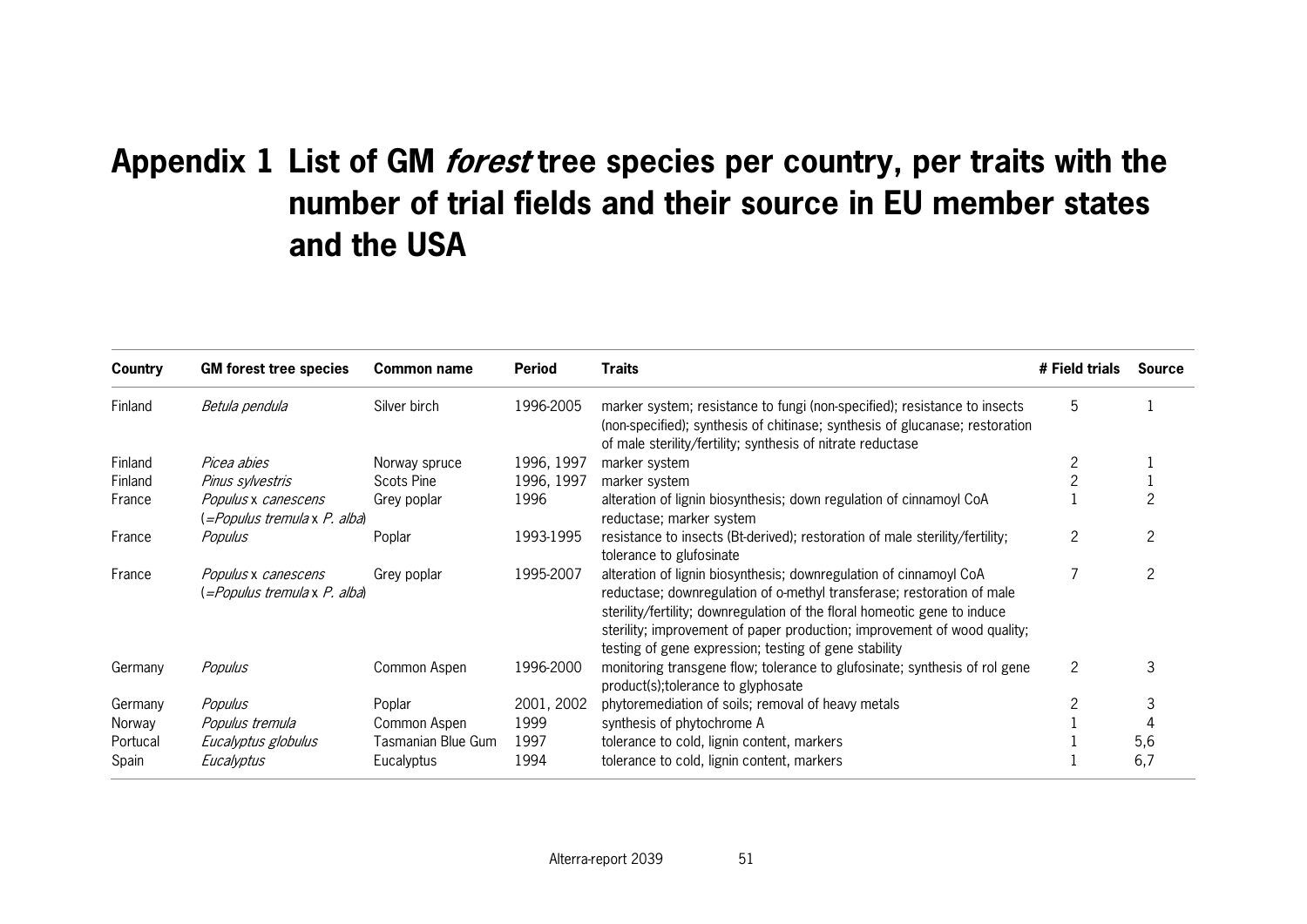| Country   | <b>GM</b> forest tree species                       | <b>Common name</b>                                    | <b>Period</b> | <b>Traits</b>                                                                                                                            | # Field trials | <b>Source</b> |
|-----------|-----------------------------------------------------|-------------------------------------------------------|---------------|------------------------------------------------------------------------------------------------------------------------------------------|----------------|---------------|
| Spain     | Populus x canescens<br>(=Populus tremula x P. alba) | Grey poplar                                           | 1998          | stimulation of growth rate; synthesis of glutamine synthetase; testing of<br>gene stability                                              | 1              | 7             |
| Sweden    | Populus tremula x                                   | Hybrid Aspen                                          | 2004          | alteration of photosynthetic properties; inhibition of photosynthetic<br>functions; inhibition of photosynthetic proteins                |                | 8             |
| Sweden    | Populus                                             | Poplar                                                | 2008          | resistance to insects (Bt-derived)                                                                                                       | 1              | 8             |
| UK        | Eucalyptus                                          | Eucalyptus                                            | 1993-1998     | tolerance to cold, lignin content; marker system; testing of gene stability                                                              | $\overline{c}$ | 6,9           |
| UK        | Eucalyptus grandis                                  | Rose Gum                                              | 1995          | tolerance to glyphosate                                                                                                                  |                | 9             |
| UK        | Populus                                             | Poplar                                                | 1996          | alteration of lignin biosynthesis; downregulation of cinnamoyl CoA<br>reductase; downregulation of o-methyl transferase                  | $\mathbf{1}$   | 9             |
| UK        | Populus x canescens<br>(=Populus tremula x P. alba) | Grey poplar                                           | 1995          | alteration of lignin biosynthesis; downregulation of cinnamoyl CoA<br>reductase; downregulation of o-methyl transferase                  |                | 9             |
| <b>US</b> | Amelanchier laevis                                  | Allegheny serviceberry 1987-2008                      |               |                                                                                                                                          | 1              | 6,10          |
| <b>US</b> | Eucalyptus camaldulensis                            | River Red Gum                                         | 2002-2007     |                                                                                                                                          | 5              | 6,10          |
| <b>US</b> | Eucalyptus grandis                                  | Rose Gum                                              | 1987-2008     | lysine levels, fertility, lignin levels, and growth rate                                                                                 | 32             | 6,10          |
| US        | Eucalyptus sp                                       | Eucalyptus                                            | 1987-2008     |                                                                                                                                          | 23             | 6,10          |
| <b>US</b> | Eucalyptus urophylla                                | Timor White Gum                                       | 1987-2008     | fertility and growth rate                                                                                                                | $\mathbf{1}$   | 10            |
| <b>US</b> | Liquidambar sp.                                     | American Sweetgum                                     | 1987-2008     |                                                                                                                                          | 30             | 10            |
| <b>US</b> | Pinus radiata                                       | Monterey Pine                                         | 1987-2008     | growth rate, lignin levels, and fertility                                                                                                | 1              | 10            |
| <b>US</b> | Pinus rigida x Pinus taeda                          | Pitch Pine x Loblolly<br>Pine                         | 1987-2008     | growth rate, lignin levels, and fertility                                                                                                | 45             | 10            |
| <b>US</b> | Pinus taeda                                         | Loblolly Pine                                         | 1987-2008     |                                                                                                                                          | 94             | 10            |
| <b>US</b> | Pinus taeda/Pinus rigida x<br>Pinus taeda           | Loblolly Pine/Pitch Pine 1987-2008<br>x Loblolly Pine |               |                                                                                                                                          | $\overline{2}$ | 10            |
| <b>US</b> | Pinus sp.                                           | <b>Hybrid Pine</b>                                    | 1987-2008     |                                                                                                                                          | $\overline{c}$ | 10            |
| <b>US</b> | Populus sp.                                         | Poplar                                                | 1987-2008     | growth rate, fertility, flowering time, light response, uptake of heavy<br>metals, Coleopteran resistance, expression of a visual marker | 121            | 10,11         |
| <b>US</b> | Populus deltoides                                   | Eastern Cottonwood                                    | 1987-2008     |                                                                                                                                          | 37             | 10            |
| <b>US</b> | Populus tremula                                     | Common Aspen                                          | 1987-2008     |                                                                                                                                          | 1              | 10            |
| <b>US</b> | Populus x canescens<br>(=Populus tremula x P. alba) | Grey poplar                                           | 1987-2008     |                                                                                                                                          | 15             | 10            |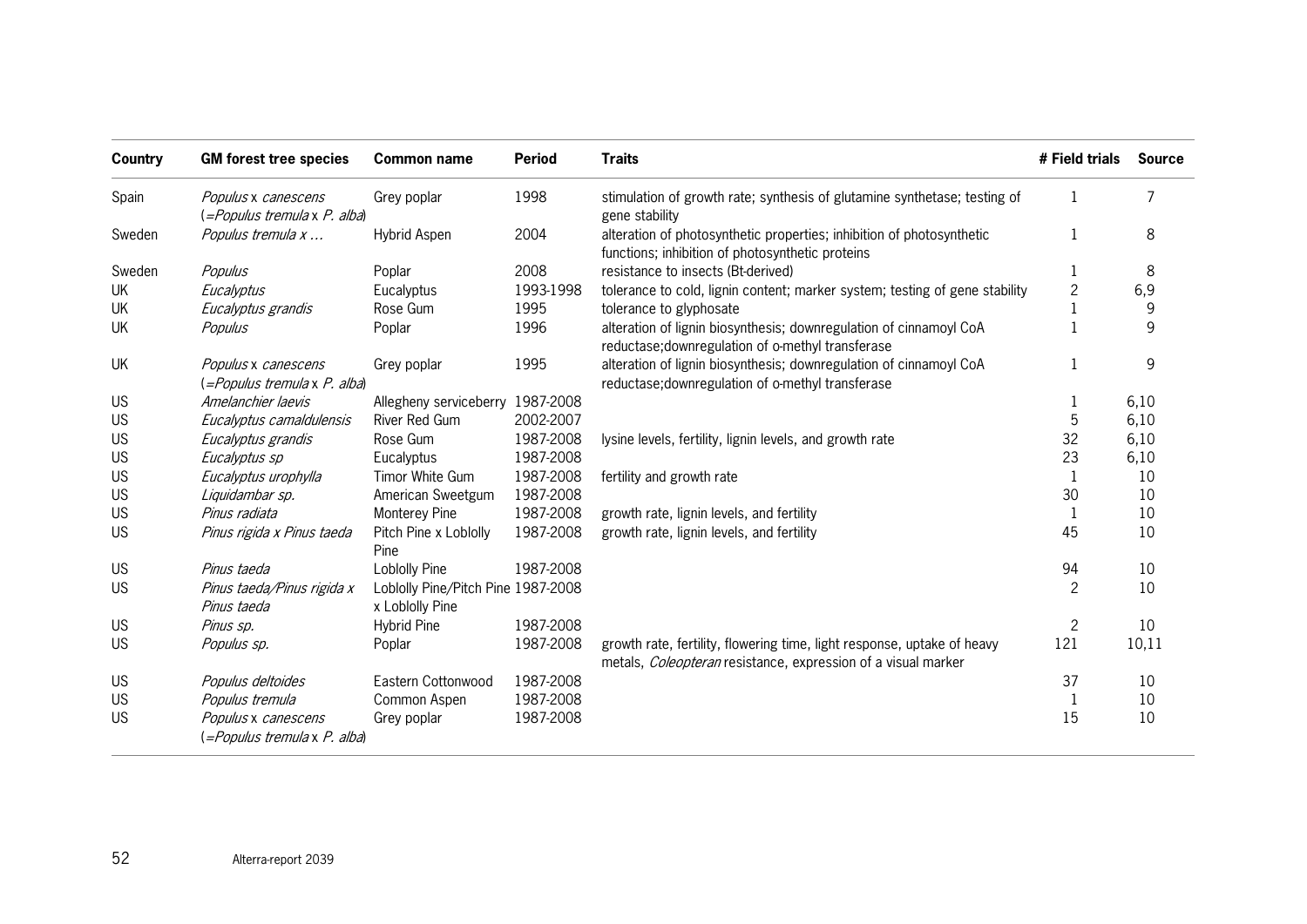| Country      | <b>GM</b> forest tree species       | Common name             | <b>Period</b> | <b>Traits</b>                             | # Field trials | <b>Source</b> |
|--------------|-------------------------------------|-------------------------|---------------|-------------------------------------------|----------------|---------------|
| <b>US</b>    | Populus tremula x P.<br>tremuloides | Hybrid Aspen            | 1987-2008     |                                           | 6              | 10            |
| US           | Populus trichocarpa                 | <b>Black Cottonwood</b> | 1987-2008     |                                           |                | 10            |
| <b>US</b>    | Populus x euramerica                | <b>Hybrid Poplar</b>    | 1987-2008     |                                           |                | 10            |
| <b>US</b>    | Picea glauca                        | White Spruce            | 1987-2008     | growth rate, lignin levels, and fertility |                | 10            |
| <b>US</b>    | Populus, Picea glauca               | Poplar, White Spruce    | 1987-2008     |                                           |                | 10            |
| <b>US</b>    | Ulmus americana                     | American Elm            | 1987-2008     | Dutch elm disease resistance              | З              | 10            |
| <b>Total</b> |                                     |                         |               |                                           |                |               |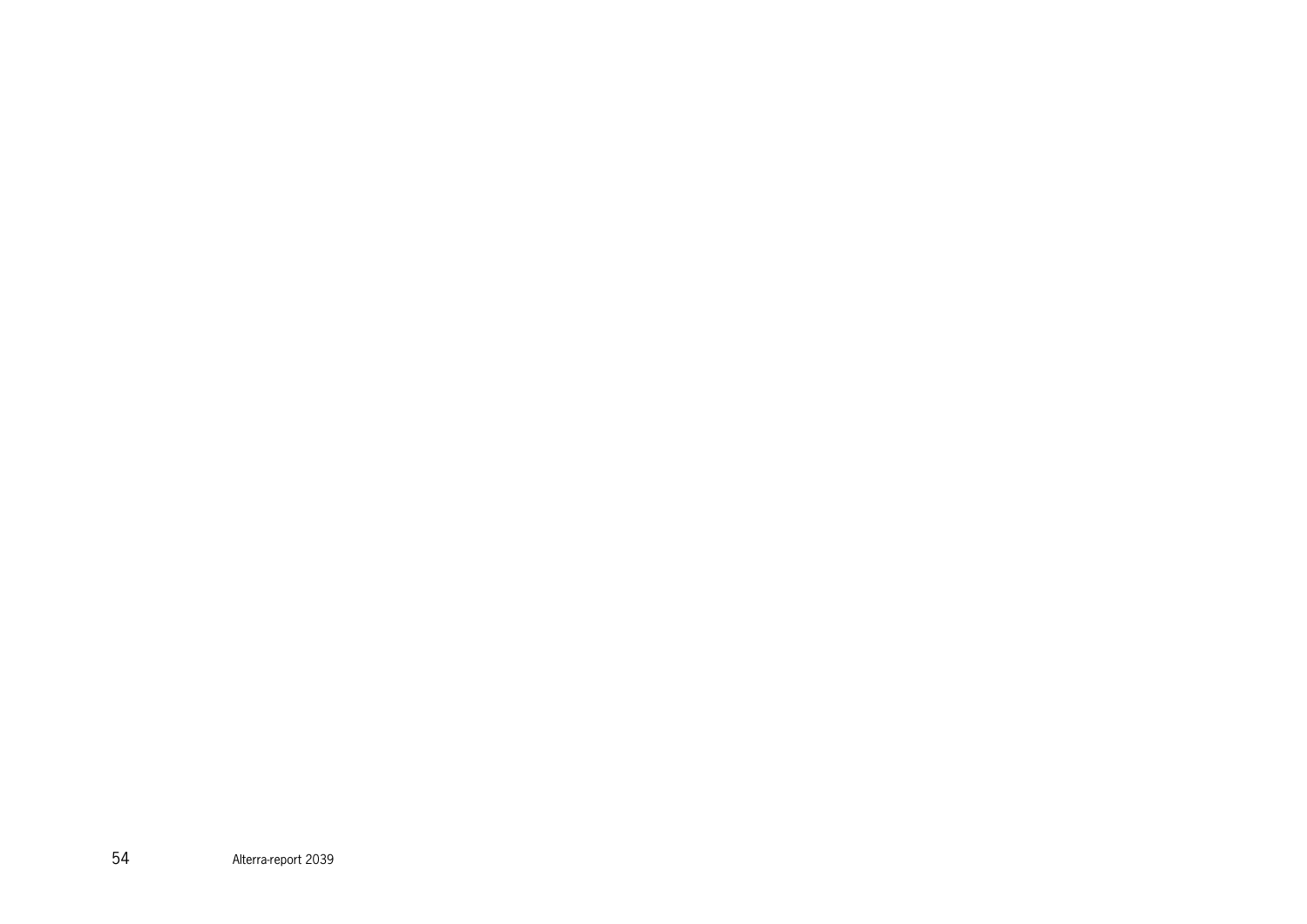## **Appendix 2 List of GM fruit tree species per country, per traits with the number of trial fields and their source in EU member states and the USA**

| Country | <b>GM fruit tree species</b>                 | Common name | Period    | <b>Traits</b>                                                                                                                                         | # Field trials | <b>Source</b> |
|---------|----------------------------------------------|-------------|-----------|-------------------------------------------------------------------------------------------------------------------------------------------------------|----------------|---------------|
| Belgium | Malus domestica                              | Apple       | 1989-2008 | resistance fungus, bacteria, modified rooting, flower formation                                                                                       |                | 12,13         |
| Czechia | <i>Prunus domestica/Prunus</i> Plum<br>SD    |             | 2006-2007 | virus resistance                                                                                                                                      |                | 14            |
| France  | Coffea canephora/Coffea<br>arabica           | Coffee      | 1998      | herbicide tolerance, insect resistance, reduced caffeine content                                                                                      |                | 15            |
| France  | Vitis sp. (berlandieri x<br>riparia)         | Grape       | 1994      | virus resistance (grapevine fanleaf nepovirus)                                                                                                        | 2              | 2,16          |
| France  | Vitis sp. (vinifera x<br><i>berlandieri)</i> | Grape       | 1994-2004 |                                                                                                                                                       | 3              | 2,16          |
| France  | Vitis sp. (sand grape)                       | Grape       | 1994      |                                                                                                                                                       |                | 2,16          |
| France  | Vitis sp.                                    | Grape       | 1996      | virus resistance (grapevine fanleaf nepovirus                                                                                                         |                | 2             |
| Germany | Malus domestica                              | Apple       | 2003      | resistance to bacteria (expression of T4 lysozyme); resistance to<br>bacteria (not specified); resistance to fungi (not specified)                    |                | 3,12          |
| Germany | Vitis sp.                                    | Grape       | 1998      | resistance to fungi (not specified); synthesis of chitinase; synthesis of<br>glucanase; synthesis of ribosomal inactivating protein                   |                | 3,16          |
| Italy   | Actinidia deliciosa                          | Kiwi        | 1998      | fungal resistance, increased root formation; synthesis of osmotin;<br>synthesis of pathogenesis related proteins; synthesis of rol gene<br>product(s) | 3              | 17,18         |
| Italy   | Citrus sp                                    | Lemon       | 2004      | resistance to fungi, characteristics of flowering and fruiting;                                                                                       |                | 18,19         |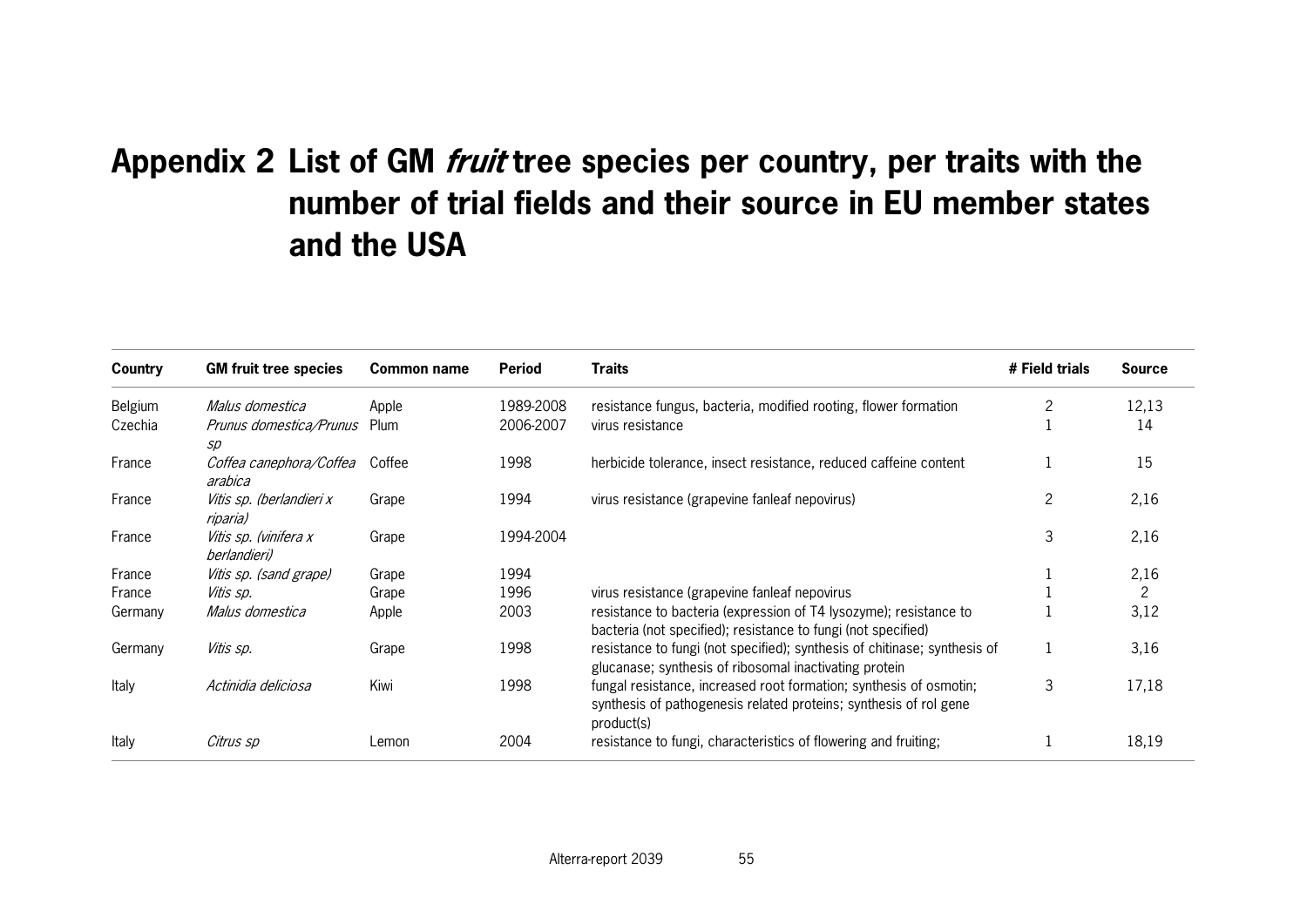| Country     | <b>GM fruit tree species</b>                                        | <b>Common name</b>                        | <b>Period</b> | <b>Traits</b>                                                                                                                                              | # Field trials | <b>Source</b> |
|-------------|---------------------------------------------------------------------|-------------------------------------------|---------------|------------------------------------------------------------------------------------------------------------------------------------------------------------|----------------|---------------|
| Italy       | Olea europea                                                        | Olive                                     | 1998          | synthesis of osmotin; synthesis of pathogenesis related proteins;<br>synthesis of rol gene product(s)                                                      | 3              | 18            |
| Italy       | Prunus avium.                                                       | Cherry                                    | 1998          | modified root systems; synthesis of rol gene product(s)                                                                                                    | 3              | 18,20         |
| Italy       | Vitis sp                                                            | Grape                                     | 1999          | synthesis of auxin; synthesis of tryptophan-2-monoxygenase                                                                                                 |                | 16,20         |
| Netherlands | Malus domestica (incl.<br>Malus pumila)                             | Apple (incl. Paradise 1998-2007<br>apple) |               | resistance fungus, bacteria, modified rooting, flower formation                                                                                            | 4              | 12,21         |
| Romania     | Prunus domestica/Prunus European plum<br>$\mathcal{S}\!\mathcal{D}$ |                                           | 2004          | virus resistance (plum pox potyvirus)                                                                                                                      |                | 14,22         |
| Spain       | Citrus sinensis                                                     | Orange                                    | 1996-2009     | induction of early flowering; stimulation of growth rate; marker<br>system; Modification of fruit aroma; resistance to fungi (Phytophtora<br>citrophthora) | 6              | 7             |
| Spain       | Citrus sinensis x poncirus Citrange<br>trifoliate                   |                                           | 2004 - 2008   | modification of plant architecture, flowering and fruiting behaviour;<br>induction of early flowering                                                      | 3              | 7,19          |
| Spain       | Prunus domestica/Prunus European plum<br>SD                         |                                           | 2006-2007     | virus resistance (plum pox potyvirus                                                                                                                       | $\overline{c}$ | 14,19         |
| Sweden      | Malus domestica                                                     | Apple                                     | 1999, 2004    | improvement of the rooting ability; synthesis of rol gene product(s)                                                                                       | $\overline{c}$ | 12            |
| Sweden      | Pyrus pyraster                                                      | Pear                                      | 2004          | synthesis of rol gene product(s)                                                                                                                           |                | 8             |
| <b>US</b>   | Carica papaya                                                       | Papaya                                    | 1987-2008     |                                                                                                                                                            | 29             | 10            |
| <b>US</b>   | Castanea dentata                                                    | American Chestnut                         | 1987-2008     | resistance to fungi and herbicides                                                                                                                         | 6              | 10            |
| <b>US</b>   | Citrus x sinensis en Citrus<br>paradisi                             | Orange                                    | 1987-2008     |                                                                                                                                                            |                | 10            |
| <b>US</b>   | Citrus paradisi                                                     | Grape fruit                               | 1987-2008     |                                                                                                                                                            | 15             | 10            |
| <b>US</b>   | Citrus sinensis x poncirus<br>trifoliate                            | Citrange                                  | 1987-2008     | resistance to fungi, characteristics of flowering and fruiting                                                                                             | $\overline{c}$ | 10,19         |
| <b>US</b>   | Citrus sp./Citrus<br>aurantifolia                                   | Lemon                                     | 1987-2008     | resistance to fungi, characteristics of flowering and fruiting                                                                                             | $\overline{c}$ | 10            |
| <b>US</b>   | Coffea canephora or CoffeaCoffee<br>arabica                         |                                           | 1999          | herbicide tolerance, insect resistance, reduced caffeine content                                                                                           | 3              | 15            |
| <b>US</b>   | Diospyros sp.                                                       | Date Plum (Kaki)                          | 1987-2008     | cold tolerance, drought tolerance, and Lepidopteran resistance                                                                                             | 5              | 10            |
| <b>US</b>   | Juglans sp.                                                         | Walnut                                    | 1987-2008     | rooting, changed flowering time, insect resistance                                                                                                         | 15             | 10,23         |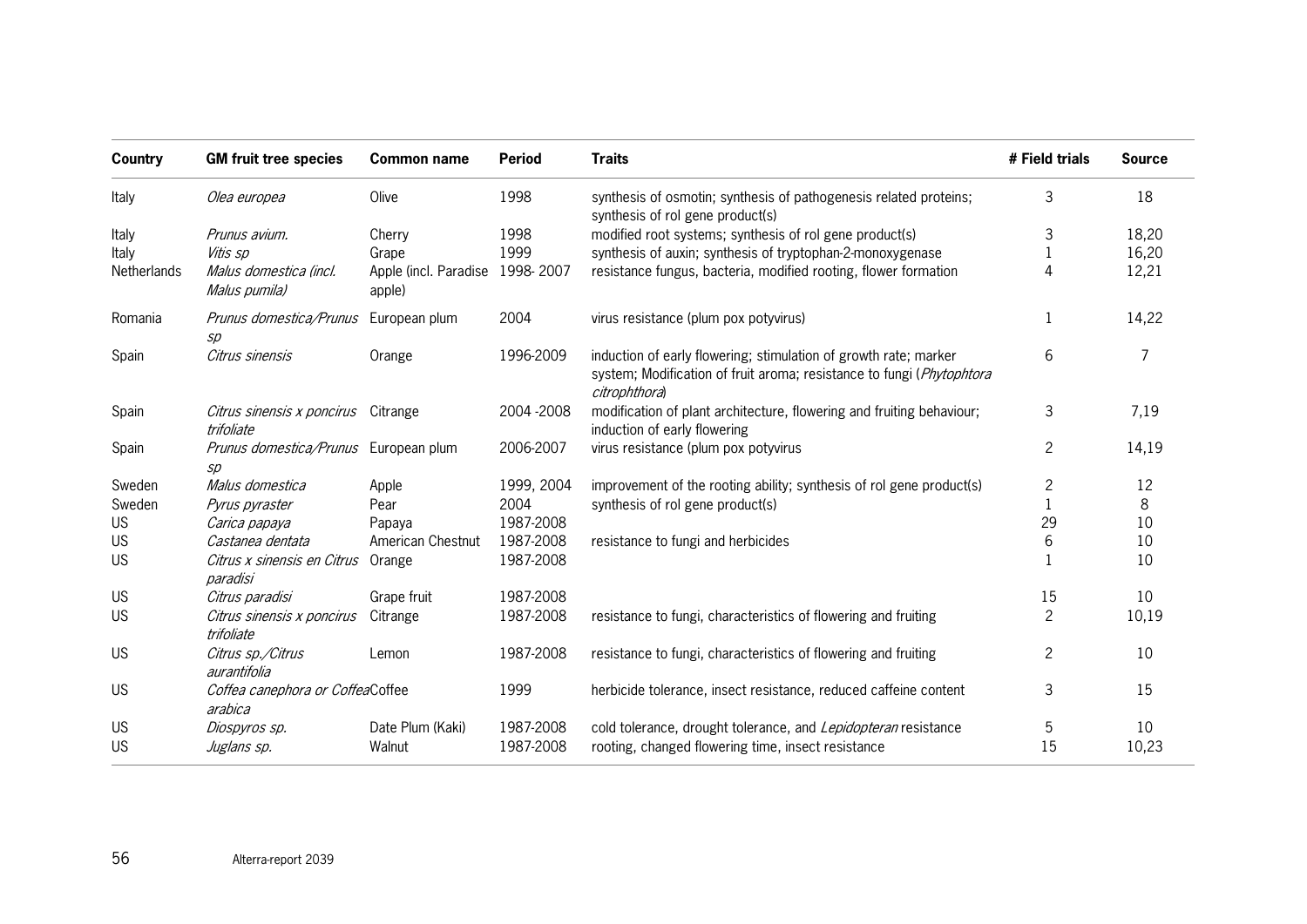| Country   | <b>GM fruit tree species</b>  | Common name   | <b>Period</b> | <b>Traits</b>                                                                                                         | # Field trials | <b>Source</b> |
|-----------|-------------------------------|---------------|---------------|-----------------------------------------------------------------------------------------------------------------------|----------------|---------------|
| <b>US</b> | Malus domestica               | Apple         | 1987-2008     | polyphenol oxidase levels, sugar alcohol levels, brown spot<br>resistance, fruit ripening, and fire blight resistance | 48             | 10,11         |
| <b>US</b> | Musa sp.                      | Banana        | 1987-2008     | resistance to fungi, nematodes and bacteria                                                                           |                | 10,24         |
| <b>US</b> | Prunus domestica/Prunus<br>sp | European plum | 1992-2008     | virus resistance                                                                                                      | 8              | 10,14         |
| <b>US</b> | Pyrus sp                      | Pear          | 1987-2008     | bacterial resistance, delayed maturity, fruit ripening                                                                |                | 10,25         |
| <b>US</b> | Vitis sp.                     | Grape Vine    | 1987-2008     | resistance to fungi, characteristics of flowering and fruiting (grape<br>size)                                        | 57             | 10,16         |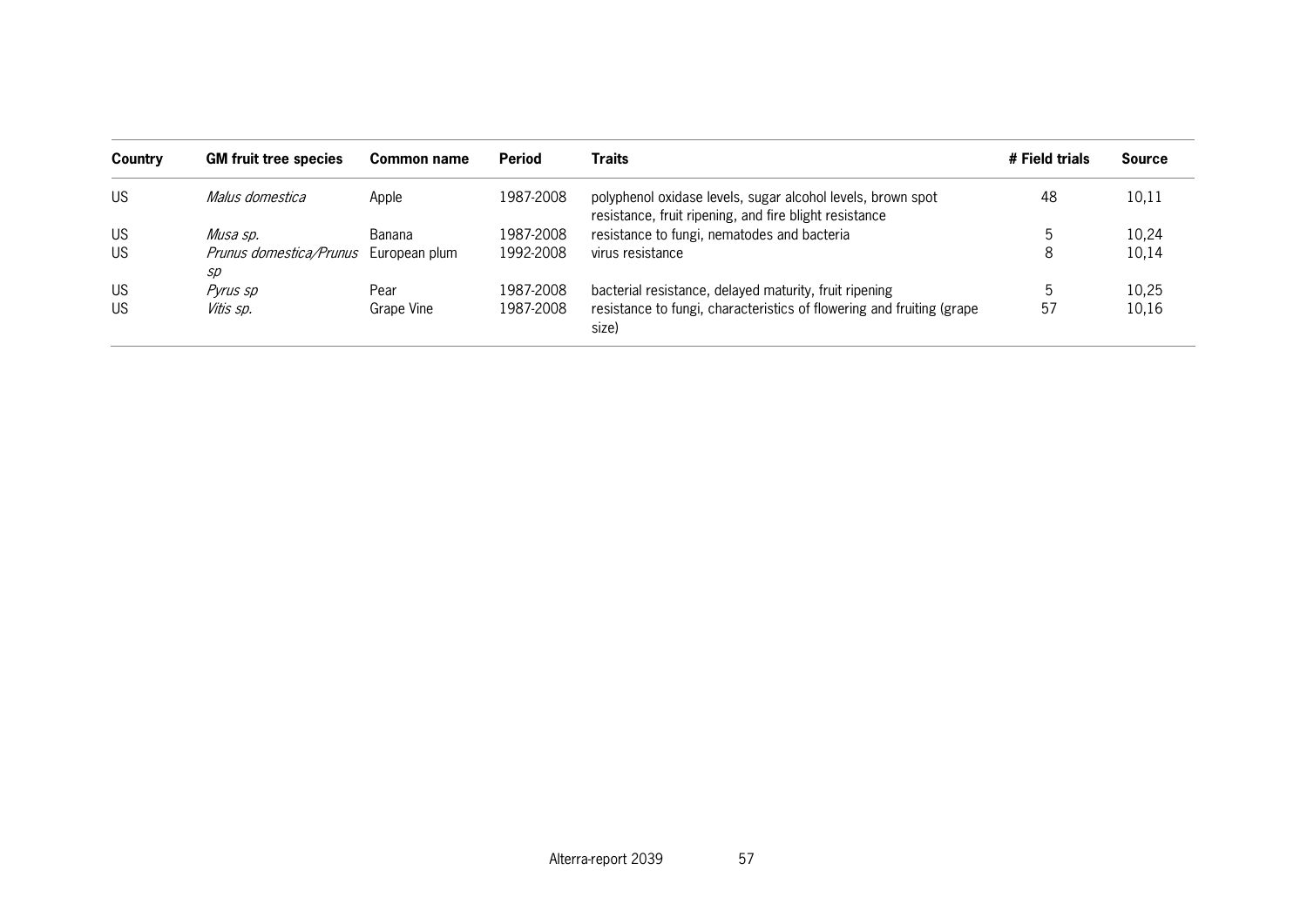#### **Sources:**

- 1.http://mbg.jrc.ec.europa.eu/deliberate/FI.asp
- 2.http://mbg.jrc.ec.europa.eu/deliberate/FR.asp
- 3.http://mbg.jrc.ec.europa.eu/deliberate/DE.asp
- 4.http://mbg.jrc.ec.europa.eu/deliberate/NO.asp
- 5.http://mbg.jrc.ec.europa.eu/deliberate/PT.asp
- 6.http://www.gmo-compass.org/eng/database/plants/34.eucalyptus.html
- 7.http://mbg.jrc.ec.europa.eu/deliberate/ES.asp
- 8.http://mbg.jrc.ec.europa.eu/deliberate/SE.asp
- 9.http://mbg.jrc.ec.europa.eu/deliberate/GB.asp
- 10. http://www.isb.vt.edu/cfdocs/fieldtests1.cfm
- 11. http://www.gmo-compass.org/eng/database/plants/18.apple.html
- 12. http://mbg.jrc.ec.europa.eu/deliberate/BE.asp
- 13. http://www.gmo-compass.org/eng/database/plants/61.plum.html
- 14. http://www.gmo-compass.org/eng/database/plants/42.coffee.html
- 15. http://www.gmo-compass.org/eng/database/plants/73.grape\_vine.html
- 16. http://www.gmo-compass.org/eng/database/plants/45.kiwi.html
- 17. http://mbg.jrc.ec.europa.eu/deliberate/IT.asp
- 18. http://www.gmo-compass.org/eng/database/plants/305.citrus\_fruits.html
- 19. http://www.gmo-compass.org/eng/database/plants/285.cherry.html
- 20. http://mbg.jrc.ec.europa.eu/deliberate/NL.asp
- 21. http://mbg.jrc.ec.europa.eu/deliberate/RO.asp
- 22. http://www.gmo-compass.org/eng/database/plants/71.walnut.html
- 23. http://www.gmo-compass.org/eng/database/plants/20.banana.html
- 24. http://www.gmo-compass.org/eng/database/plants/22.pear.html